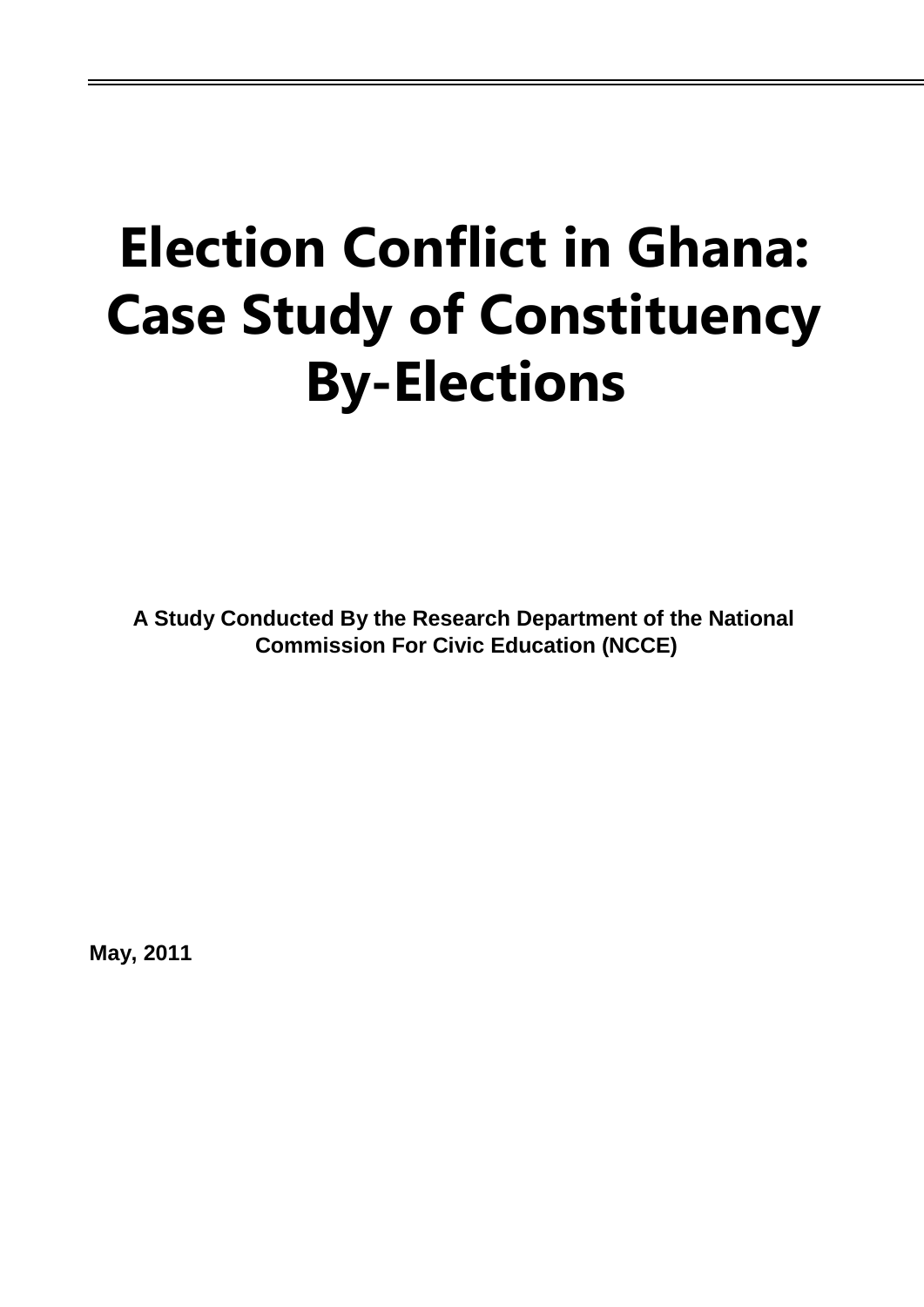#### **CONTENTS**

| List of Tables<br>                                                         | $\overline{2}$ |
|----------------------------------------------------------------------------|----------------|
| List of Figures                                                            | 4              |
| Acknowledgement<br>                                                        | 5              |
| <b>Executive Summary</b><br>                                               | 6              |
| <b>CHAPTER 1 - Introduction and Methodology</b><br>$\cdots$                | 9              |
| Background<br>1.0                                                          | 9              |
| <b>Problem Statement</b><br>1.1                                            | 10             |
| <br>Objectives of the Study<br>1.2                                         | 11             |
| <br>1.3 Methodology                                                        | 12             |
| <br>1.3.1 Sample Design                                                    | 12             |
| 1.3.2 Sample Selection                                                     | 12             |
| <br>1.3.3 Survey Instrument                                                | 13             |
| <br>1.4 Training and Field Work                                            | 13             |
| $\cdots$                                                                   |                |
| <b>Questionnaire Administration</b><br>1.5<br>$\cdots$                     | 14             |
| 1.6 Data Analysis<br>                                                      | 14             |
| <b>CHAPTER 2 - Socio-Demographic Background Of Respondents</b><br>$\cdots$ | 15             |
| Introduction<br>2.0<br>.                                                   | 15             |
| Sex of Respondents<br>2.1<br>$\cdots$                                      | 15             |
| Age Distribution of Respondents<br>2.2                                     | 16             |
| 2.3 Educational Attainment of Respondents<br>.                             | 17             |
| Occupational Background of Respondents<br>2.4<br>$\cdots$                  | 18             |
| <b>Marital Status of Respondents</b><br>2.5<br>$\cdots$                    | 19             |
| Religious Affiliation of Respondents<br>2.6<br>$\cdots$                    | 20             |
|                                                                            |                |
| <b>CHAPTER 3 - Awareness and Causes of By-Election Conflict</b>            | 21             |
| 3.0 Introduction                                                           | 21             |
| Awareness of By-Election Conflicts in the Constituency<br>3.1<br>.         | 21             |
| 3.1.1 Have You Ever Witnessed any By-Election Conflict<br>.                | 21             |
| 3.2<br>Knowledge of By-Election Conflict                                   | 22             |
| 3.2.1 Means By Which Respondents Heard of the By-Election Conflict         | 23             |
| 3.2.2 When the By-Election Conflict Occurred                               | 24             |
| Causes or Sources of By-Election Conflict<br>3.3                           | 24             |
| Kinds of Violence and Activities that Took Place Before By-Election<br>3.4 | 25             |
| 3.4.1 Violence Before By-Elections                                         | 25             |
| 3.4.2 Activities or Actions Before the By-Election                         | 25             |
| Which Contributed to the Violence                                          |                |
| Kinds of Violence and Activities During By-Election<br>3.5                 | 25             |
| 3.5.1 Actions/Activities that Occurred During By-Election                  | 26             |
| Kinds of Violence and Activities After By-Election<br>3.6                  | 27             |
| 3.6.1 Actions / Activities After By-Election                               | 27             |
| 3.7 Effects Of Violence on Voters and the Constituency<br>.                | 27             |
| 3.8 Conclusion                                                             | 27             |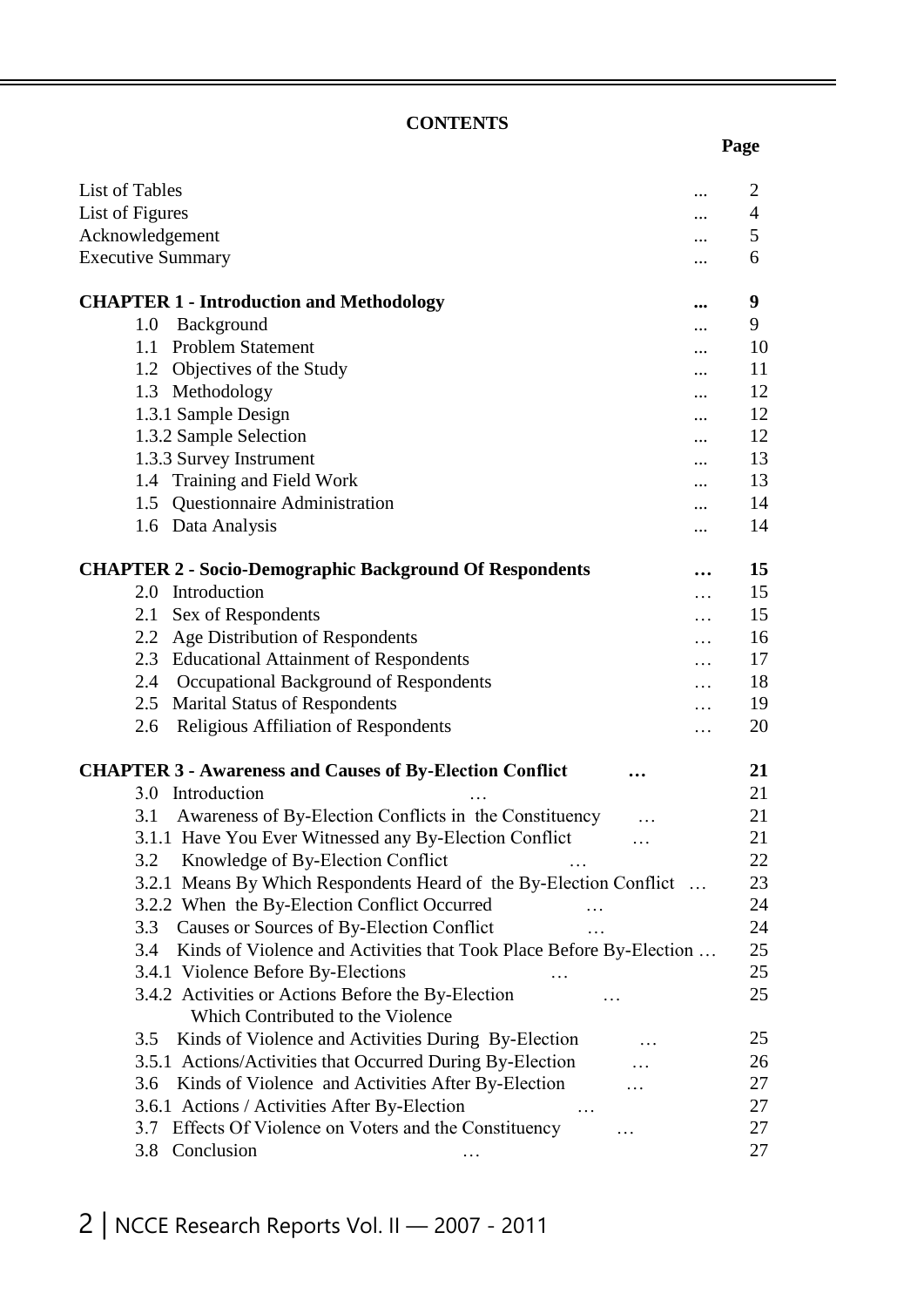| <b>CHAPTER 4 - Main Actors of By Election Conflicts and their Interest</b>                                                                |            | $\ldots$ 28       |
|-------------------------------------------------------------------------------------------------------------------------------------------|------------|-------------------|
| 4.0 Introduction                                                                                                                          | $\cdots$   | 28                |
| 4.1 Main Actors of Violence During By-Election Conflicts And Role Played                                                                  | $\dots 28$ |                   |
| 4.1.1 The Youth                                                                                                                           |            | $\ldots$ 28       |
| 4.1.2 Party Supporters and Agents                                                                                                         |            | $\ldots$ 28       |
| 4.1.3 Party Functionaries/Executives and Aspiring Candidates                                                                              |            | $\ldots$ 29       |
| 4.1.4 Thugs                                                                                                                               |            | $\ldots$ 29       |
| 4.1.5 Others                                                                                                                              |            | $\ldots$ 30       |
| 4.2 Main Actors of Violence and Kinds of Violence that Took Place<br>4.3 Political Parties and their Contribution to By-Election Conflict | $\cdots$   | $\ldots$ 30<br>30 |
|                                                                                                                                           |            |                   |
| <b>CHAPTER 5 - Performance and Expected Roles of Stakeholder Institutions</b>                                                             |            | 31                |
| 5.0 Introduction                                                                                                                          | $\ddotsc$  | 31                |
| 5.1 The Role of Security Agencies During By-Election                                                                                      | $\ddotsc$  | 32                |
| 5.1.1 Discharge of Duties By Security Personnel                                                                                           | $\ldots$   | 33                |
| 5.2 Role NCCE Should Play During By-Election                                                                                              | $\cdots$   | 35                |
| 5.3 Role of Other Institutions Responsible for Maintaining Peace During                                                                   |            |                   |
| <b>By-Election</b>                                                                                                                        | .          | 36                |
| 5.3.1 Comparing the Roles NCCE is Supposed to Play During By-Election                                                                     |            |                   |
| <b>Conflict Against the Constituencies Chosen</b>                                                                                         | $\cdots$   | 39                |
| 5.3.2 The Role NCCE Should Play During By-Election and Did the                                                                            |            |                   |
| Violence Disenfranchise Some Voters                                                                                                       | $\ddotsc$  | 41                |
| <b>CHAPTER 6 - Mitigating By-Election Violence</b>                                                                                        |            | 43                |
| 6.0 Introduction                                                                                                                          | $\dddotsc$ | 43                |
| Abolishing By-Elections<br>6.1                                                                                                            | $\ldots$   | 43                |
| 6.1.1 Reasons Why By-Elections Should Be Abolished                                                                                        |            | 44                |
| 6.1.2 Filling the Vacant Seat                                                                                                             |            | 45                |
| 6.1.3 Reasons why By-Elections Should not be Abolished                                                                                    |            | 45                |
| <b>Suggestions To Curb By Elections Violence</b><br>6.2                                                                                   | .          | 45                |
| <b>CHAPTER 7 - Field Experience of Research Assistants</b>                                                                                |            | 48                |
| Introduction<br>7.0                                                                                                                       |            | 48                |
| Procedure Adopted In Selecting Respondents<br>7.1                                                                                         |            | 48                |
| 7.2 Constraints Faced In Adopting Procedure Selected                                                                                      |            | 48                |
| Response To The Questionnaire<br>7.3                                                                                                      |            | 49                |
| Noteworthy Issues<br>7.4                                                                                                                  |            | 49                |
| Suggestion<br>7.5                                                                                                                         | .          | 49                |
| <b>CHAPTER 8 - Conclusion</b>                                                                                                             | $\ddotsc$  | 50                |
| <b>References</b>                                                                                                                         |            | 52                |
| <b>Appendices</b>                                                                                                                         |            | 53                |
| <b>A</b> -Sampled Constituencies                                                                                                          |            | 54                |
| <b>B</b> -Questionnaire                                                                                                                   |            | 56                |
|                                                                                                                                           |            |                   |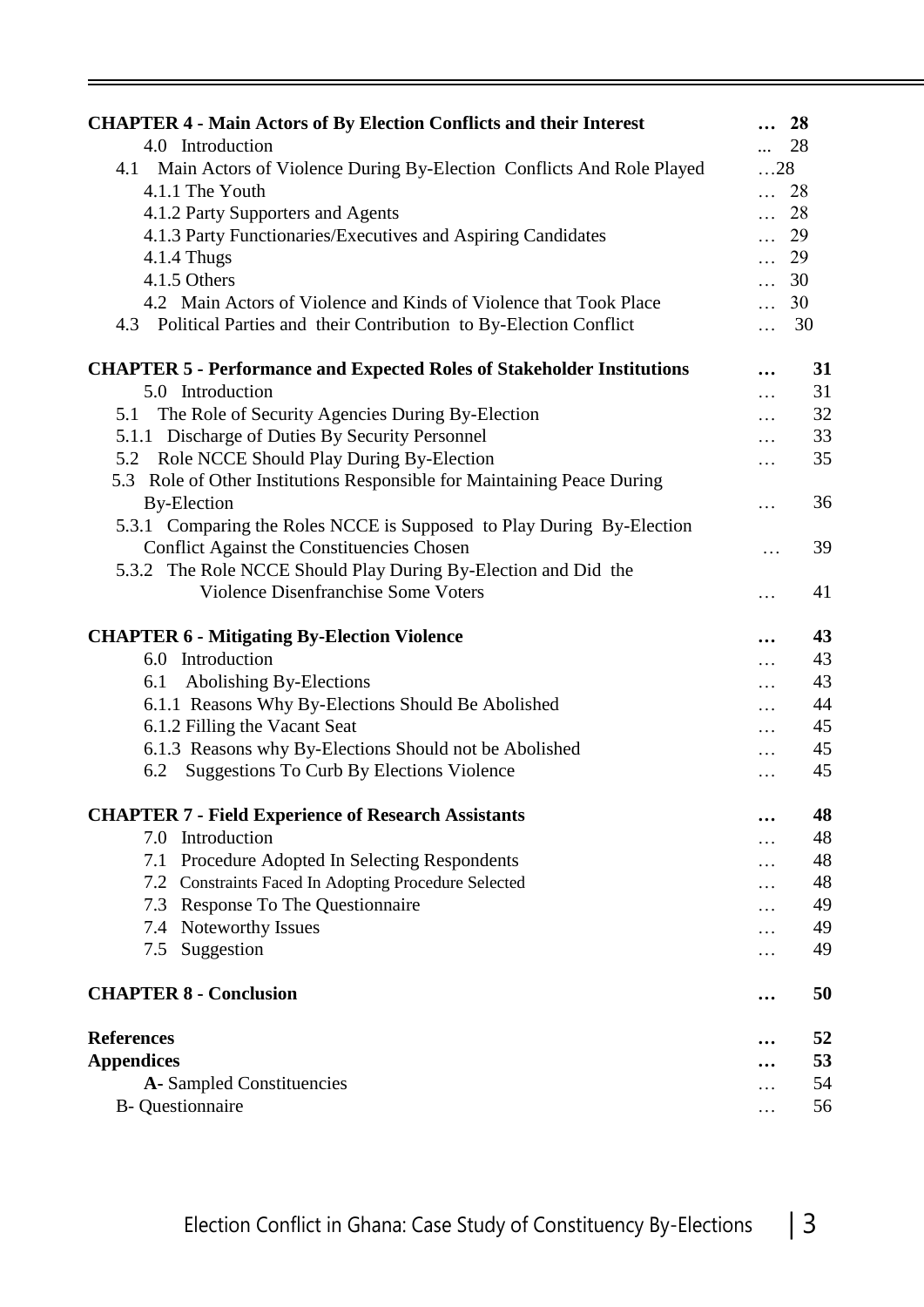#### **List of Tables**

| Table $1.1$ : | Response to Questionnaire Administration                               |           | 14          |
|---------------|------------------------------------------------------------------------|-----------|-------------|
| Table 2.1:    | Age Distribution of Respondents                                        | $\ddots$  | 16          |
| Table 2.2:    | <b>Educational Attainment of Respondents</b>                           | $\ddotsc$ | 17          |
| Table 2.3:    | Occupational Background of Respondents                                 |           | 18          |
| Table $5.1$ : | Views on Whether Security Provided Was Adequate                        |           | 32          |
| Table 5.2:    | Cross Tabulation on Views on the Level of Security                     |           | 33          |
|               | Provided and Type of Respondent                                        |           |             |
| Table 5.3:    | Cross Tabulation on Type of Respondent and Effective                   |           |             |
|               | Discharge of Duties by Security Personnel/Officers                     |           | 34          |
| Table 5.4:    | Most Important Institutions Responsible for Maintaining Peace          |           |             |
|               | During By-Elections                                                    |           | $\ldots$ 37 |
| Table 5.5:    | Crosstabs on Roles NCCE is Expected to Play Against the Constituencies |           | .39         |
| Table 5.6:    | Crosstab of the Role NCCE Should Play and Whether Violence             |           | $\ldots$ 41 |
|               | Disenfranchised Some Voters                                            |           |             |

#### **List of Figures**

| Figure $2.1$ : | Sex of Respondents                                           | 15 |
|----------------|--------------------------------------------------------------|----|
| Figure $2.2$ : | Age and Sex of Respondents                                   | 16 |
| Figure $2.3$ : | <b>Marital Status of Respondents</b>                         | 19 |
| Figure $2.4$ : | <b>Religious Affiliation of Respondents</b>                  | 20 |
| Figure $3.1$ : | Means by Which Respondents Heard of the By-Election Conflict | 24 |
| Figure $6.1$ : | Whether By-Elections Should be Abolished                     | 44 |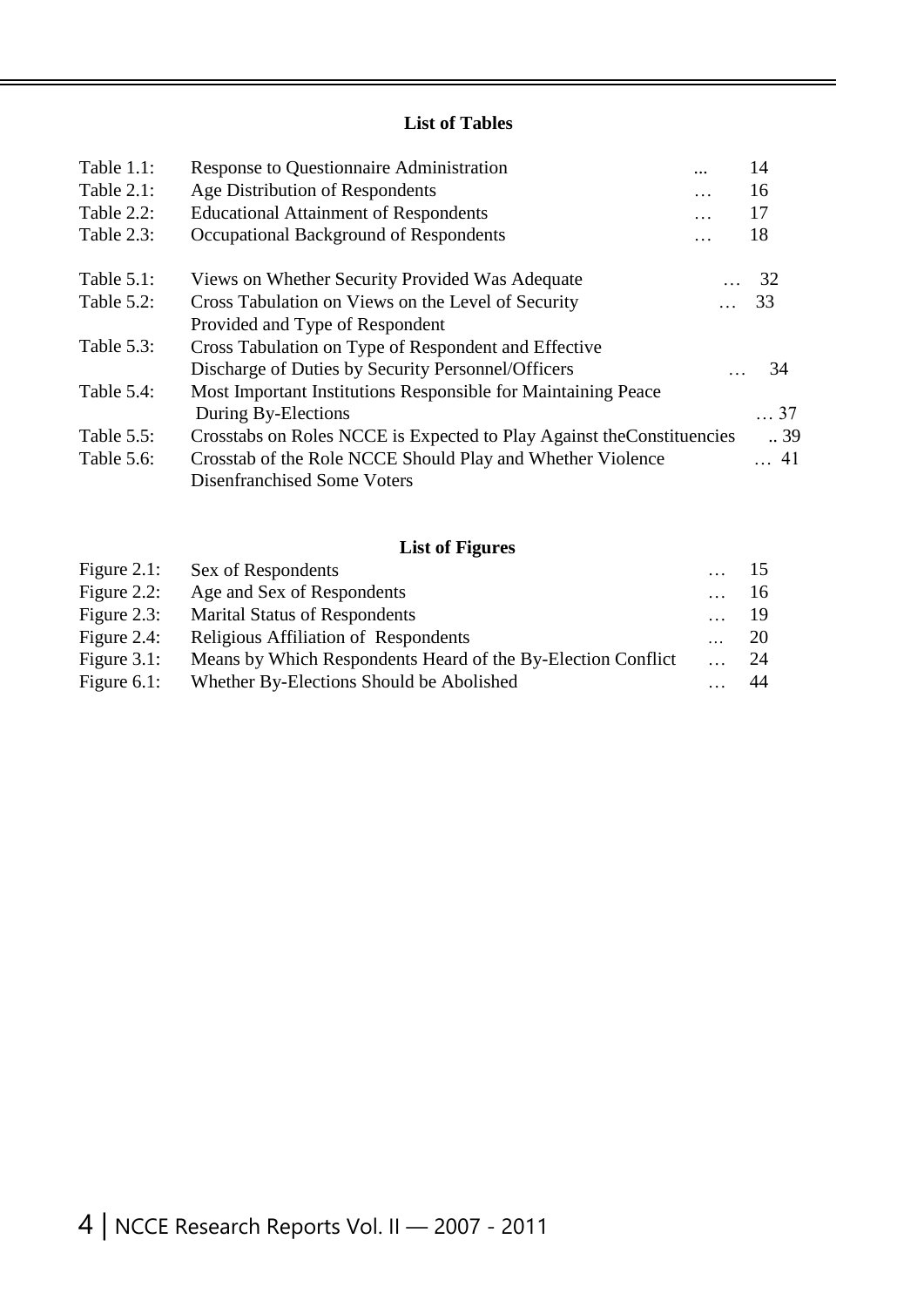### **Acknowledgement**

This research report on *Election Conflict in Ghana: Case Study of Constituency By-Elections* was conducted by the National Commission for Civic Education in May 2011.

We express our profound gratitude to the late Chairman of the Commission, Mr. Laary Bimi, who came up with the idea for the study of the research.

We also acknowledge that this survey has been successful due to the support, contributions and assistance of several individuals, institutions and organizations. To the Research Assistants who collected the data and their Directors, we say thank you for your assistance and cooperation.

Our commendation also goes to the staff of the Research Department of the National Commission for Civic Education (NCCE) and Regional Directors for their contributions.

The interviewees who availed themselves to be interviewed also deserve commendation for their immense support.

Finally, NCCE acknowledges with gratitude the diverse contribution of several other people who made this survey a success.

**Baron Y. Amoafo Deputy Chairman (Programmes)**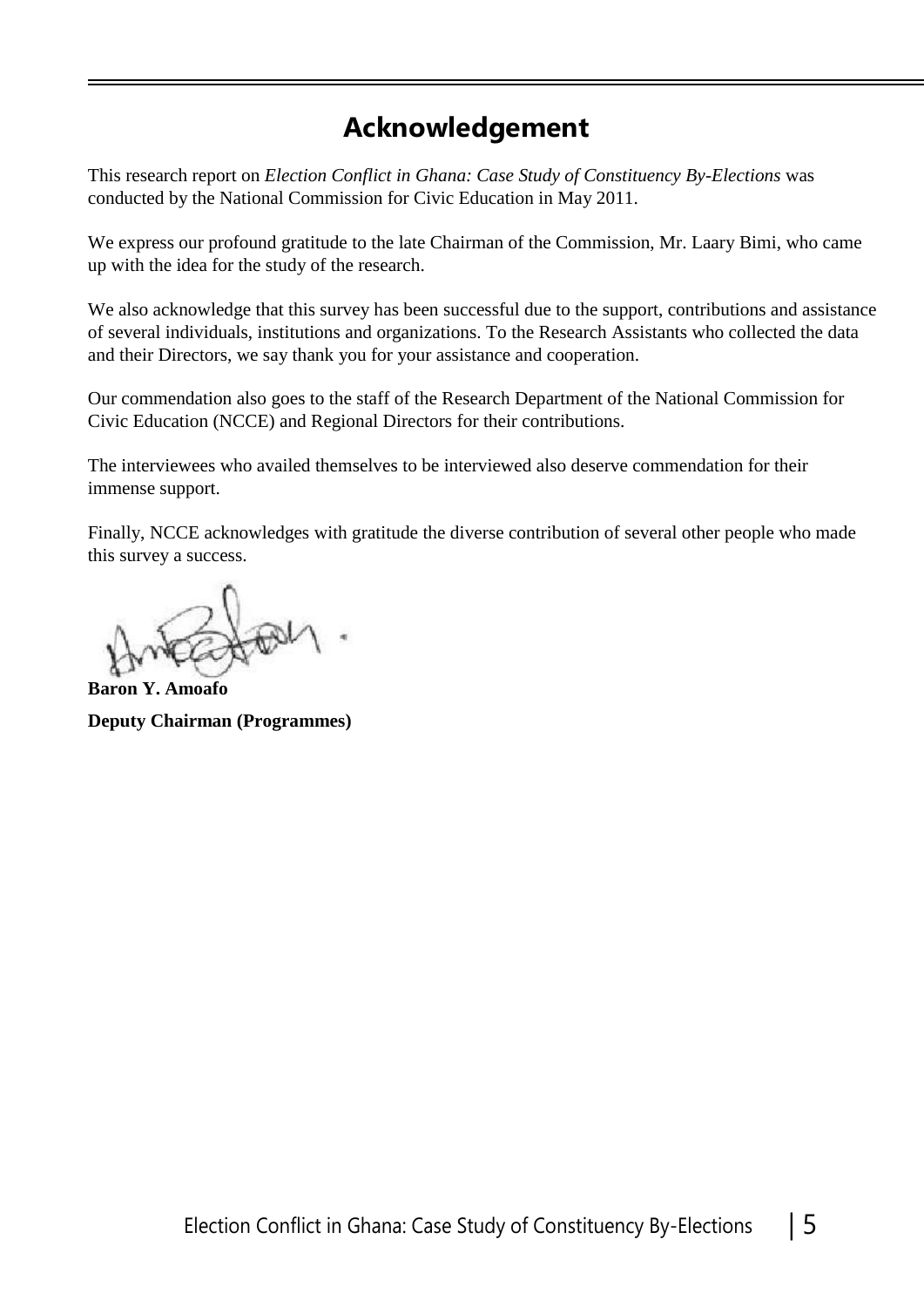### **Executive Summary**

The study *Election Conflicts in Ghana: Case Study of Constituency By-Elections* was carried out in May, 2011. A total number of Four hundred and fifty (450) persons were interviewed in ten constituencies in which by-elections had been held. The highlights of the findings are presented in this summary.

#### **Some Characteristics of Respondents**

A total number of four hundred and fifty persons responded to the questionnaire. More males than females responded to the questionnaire. Three hundred and fourteen (314) males representing more than sixty nine per cent (69.8 per cent) of the total number of four hundred and fifty (450) respondents were male. Only one hundred and thirty five (135) females, constituting thirty per cent (30 per cent), responded to the questionnaire.

In terms of age, the age group 30-39 had the highest number of respondents, with one hundred and sixty persons (35.6 per cent) out of the four hundred and fifty respondents. The next highest number of respondents was from the age group 40-49. This registered one hundred and nine (109) out of the total of four hundred and fifty (450) respondents.

Majority of respondents were married. Only 3.3 per cent were separated, another 3.1 per cent were divorced, while 2.2 per cent were widowed.

#### **Awareness and Causes of By-Election Conflict**

Majority of respondents (89.1 per cent) were aware of by-election conflicts in their constituencies. Less than ten per cent (9.6 per cent) of respondents were not aware of by-election conflicts in their constituencies. A large proportion of 61.8 per cent of those who were aware actually witnessed a conflict situation during a by-election in their constituency. A high percentage of 21.8 per cent of those who witnessed by-election conflicts were from the age group 30-39.

Those whose awareness of by-election conflicts was based on what they heard constituted 74.9 per cent of respondents, with 51.1 per cent of them being males. Over twenty six per cent (26.7 per cent) of respondents who heard of by-election conflicts fell within the  $30 - 39$  age groups. The media and community members were mentioned by respondents as the two most important sources of information on by-election conflicts.

Most respondents mentioned verbal abuse, casting of insinuations and use of inflammatory language as leading cause of violence and conflicts during by-elections. Conflicts often manifested as fights between youth groups and macho men. After by-election results are declared, over jubilation and teasing of losers were mentioned as a leading cause and / or form of violence.

#### **Main Actors in By-Election Conflict / Violence**

Majority of respondents said that the youth are mostly involved in by-election conflicts and violence. Three hundred and seven (68.2 per cent) respondents held this view, saying the youth often assault opponents during by-elections and allow themselves to be manipulated by politicians.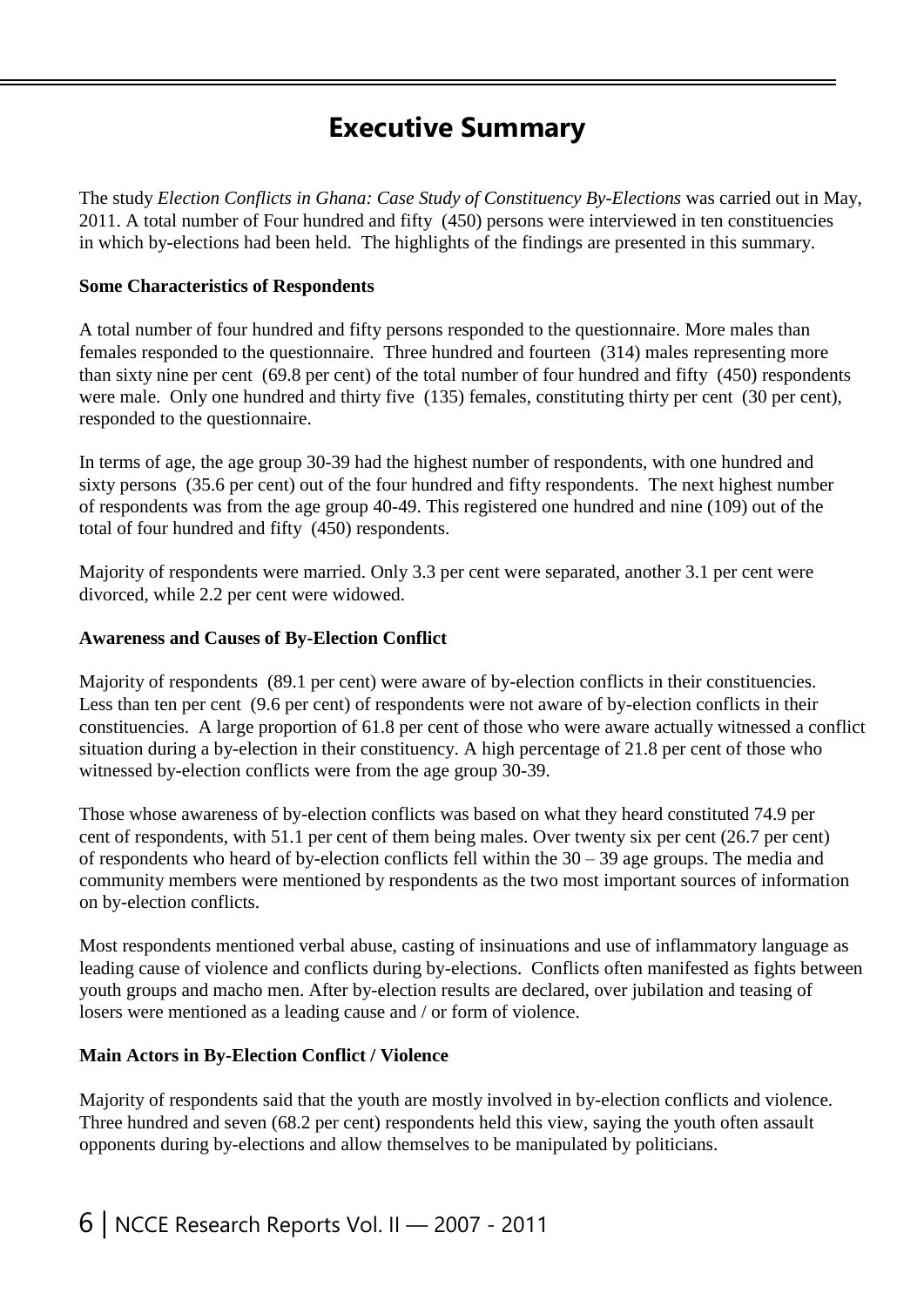The next group of respondents identified was party supporters and agents. In the view of 162 (36 per cent) respondents, party supporters are responsible for most by-election conflicts and violence. Another 37 (8.2 per cent) respondents felt party agents are equally responsible for such conflicts.

Party functionaries were also viewed as important actors in by-election conflicts. As many as 166 respondents mentioned them, saying they contribute to violence situations during by-elections. Party candidates were cited by only thirty (6.7 per cent) respondents as important actors. Thugs on the other hand, were mentioned by 59 (13 per cent) respondents as having a role in by-election violence.

#### **Kinds of By-Election Violence**

Verbal abuse, casting of insinuations at opponents, and use of inflammatory language were cited by majority of respondents as the leading forms of by-election violence.

Intimidation, threats, and application of force by party supporters on their opponents are also common forms of violence. Open fights between party / community youth and macho men is yet another.

#### **Performance and Expected Roles of Institutions**

Majority of respondents were satisfied with the adequacy of security provided at the by-elections that they were aware of , 170 (37.8 per cent of) respondents said security provided was adequate. Another 81 (13.6 per cent) of respondents viewed security provided as somewhat adequate, and 54 (14.20 per cent of) respondents said it was very adequate. Overall, the general public gave the highest rating for adequacy. A large number of respondents 133 (29.6 per cent) however, said security was inadequate.

The security agencies, NCCE and political parties were seen as the three most important institutions in maintaining peace.

#### **Effectiveness of Security in Discharge of Duties**

Overall 65.6 per cent of respondents mentioned varying degrees of adequacy of security provided. When they were asked whether the security was effective or not, only 59.3 per cent (267) of the respondents said 'Yes' they were effective in the discharge of their duties. As many as 180 (40 per centof) respondents answered 'No', i.e. security was not effective in the discharge of their duties. Out of 250 General public respondents, 144 said the personal discharged their duties well while 103 said 'No'.

Out of 92 security respondents, 69 answered 'Yes' and 23 answered 'No'. Out of 44 party functionaries, 22 said duties were discharged effectively and the other 22 said 'No'. Of the 39 opinion leaders, 21 responded in the negative while 18 said the discharge of duties was effective.

#### **Ways/Suggestions for Mitigating By-Election Violence/ Conflicts**

When respondents were asked whether by-elections should be abolished only 116 (25.8 per cent of) the 450 respondents said 'yes' by-elections should be abolished. 333 (more than 70 per cent of) respondents said they should not b e abolished.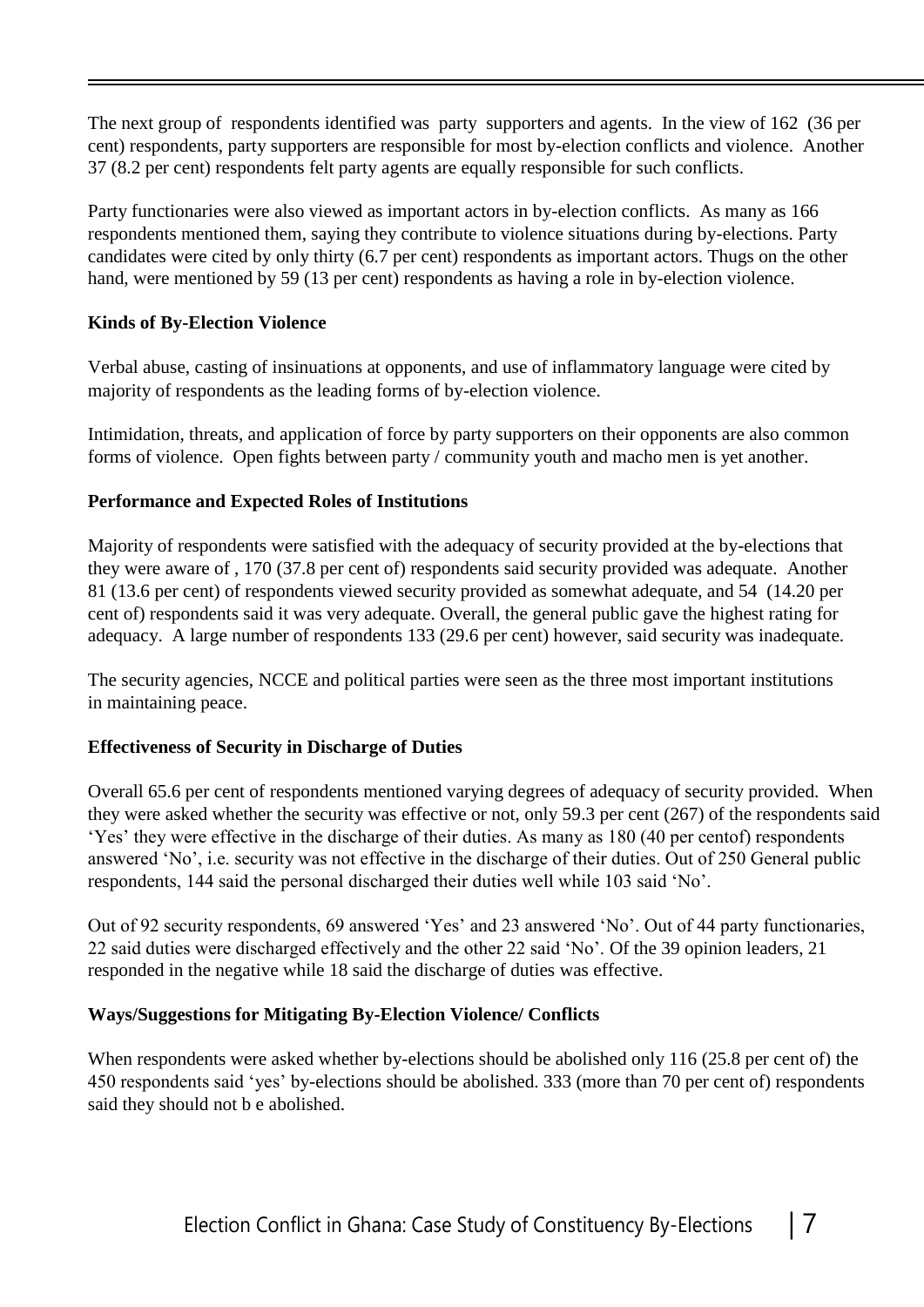Suggestions for mitigating by-elections and violence included the following:

- Intensity education on electoral laws and peaceful elections generally.
- Political parties should play active roles in restraining their activists in communities from engaging in violence.
- Security agencies should be neutral in the performance of their duties.
- Election officials should exhibit the highest level of professionalism.
- The media should be circumspect in their reportage.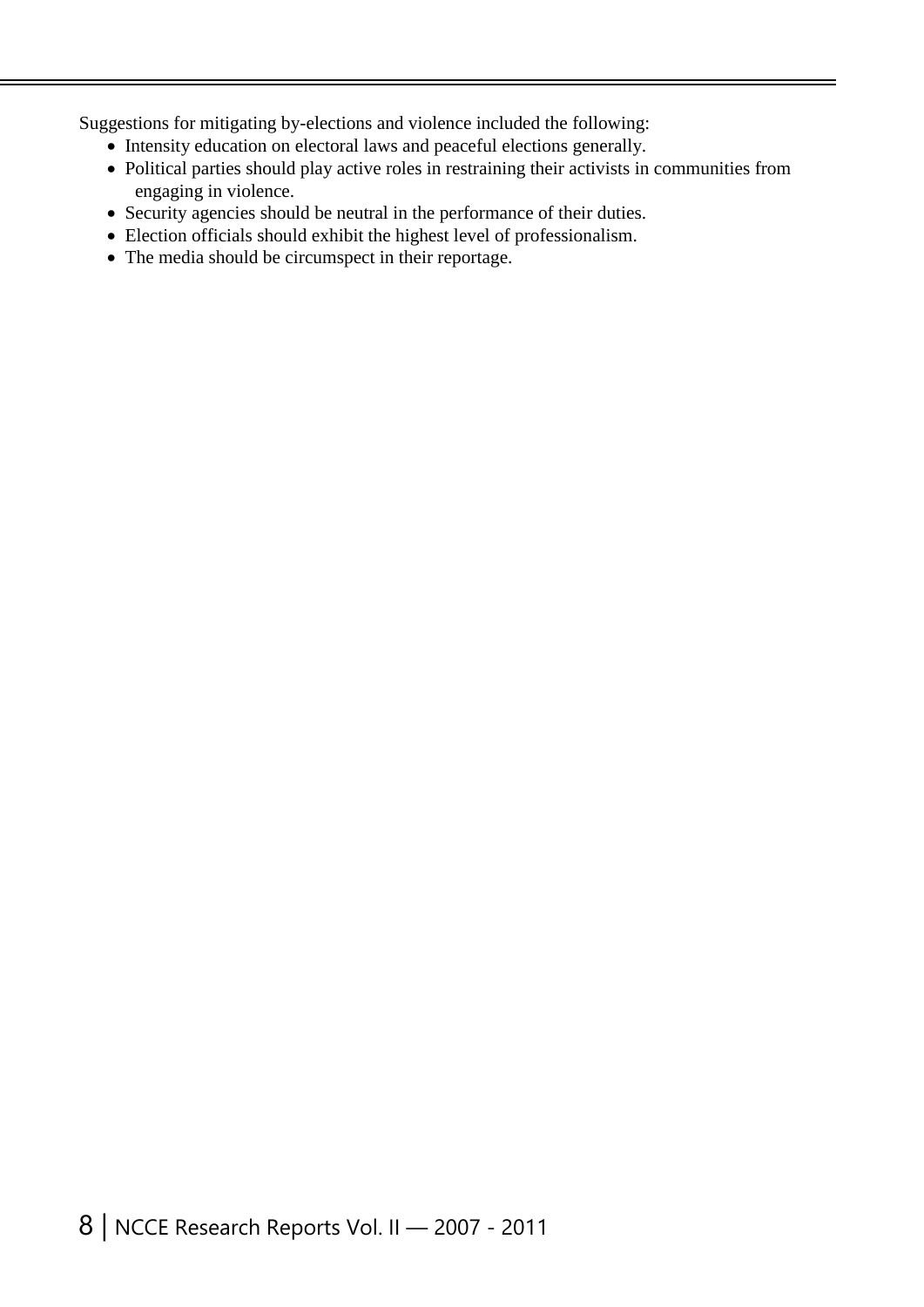### **CHAPTER 1 Introduction and Methodology**

#### **1.0. Background**

Elections are a prominent feature of any democratic system of governance. It is the holding of elections that enables citizens to choose the head of government and representatives of the people to the legislature of the country. Indeed, the organisation of elections throughout the world comes with intense competition with a tendency to create conflict among political parties, or candidates or other stakeholders.

Conflict, as disagreement between people or groups, can remain latent or be manifest. The expression of disagreement normally occurs when people perceive the action and inaction of others as threats to their desires or interests. Election conflict has however been defined as "any random or organized act or threat to intimidate, physically harm, blackmail, or abuse a political stakeholder in seeking to determine, delay, or to otherwise influence an electoral process". (Fischer J. 2002). Election conflict is a problem that may occur in any form of election including by-election. According to International Foundation for Electoral Systems (IFES, 2010), Election related violence is a unique form of conflict and requires specifically designed responses for effective prevention, mitigation and resolution.

Democracy seeks to manage conflicting interests by allowing political parties to compete according to agreed upon rules mediated by institutions. (Michael Eiseman, 2010). Accordingly, during the organisation of elections in almost all democratic practicing countries, independent electoral management bodies are usually set up. The body, usually backed by law, operates in an efficient manner according to rules and regulations to guarantee free and credible elections. In addition, other international bodies send independent teams to observe the elections of member countries to ensure free and credible elections. These measures notwithstanding, in most third world countries, all manner of electoral malpractices occur that lead to conflicts malpractices, such as under-age registration, vote buying, multiple voting, intimidation of opponents, hijacking of ballot boxes among others, are levelled against incumbent governments as well as opposition parties. These may result in violence and in the process innocent lives are lost, people are maimed or flee from their communities or countries.

The 1992 Fourth Republican Constitution of Ghana makes provision for the country to hold presidential and parliamentary elections every four (4) years. Since Ghana returned to constitutional rule nearly twenty years (20) ago, the country has been able to hold five (5) successful elections, i.e. 1992, 1996, 2000, 2004 and 2008. Furthermore there have been two occasions when opposition parties have successfully taken over the reins of government. This feat has placed Ghana on a higher pedestal in the eyes of the international community, earning her the accolade beacon of hope for Africa's democracy from both regional and international social commentators.

Over the years the democratic process of the country has seen a number of reforms. Notable among them are reviews of aspects of the electoral laws, replacement of ordinary voter ID with photo ID and the change from non transparent ballot boxes to transparent ones. Currently, there is an on-going effort to introduce biometric registration of voters for the 2012 general elections. All these efforts are aimed at curbing or minimizing electoral conflicts in Ghana. Though election conflicts in Ghana are varied, the most challenging one that has threatened the peace and nearly dented the Image of the country is the declaration and acceptance of presidential election results.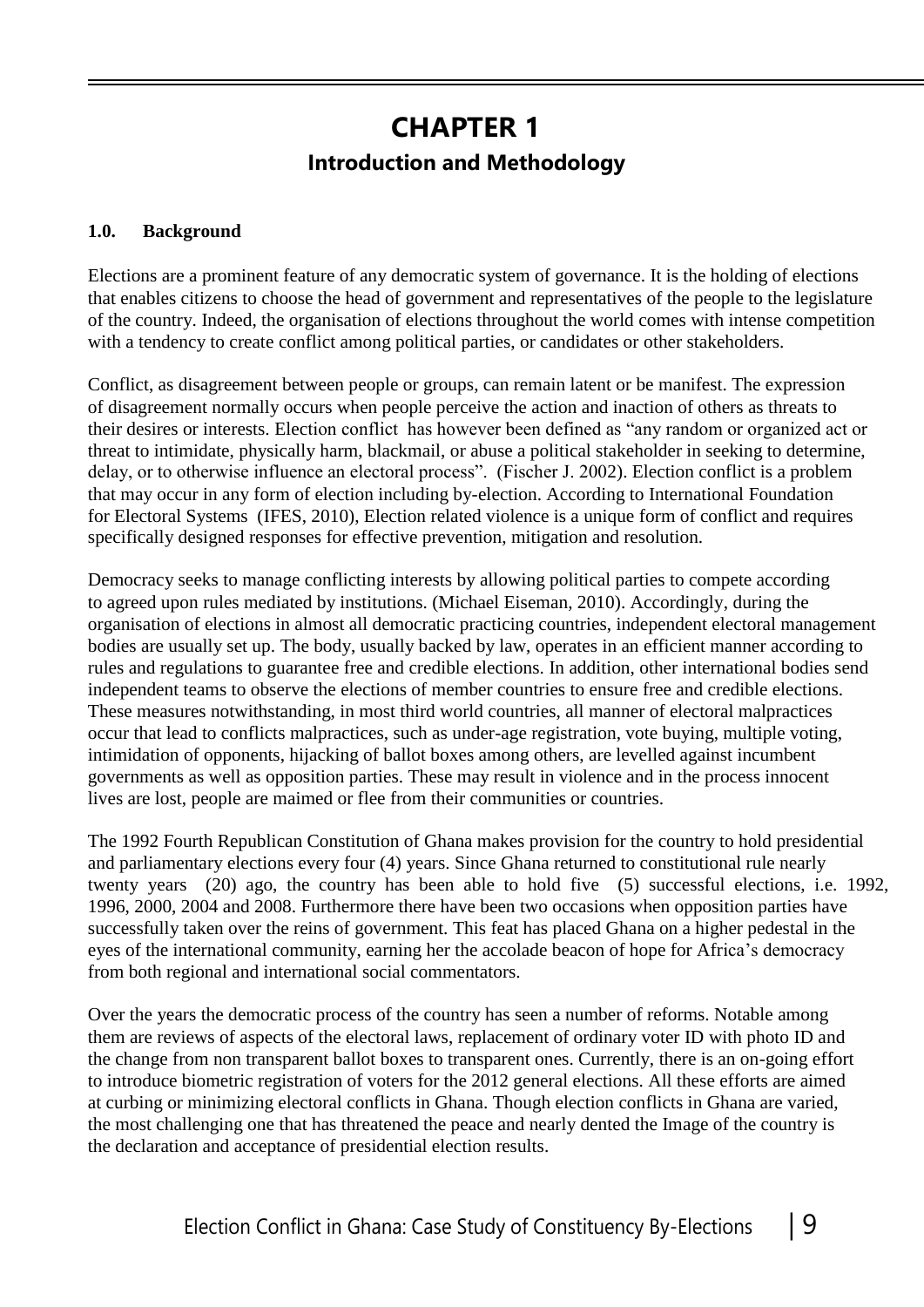The very first presidential and parliamentary elections held under the Fourth Republic in 1992, suffered a conflict situation when the then opposition party the New Patriotic Party (NPP) led by their presidential candidate Professor Adu Boahen boycotted the parliamentary election alleging that the National Democratic Congress (NDC) then in power had rigged the presidential election. This they captioned as the "stolen verdict".

Another election conflict that nearly erupted into violence was the 2008 presidential election this was closely contested by the same two political parties, i.e. NDC and NPP. The declaration of the results of this election by the Electoral Commission was perceived to have been delayed. Consequently, supporters of the then opposition party (NDC) matched around the Electoral Commission offices carrying placards and singing war songs to protest against the delay. They alleged that the delay was an attempt to manipulate the results. The political atmosphere in the country became so tensed, as if there was a time bomb waiting to explode.

Ghana has managed to escape from severe violence situations through consistent consultation and dialogue by bodies such as the National Peace Council (made up of eminent religious leaders), civil society organizations, as well as constant education by the National Commission for Civic Education and religious organizations. However, the country has not been able to satisfactorily manage by-election conflicts which have so far recorded high incidence of violence in recent times.

So far, Ghana has organized twenty-one (21) by-elections and one (1) election re-run to fill vacant parliamentary positions. Many of the by-elections were held due to the death of incumbent Member of Parliament. Unfortunately most of these by-elections did not pass without reported cases of violence which are triggered by unresolved conflicts among political parties especially between the NDC and NPP. During by-elections in the country, there have been reported cases of electoral malpractices which violated the electoral laws of Ghana believed to have been perpetrated by politicians. Some of the electoral malpractices which normally degenerate into conflicts include; vote buying, conveying nonindigenes to the constituency to vote, blocking roads in the constituency, acts of intimidation against opponents and electorates, organization of vigilante groups to cause mayhem and encouraging double voting among others. These incidents were noted to have taken place during the by-election held at the Atiwa constituency in the Eastern region in 2009, which caused conflict situations and escalated into severe violence and some lives were lost.

Under the National Commission for Civic Education Act 452 (1993), the Commission is enjoined, among others, to formulate, implement and oversee programmes intended to inculcate in the citizens of Ghana awareness of their civic responsibility and an appreciation of their rights and obligation as free people. Since the inception of the Commission in 1993, she has carried out a number of researches into various national issues which inform her public education programmes. As such, it has become necessary for the Commission to undertake this investigation into by-election conflicts which has become a national issue of concern threatening the noble gains made so far in making Ghana a true democratic state.

#### **1.1. Problem Statement**

Parliament is an essential component of government which has the responsibility of enacting laws to manage the affairs of the country. According to the 1992 Constitution of Ghana parliament must be made up of not less than one hundred and forty (140) members. However, at inception, fourth republican parliament consisted of two hundred (200) members representing two hundred (200) constituencies.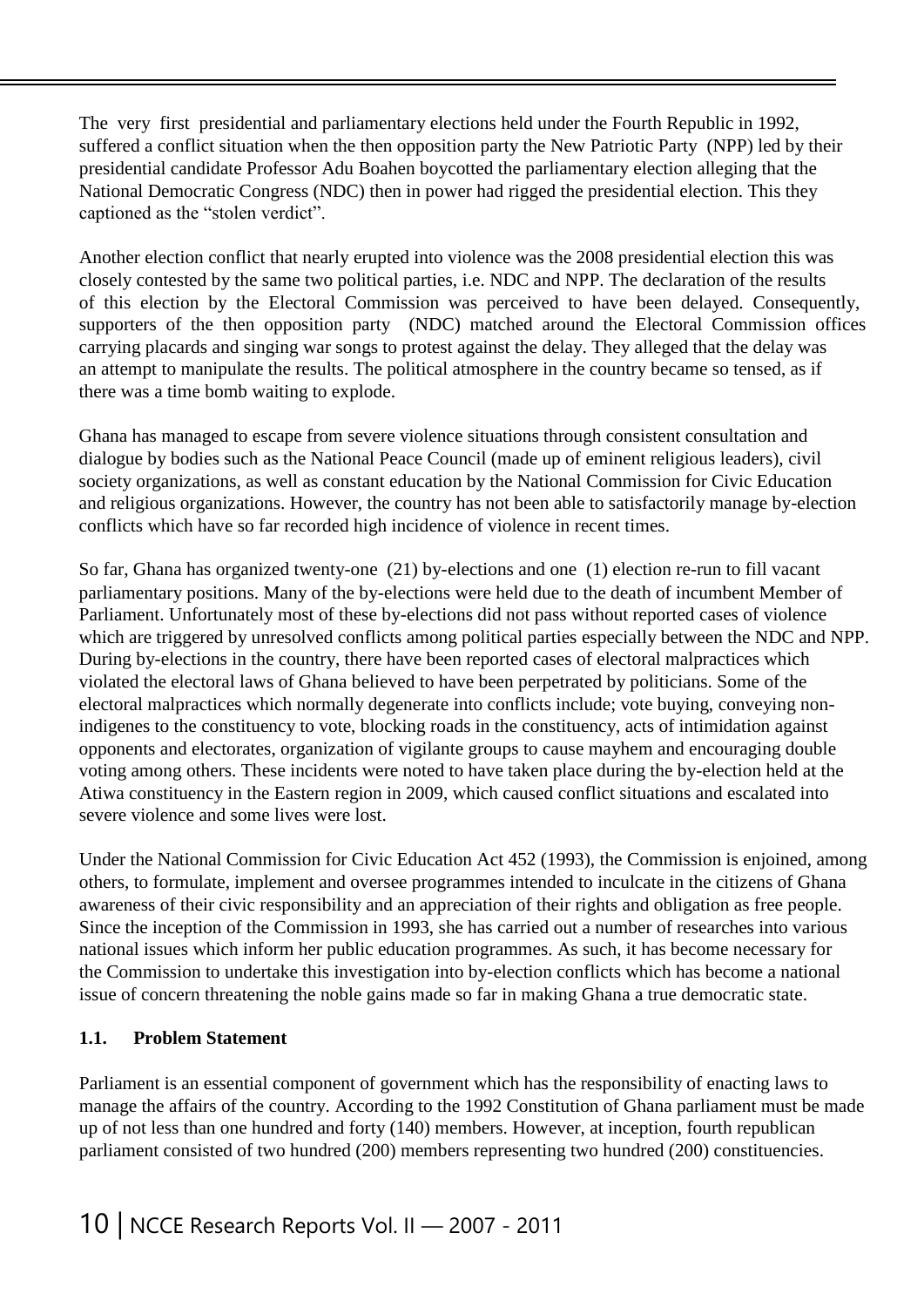Over the years, the number has increased to two hundred and thirty (230) constituencies which are represented by one Member of Parliament each.

For parliament to reach its full capacity in the discharge of its functions at all times, whenever vacancy occurs in the house, the 1992 Constitution mandates the Electoral Commission on notification by the Clerk of parliament, to organize a by-election to fill the vacant position within a period of three (3) months.

By-election is an election held to fill a political office that has become vacant between regularly scheduled elections. Usually this occurs when the incumbent has died or resigned. It may also occur when the incumbent becomes ineligible to continue in office or through a sufficiently serious criminal conviction (Wikipedia). However, majority of the vacancies that have occurred in Ghana's parliament had unfortunately been through the death of a sitting member of parliament.

Considering the rich experience Ghana has gained in conducting general elections, the general expectation from citizens as well as development partners towards the organization of by-elections is that it may be less stressful and easy to carry through because it involves one constituency. On the contrary, the records on some of the by-elections especially those held in recent times have proven otherwise.

A phenomenon creeping and building up strongly in the election process of the country in recent years is the formation of vigilante groups by some of the political parties. These groups' preoccupation has been to move from one polling station to the other with the aim to intimidate their opponents and end up scaring off the electorate with their nefarious activities. According to media reports on by-elections, the behavior of these groups usually creates conflicts amongst the political parties.

Though the electoral laws make room for the arrest and prosecution of persons who perpetrate or incite others to interfere with election activities of other people, with most of the by-elections held nothing concrete has been done in that direction to serve as deterrent. Hence, the status quo lingers on. This has compelled a section of the populace to advocate for another means of filling vacant seats in parliament. They have proposed that an incumbent party should be allowed to fill a vacant position in parliament with its own member. This will prevent the waste of resources and time spent in the organization of by-elections.

Owing to violent acts during the conduct of by-elections, voter turnout at such elections is believed to have fallen below expectation. Indeed, the low turnout under this circumstance means that some eligible voters have been denied their right to exercise their franchise, which is against the spirit and letter of the 1992 constitution of Ghana.

To effectively respond to mitigate by-election conflicts, a scientific understanding of the causes, sources and perceptions and motives of the main actors is essential. This, the study seeks to achieve.

#### **1.2 Objectives of the Study**

The main purpose of this study is to find out why the organisation of by-elections are characterized by intense conflict and to find ways to minimise them. Specifically, the objectives of the study are;

- i. Establish the nature of by-election conflicts and find out their causes.
- ii. Find out the role of political parties in by-election conflicts.
- iii. Find out the main actors behind by-election conflicts.
- iv. Determine how to curb or minimise by-election conflicts.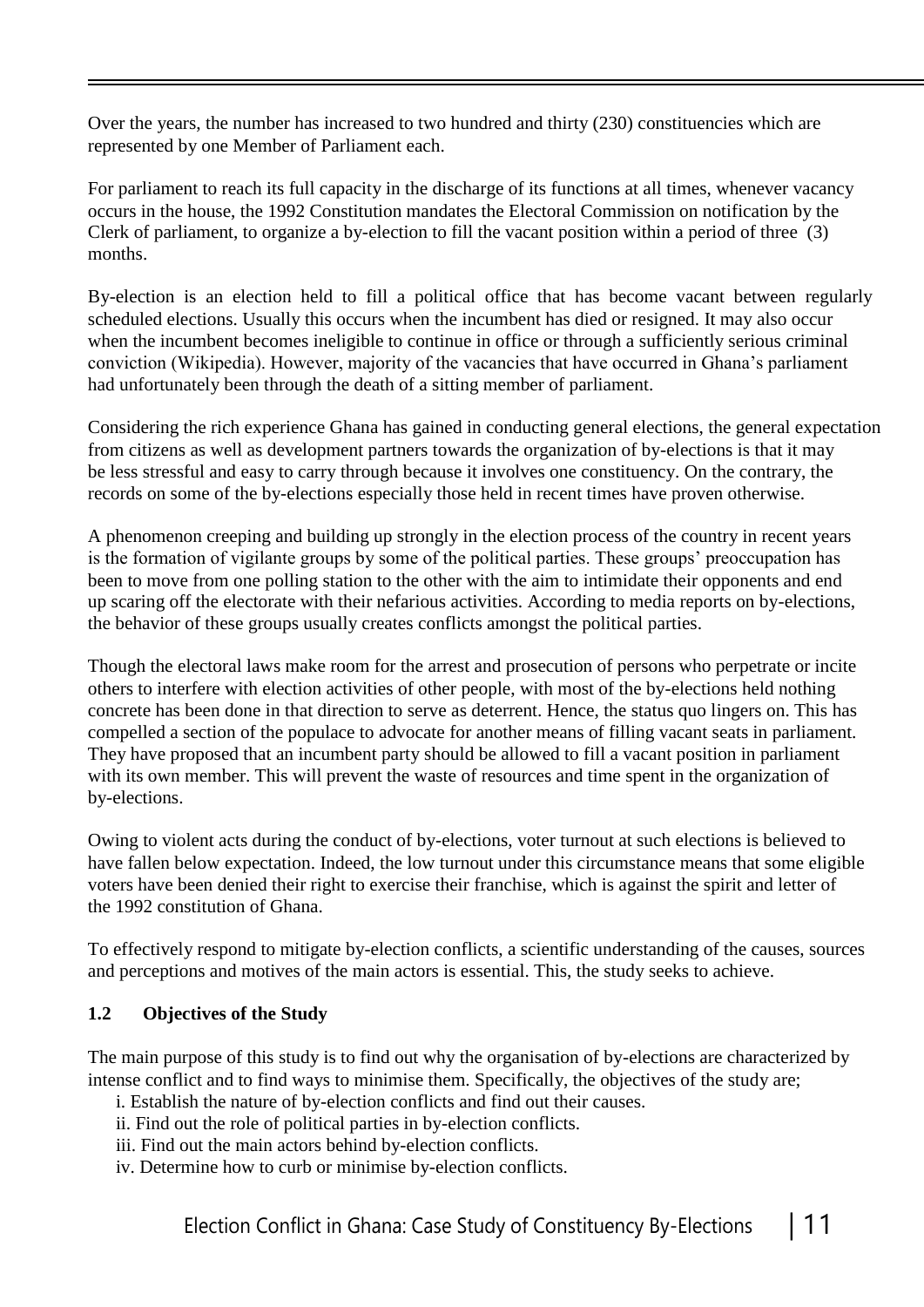#### **1.3 Methodology**

The study was designed as a national sample survey. It employed primary and secondary data to investigate by-election conflicts which is on the rise in the country. The sampling was the two hundred and thirty (230) Constituencies of Ghana. Ten (10) Constituencies where by-elections have been held were selected from nine (9) regions of the country. A sample size of 450 was decided upon due to resource and time constraint. Twenty (20) research assistants and ten (10) supervisors were trained to collect data from the field. Selection of respondents was done using the purposive and simple random sampling techniques. A semi-structured questionnaire was developed and used to gather information from four hundred and fifty (450) respondents based on personal interview.

#### **1.3.1. Sample Design**

The study was conducted nation-wide covering nine (9) regions out of the ten (10). Apart from the Volta Region which was not covered because no by-election has been held there, all the other regions were involved. Of the twenty-two (22) constituencies where by-elections have been held, ten (10) constituencies were selected. The selection of these constituencies was based on regional representation and the intensity of the by-election conflict. Though the study covered the entire electoral areas of the selected constituencies, emphasise was laid on electoral areas where the by-election conflict was high. The study covered the general public, political parties' functionaries, electoral officials, security officers as well as opinion leaders.

#### **1.3.2 Sample Selection**

Ten Constituencies were selected using cluster and purposive sampling techniques. They are:

- Nkoranza North Constituency, Brong Ahafo Region.
- Chereponi Constituency, Northern Region.
- Navrongo Central constituency, Upper East Region.
- Jirapa Constituency, Upper West Region.
- Offinso North, Ashanti Region.
- Amenfi West Constituency, Western Region.
- Gomoa East Constituency, Central Region.
- Odododiodio Constituency, Greater Accra Region.
- Atiwa and Akwatia constituencies, Eastern Region.

The sample size of 450 was evenly distributed amongst the ten constituencies. Both purposive and simple random sampling techniques were used to select the respondents. In selecting the general public, the day's code was applied in determining the starting point of each day's work. Considering the household to enter, sampling gap of three (3) and (5) was observed for sparsely and densely populated communities respectively. The respondents were then selected using the simple random sampling method. Twenty (25) eligible voters from the general public were selected from each of the ten (10) constituencies, making a total of two hundred and fifty (250) respondents.

The purposive selection technique was adopted to select respondents from the security agencies, political party functionaries, electoral officials and opinion leaders. Ten (10) security officers and men from the Police Service, Prisons Service, Fire service, and Military were selected from each constituency, making a total of one hundred (100) respondents. While ten (10) respondents were selected from the category of political parties' functionaries, electoral officials, such as presiding officers, returning officers, etc,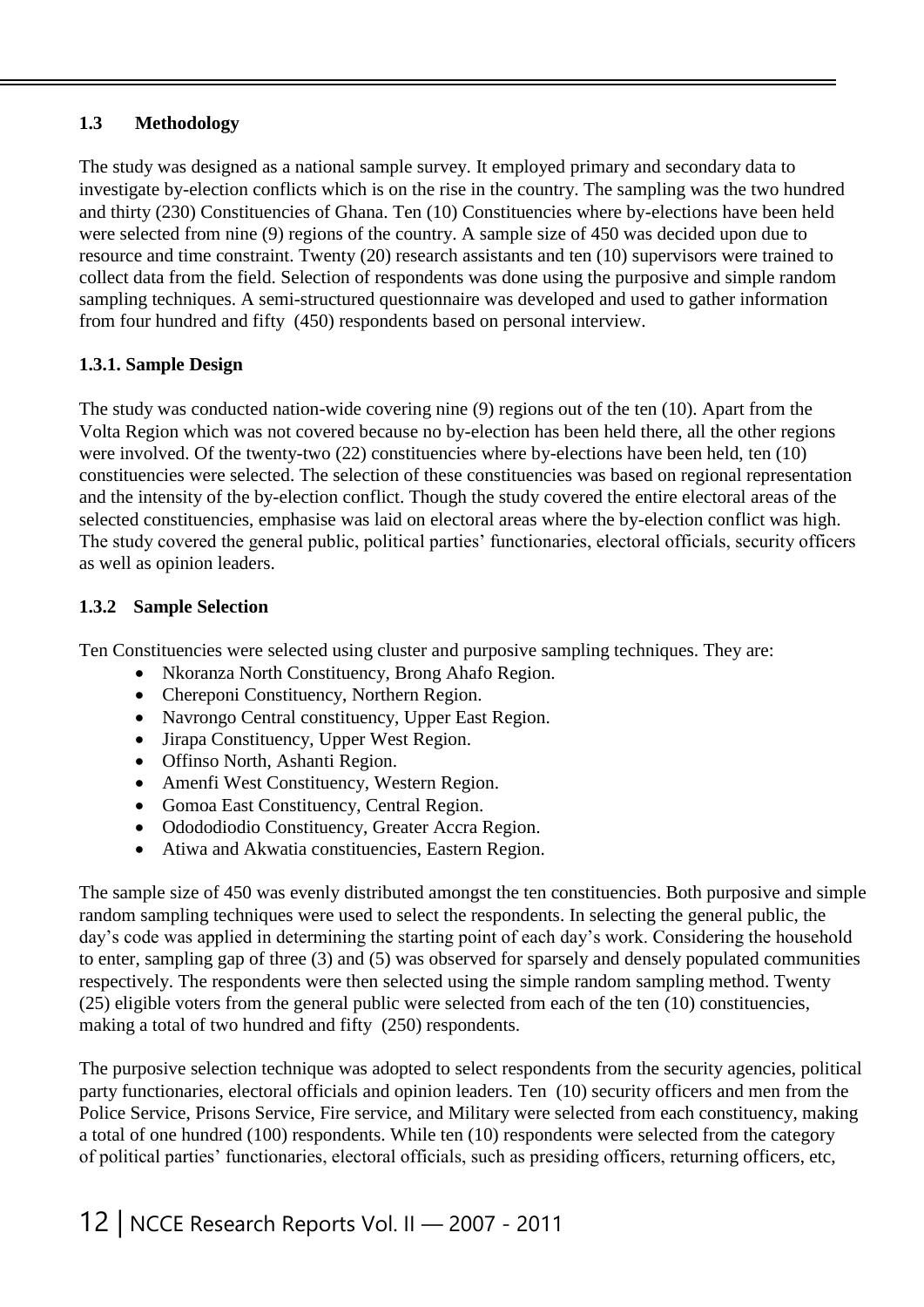and opinion leaders like traditional leaders and religious leaders among others from each constituency. Their total also adds up to one hundred (100) respondents.

#### **1.3.3 Survey Instrument**

A semi-structured questionnaire was used to ellicit information from respondents through a personal interview session. The questionnaire was designed by the research department of the Commission. It entailed both open and close-ended questions and had two sections. The first section captured the demographic characteristics of respondents such as sex, age, educational background, occupation, marital status and religious affiliation.

The second section sought information on the core issues of the study, i.e. issues related to respondents awareness of by-election conflicts, causes and sources of by-election conflicts, people involved in by-election conflicts, as well as activities and kind of violence that take place before during and after by-elections. Others were the effect of by-election conflict on the community, security concerns during by-elections and whether by-election should be abolished, among others.

#### **1.4 Training and Field Work**

Two training teams from the research department – head office of the Commission travelled to each district office of the Commission of the selected constituencies for the study and trained the twenty (20) research assistants and ten (10) supervisors who were involved in the study. The supervisors are of District Director grade and the research assistants are staff of the Commission.

The two training teams' one for the northern and the other for the southern sector of the country set off to their respective areas of operation after the training workshop for the research assistants of the Greater Accra region. The northern sector training team covered areas such as Nkoranza North, Brong Ahafo, Chereponi, Northern region, Jirapa/Lambussie, Upper West region and Navrongo Central, Upper East region. While the southern sector training team handled places such as Gomoa East, Central region, Amenfi West, Western region, Offinso South, Ashanti region, Atiwa and Akwatia both of Eastern region. The entire training programme spanned from May 12-20, 2011.

The supervisors and research assistants were briefed thoroughly on the objectives, methodology and the instrument for the study among others. Key words in the survey instrument were also translated into the local languages. Moreover, since the issue under study required detail information from people who have either witnessed or heard about by-election conflict, research assistants were taught how to evaluate prospective respondents to ascertain their level of awareness before an interview was carried out. The electoral areas of each constituency were then identified. After each training session, research assistants were assessed through a demonstration of questionnaire administration on each other.

The data collection started a day after each training session. Both English and local languages were used to interview respondents based on their choice. The data was collected within the period of May 13 to 23, 2011.

The supervisors were present on the field and monitored the research assistants which ensured that the regulations guiding the fieldwork were adhered to. After a satisfactory work done, the supervisors forwarded the questionnaires to the head office of the Commission.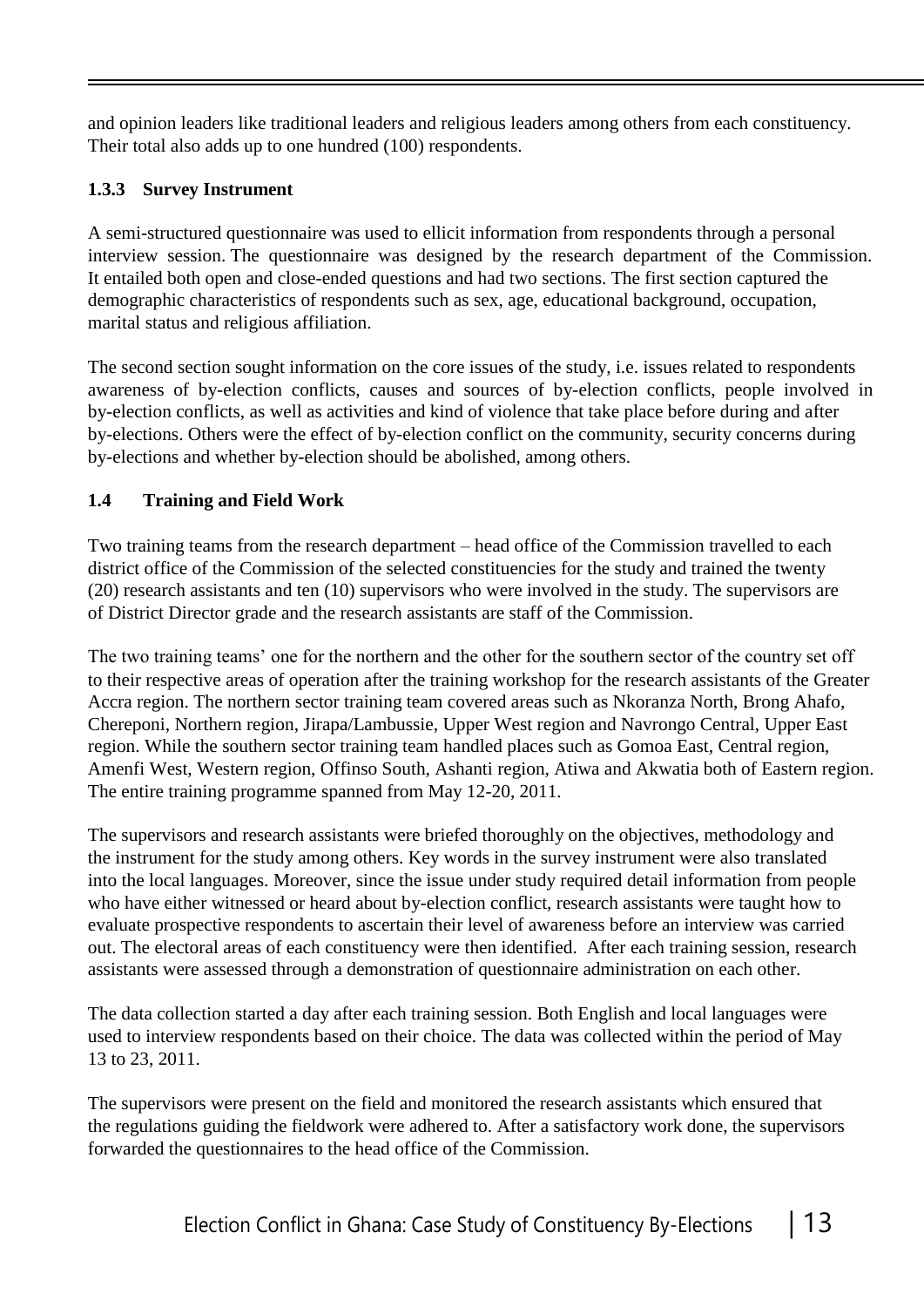#### **1.5 Questionnaire Administration**

Forty five (45) questionnaires were administered in each of the 10 selected constituencies. Thus, the four hundred and fifty (450) respondents for the study were covered. However, the identification of certain group members earmarked for the study posed a challenge. For instance, in Gomoa East Constituency, it was noted that there is no security agency stationed in the town therefore research assistants were directed to go to Swedru to interview security officers. As a result, instead of ten (10) security officers that should have been interviewed only Seven (7) of them were reached. Navrongo Central and Jirapa constituencies also recorded six (6) and nine (9) respondents from the security officers' category respectively. This situation accounted for the short-fall in the security officers expected number of respondents from hundred (100) to ninety two (92) as shown in table 1.1.

The data also indicated that six (6) out of the eight (8) questionnaires meant for the security agencies were administered on respondents such as electoral officials, opinion leaders and party functionaries. This therefore resulted in the increase of the number of expected responses from that category from hundred (100) to hundred and six (106). However, two respondents status were not identified.

| Type of Respondent       | Frequency | Per cent |  |
|--------------------------|-----------|----------|--|
| <b>General Public</b>    | 250       | 55.6     |  |
| Security Officer         | 92        | 20.4     |  |
| <b>Election Official</b> | 23        | 5.1      |  |
| <b>Opinion Leader</b>    | 39        | 8.7      |  |
| Party Functionary        | 44        | 9.8      |  |
| No Response              |           | 0.4      |  |
| Total                    | 450       | 100.0    |  |

#### **Table 1.1: Response to Questionnaire Administration**

#### **1.6**

#### **Data Analysis**

The data collected from the field were edited, coded and entered for analysis using the Statistical Package for Social Sciences (SPSS) software. This was carried out at the National Commission for Civic Education head office in Accra. The results of the study are presented in the subsequent chapters of this report.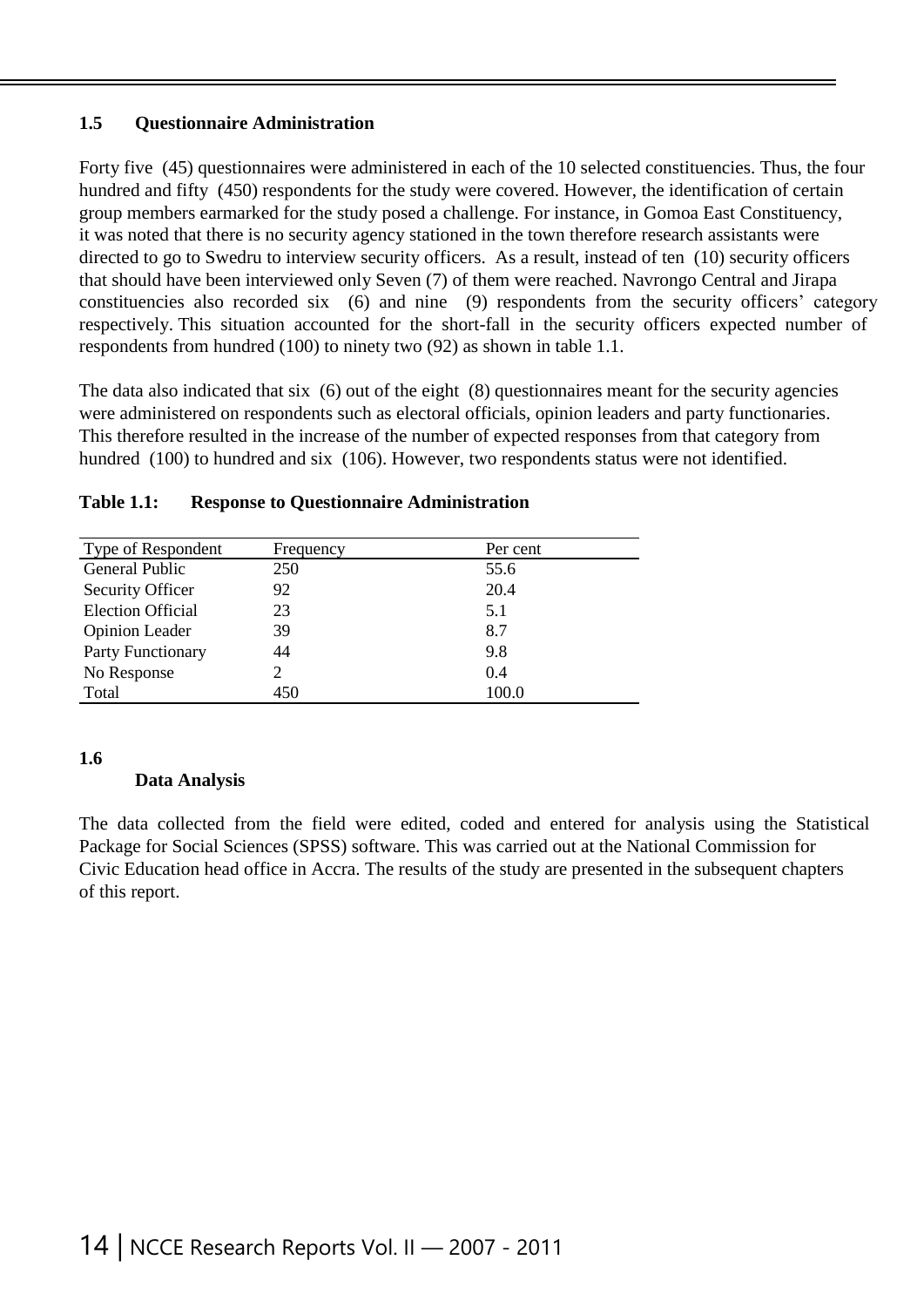# **CHAPTER 2**

### **Socio-Demographic Background of Respondents**

#### **2.0 Introduction**

This chapter gives an overview of the demographic characteristics of our sample population such as age, sex, as well as marital status, occupation, and religious affiliation. This helps to create a large picture about the respondents.

#### **2.1 Sex of Respondents**

A look at the sex of respondents shows that out of the total number of 450 respondents interviewed, 314 representing 69.8 per cent were males while 135 (30 per cent) were females. One respondent did not indicate the sex. This shows that more males were interviewed than females although in Ghana the population of women is higher than that of the men.

Fig 2.1 depicts the graphical description of the sex of respondents

**Figure 2.1: Sex of Respondents**



On Constituency basis, all the 10 constituencies had more male respondents than females. Atiwa constituency recorded 24 (53.3 per cent) males, which is close to the female figure of 21 (46.7 per cent). Gomoa East also recorded a close range figure of 25 (55.6 per cent) males to 20 (44.4 per cent) females. However, Jirapa and Chereponi had the least females respondents with 8 (17.8 per cent) each.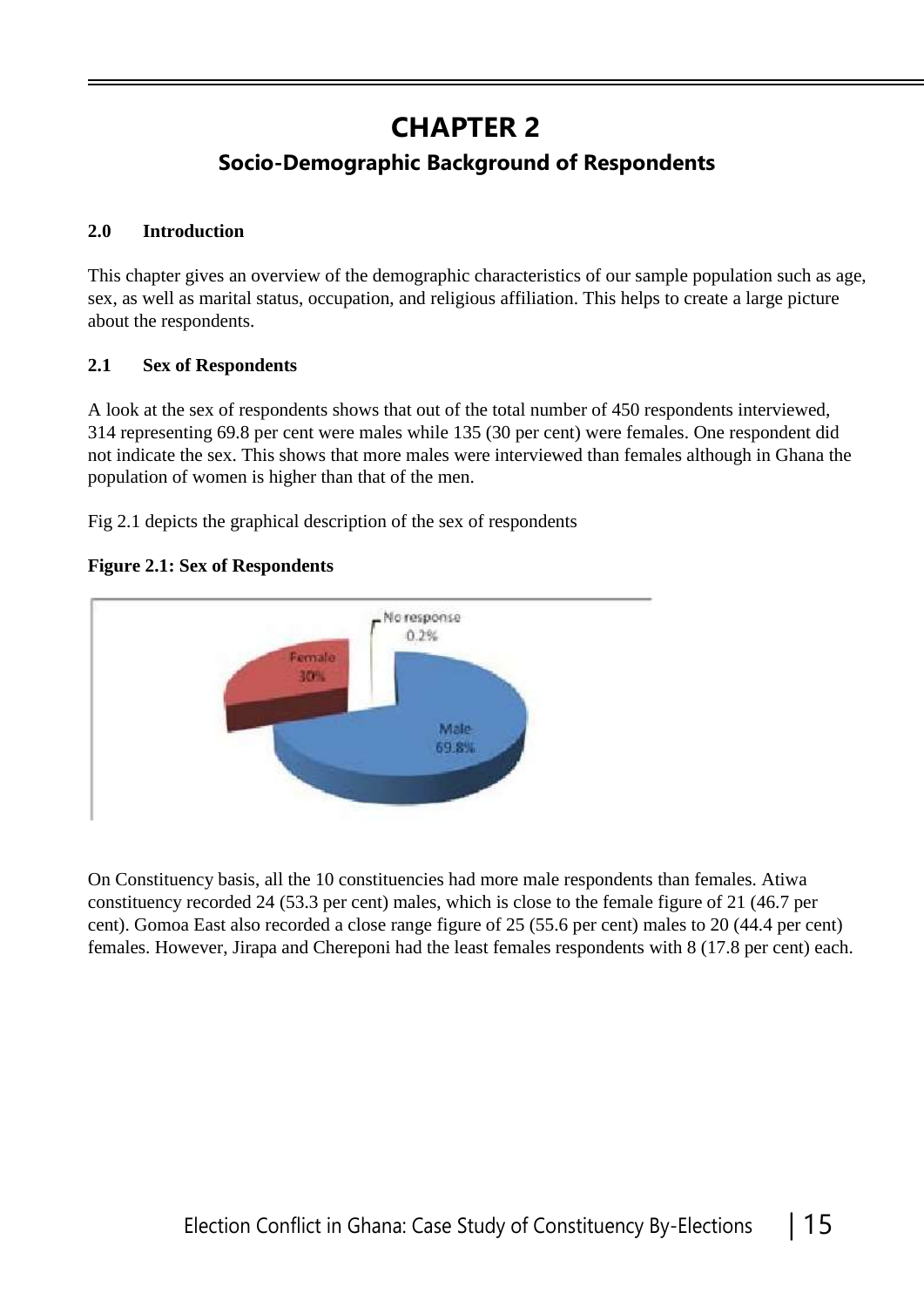#### **2.2 Age Distribution of Respondents**

The study covered male and females of different age groups. Respondents were categorized into the age groups "19 and below", "20-29", "30-39", "40-49", "50-59", and 60+. A large proportion 160 (35 per cent) of the respondents were within the age group 30-39 followed by the age groups 40-49 and 20-29 with 24.2 per cent and 17.3 per cent respectively. Only 4 (0.9 per cent) were within the ages of 19 and below. This was due to the fact that the survey sought views from respondents who were of voting age, that is 18 years and above. Table 1.1 below provides full details on the age groups of the respondents.

|              | Frequency | Per cent |  |
|--------------|-----------|----------|--|
| 19 and Below | 4         | 0.9      |  |
| 20-29        | 78        | 17.3     |  |
| 30-39        | 160       | 35.6     |  |
| 40-49        | 109       | 24.2     |  |
| 50-59        | 74        | 16.4     |  |
| $60+$        | 23        | 5.1      |  |
| No Response  | 2         | 0.4      |  |
| Total        | 450       | 100      |  |

**Table 2.1: Age Distribution of Respondents**

Analysis of the age and sex of respondents below shows that all the age groups had a higher response rate for males compared to females. In comparison, the highest male respondents were from the age group 30-39 with 113 (36 per cent) of the total male respondents as compared to 47 (34.8 per cent) of the total females respondents within the same age group.

On the other hand, the least respondents out of the total population fell within 19 and below age category for both sexes with the male respondents recording 3 (1 per cent) and the females 1 (.7 per cent).

**Figure 2.2: Age and Sex of Respondents**

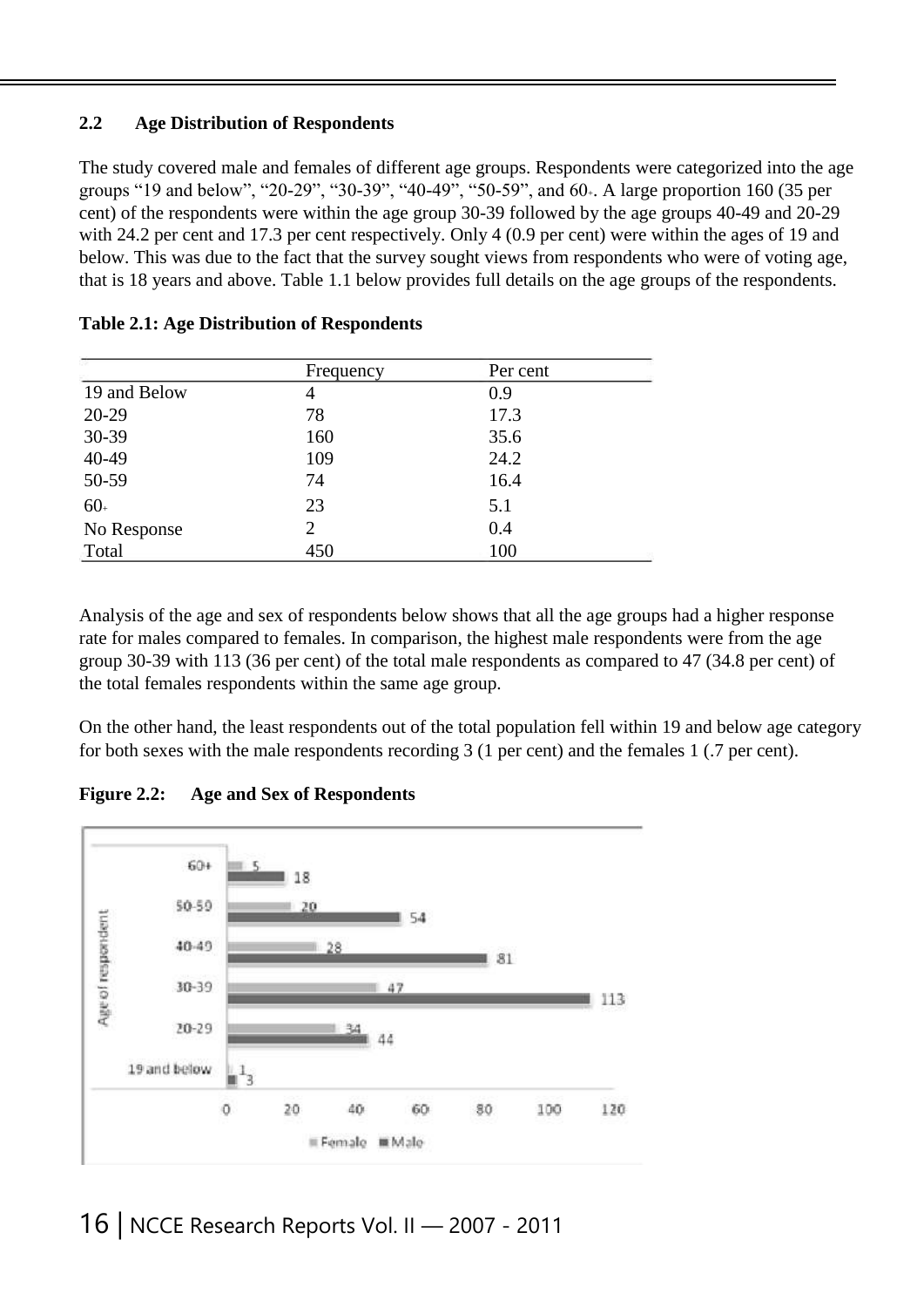#### **2.3 Educational Attainment of Respondents**

Here respondent were asked to state their highest educational attainment which will help us to better understand their views.

|                                                                        | Frequency      | Per cent |
|------------------------------------------------------------------------|----------------|----------|
| No formal education                                                    | 37             | 8.2      |
| No formal education (but can speak/write in English and/or vernacular) | 9              | 2        |
| Basic (Primary, Middle, JHS. etc)                                      | 118            | 26.2     |
| Secondary (SHS, Trg. Col., Voc., etc.)                                 | 169            | 37.6     |
| Tertiary (Poly., Univ., etc)                                           | 102            | 22.7     |
| Any other                                                              | 11             | 2.4      |
| No response                                                            | $\overline{4}$ | 0.9      |
| Total                                                                  | 450            | 100      |

#### **Table 2.2: Educational Attainment of Respondents**

Table 2.2 depicts the various levels of education attained by the respondents. From the table above it is interesting to note that out of the total number of 450 respondents interviewed, a fairly large proportion 389 (87.5 per cent) stated that they have some kind of formal education (which comprises of Basic school, Secondary School, and Tertiary) whereas 46 (10.2 per cent) had no formal education which also comprised of those with no formal education and those with no formal education but can speak/ write English and or vernacular.

For respondents with formal education, the majority, 169 (37.6 per cent), had Secondary Education, next was those who had Basic education with 118 (26.2 per cent), those with Tertiary education followed with 102 (22.7 per cent). However, for those with no formal education, 37 (8.2 per cent) had no formal education while only 9 (2 per cent) had no formal education but can speak/write in English and or vernacular. Also 11 (2.4 per cent) of the respondents had education qualification that could not be captured under the educational level categorized in the questionnaire and these were captured under the any other category, among them was adult education.

Looking across educational background and age distribution of respondents showed that 69 (43.1 per cent) of the respondents who were within the age group 30-39 had Secondary education, 44 (43.1 per cent) had Tertiary education as compared to 34 (31.2 per cent) and 24 (23 per cent) for secondary and tertiary education respectively for the age group 40-49. From this it is clear that respondents within the age group 30-39 have achieved higher education level than respondents in all the other age groups.

An analysis of the educational background and gender also revealed that, majority 48 (35.6 per cent) of the female respondents had Basic education, 38 (28.1 per cent) had secondary education followed by tertiary education and those with no formal education but can speak/write English/vernacular with 23 (17 per cent) and 4 (3 per cent) respectively. In regards to the number of male respondents, majority 131 (41.7 per cent) had secondary education followed by tertiary education with 79 (25.2 per cent) and no formal education but can speak/write English and or vernacular with 5 (1.6 per cent).

From the survey, the constituency with the highest number of respondents with tertiary education was Odododiodio with 16 (35.6 per cent) followed by Chereponi with 14 (31.1 per cent) and Jirapa with 10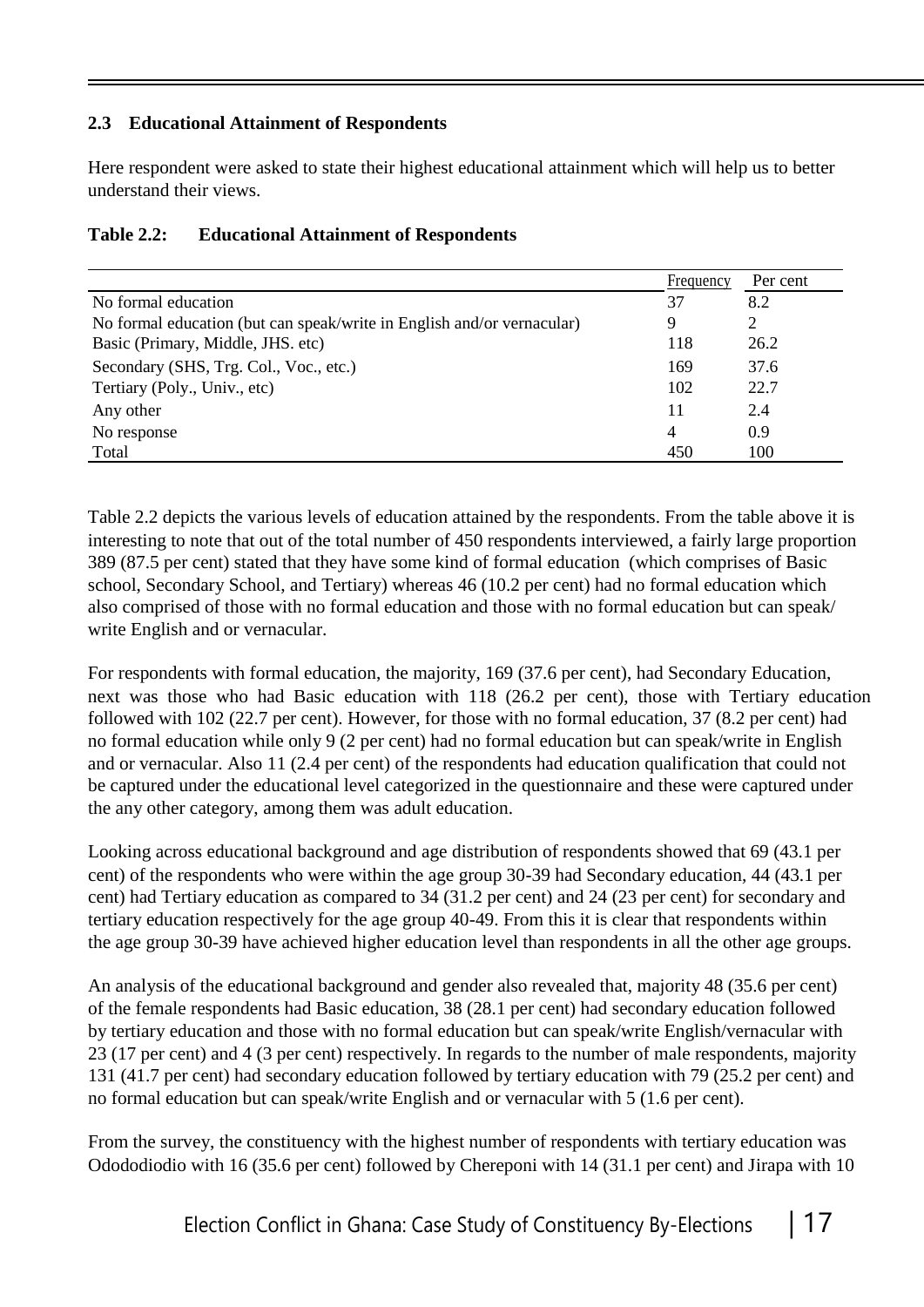(28.9 per cent). On the other hand, the constituency with the highest number of respondents with no formal education were Navrongo and Atiwa with 6 respondents each representing 13.3 per cent.

#### **2.4 Occupational Background of Respondents**

The survey sought to find out the occupational background of the respondents. For the purpose of this survey the various occupations were characterized into 8 groups.

|                    | Frequency      | Per cent |
|--------------------|----------------|----------|
| Student            | 24             | 5.3      |
| Farmer/Fisherman   | 78             | 17.3     |
| Teacher/Lecturer   | 49             | 10.9     |
| Public servant     | 149            | 33.1     |
| Trader/Businessman | 81             | 18       |
| Unemployed         | 15             | 3.3      |
| Artisan            | 26             | 5.8      |
| Any other          | 26             | 5.8      |
| No response        | $\overline{2}$ | 0.4      |
| Total              | 450            | 100      |

#### **Table 2.3: Occupational Background of Respondents**

The table above depicts the various occupations of the respondents. From the table, it is clear that out of the total of 450 respondents, a large proportion, 149 (33.1 per cent), were public servants. This was because a large part of the survey was targeted at people who were usually involved or worked during the by-election and this included the security agencies, Election officials, and some party functionaries. Traders/those in businesses were next with 81 (18 per cent). Respondents in farming/fishing and teacher/ lecture came next with 78 (17.3 per cent) and 49 (10.9 per cent) respectively. Artisans such as masons, carpenters, hairdressers, tailors constituted 26 (5.8 per cent), again 26 (5.8 per cent) were in occupation other than the ones listed, and they formed the any other category. These include chiefs, pastors, bankers, footballers etc., while students constitute 24 (5.3 per cent). However, 15 (3.3 per cent) were unemployed.

A cross tabulation of the occupation and sex of respondents showed that a large number, 37 (24.8 per cent) of the female respondents were public servants, 35 (43.2 per cent) were into trading/business while only 8 (30.8 per cent) were artisans. On the other hand, male respondents dominated public service with 112 (75.2 per cent), 50 (64.1 per cent) were into farming/fishing, and 19 (79.2 per cent) were students as compared to 5 (20.8 per cent) for the female respondents. In terms of unemployment, male respondents had the highest with 13 (86.7 per cent) while only 2 (13.3 per cent) was recorded for the female respondents.

Looking at the occupational background and educational attainment of the respondents, it is worth noting that majority, 213 (51 per cent) of the respondents with some form of education (comprising of basic, secondary, and tertiary education) were in the public service and trading/businesses as compared to 23 (5 per cent) who had no formal education and were either into farming/fishing or were artisans.

These findings also apply for both sexes. For instance, 112 (75.2 per cent) of the male respondents and 37 (24.8 per cent) of the female respondents who were in the public service had obtained secondary

18 | NCCE Research Reports Vol. II — 2007 - 2011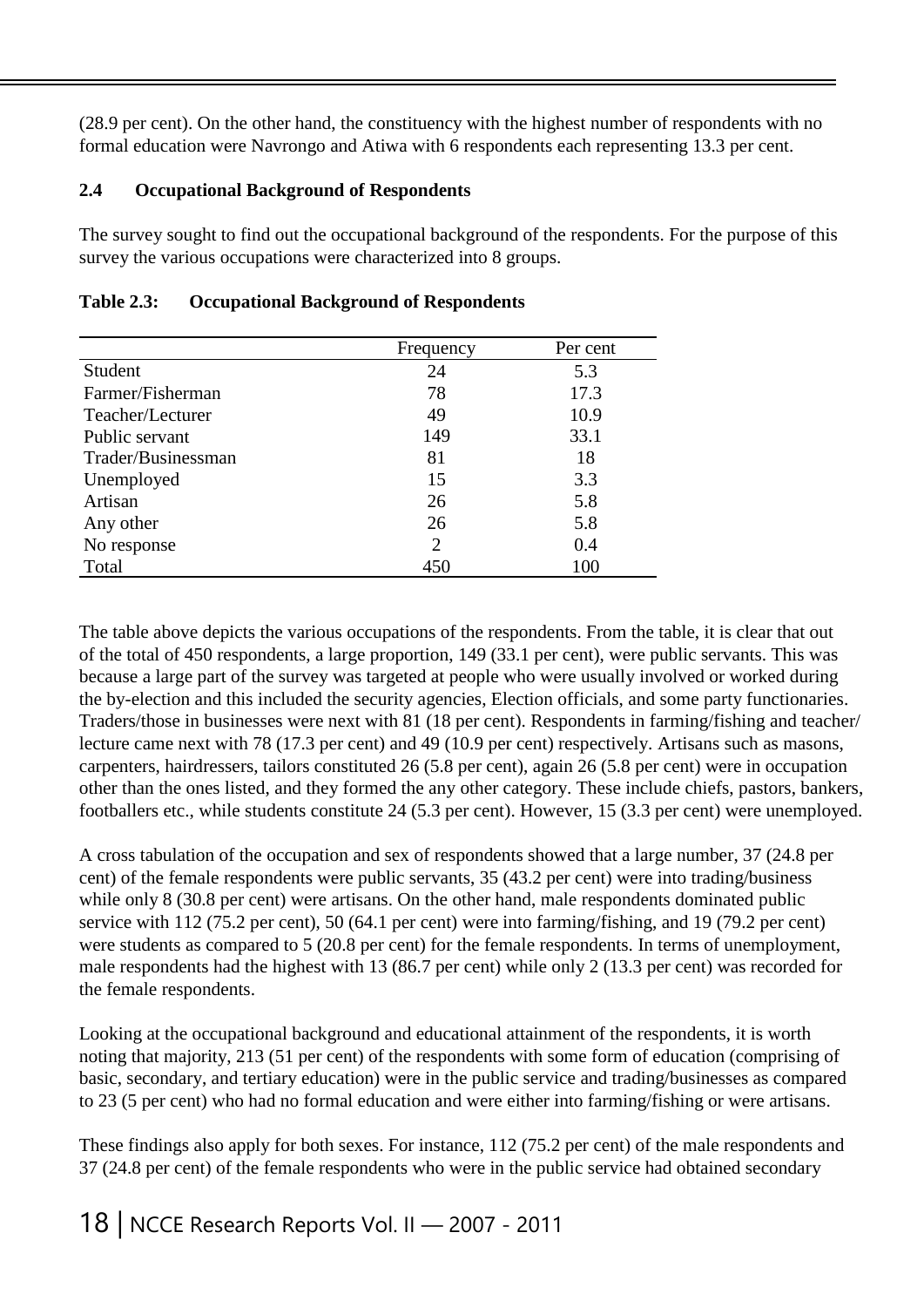education or other higher qualification while 50 (64.3 per cent) of the male and 28 (35.9 per cent) of the female respondents who were into farming/fishing had either basic education or had no formal education.

#### **2.5 Marital Status of Respondents**



#### **Figure 2.3: Marital Status of Respondents**

The population sample by marital status shows that majority, 320 (71.1 per cent) of the respondents were married, 89 (19.8 per cent) were single, 15 (3.3 per cent) were separated while 14 (3.1 per cent) and 10 (2.2 per cent) were divorced and widowed respectively. Only one person did not state his / her marital status.

Analysis of the sex and marital status shows that a higher number, 234 (73.1 per cent) of the male and 86 (26.9 per cent) of the female respondents were married, 55 (61.8 per cent) of males and 34 (38.2 per cent) of females were single, while 5 (35.7 per cent) of males and 9 (64.3 per cent) of females were divorced. There is much difference between males and females in the percentage of those separated that is 12 (80 per cent) for men as compared to 3 (20 per cent) for females.

A cross-tabulation of marital status by age of respondents shows that the highest respondents who were married were within the age group 30-39 with 111 (69.4 per cent). This is due to the fact that in Ghana, people in this age group marry more frequently. This was followed by the age group 50-59 with 68 (91.9 per cent). The highest number of respondents who were single were within the age group 20-29 with 48 (53.9 per cent). in contrast the age group 40-49 recorded the highest respondents who were divorced.

A study of the ten constituencies shows that majority of the respondents in all the constituencies were married followed by those who were single. Surprisingly only 1 (7.1 per cent) respondent from the Odododiodio Constituency was divorced as compared to 6 (42.9 per cent) of the respondents from the Atiwa Constituency who were divorced. This raises the question about the perception that more divorce cases are recorded in the urban areas than the rural areas. It was also revealed that Amenfi West, Chereponi, Jirapa, Navrongo and Nkoranza North recorded no cases of divorce.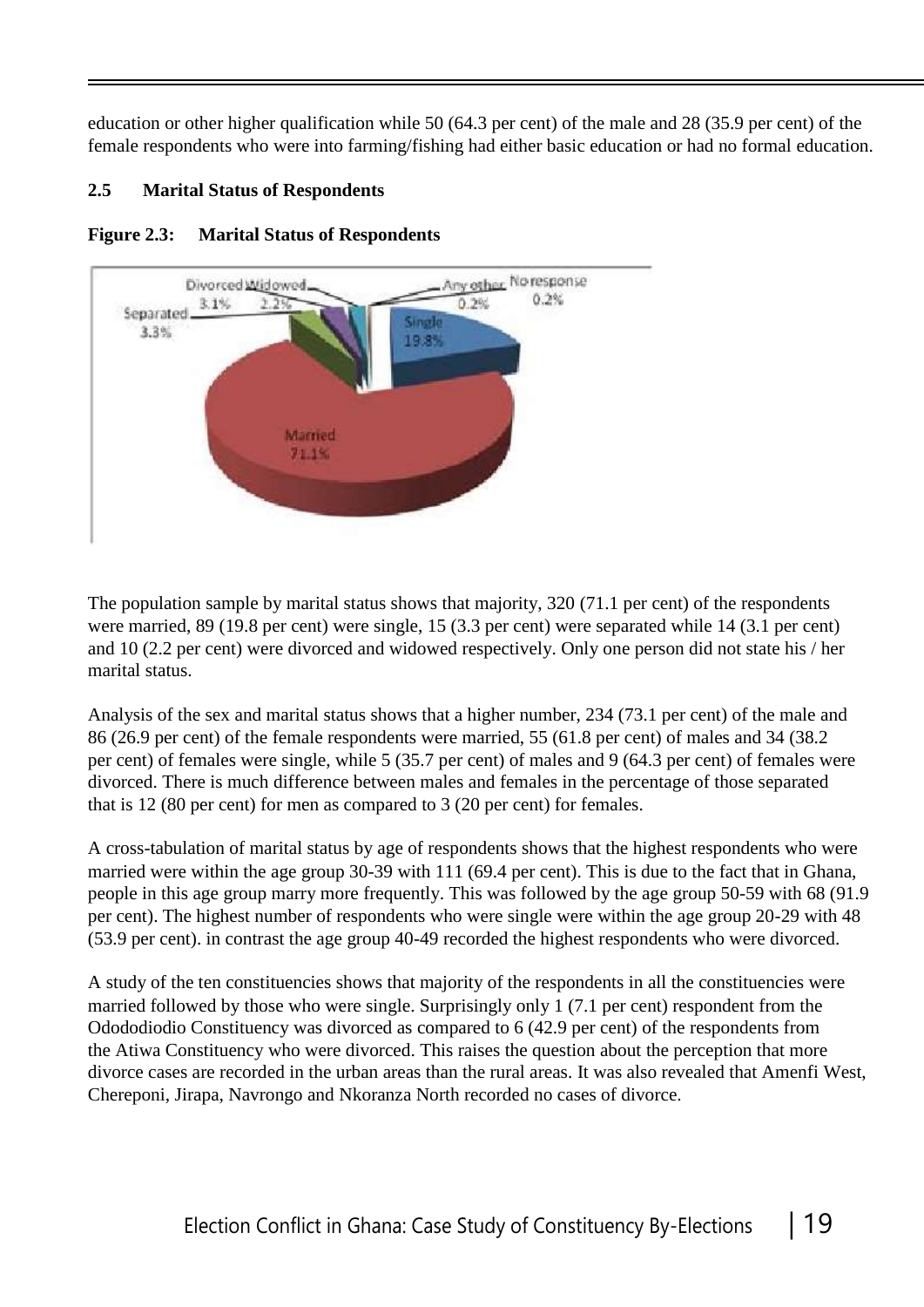#### **2.6 Religious Affiliation of Respondents**

In relation to religion, participants were asked to state which religion they belong. For the purpose of this study, religion was classified into three namely Christians, Muslim and Traditionalist.

From the study, out of the 450 respondents from across all the ten constituencies, it is worth noting that more than half of the population that is 325 (72.2 per cent) were Christians, 102 (22.7 per cent) were Muslims while 21 (4.7 per cent) were Traditionalists. This confirms the fact that more than half of Ghana's population are Christians. The details can be seen in the figure 2.4.





Looking across religious affiliation and sex of respondents revealed that over half of the male respondents 222 (70.7 per cent) were Christians as compared to 78 (24.8 per cent) who were Muslims. With regards to the female respondents, 103 (76.3 per cent) were Christians while 24 (17.8 per cent) were Muslims. A small figure/percentage was recorded for respondents who were Traditionalist with 14 (4.5 per cent of male respondents) being males and 7 (5.2 per cent of female respondents) been females.

A study of the religious affiliation and the constituencies also shows that Jirapa Constituency had the most respondents who were Christians with 40 (12.3 per cent) while Chereponi Constituency also had the most respondents who were Muslims with 10 (9.8 per cent).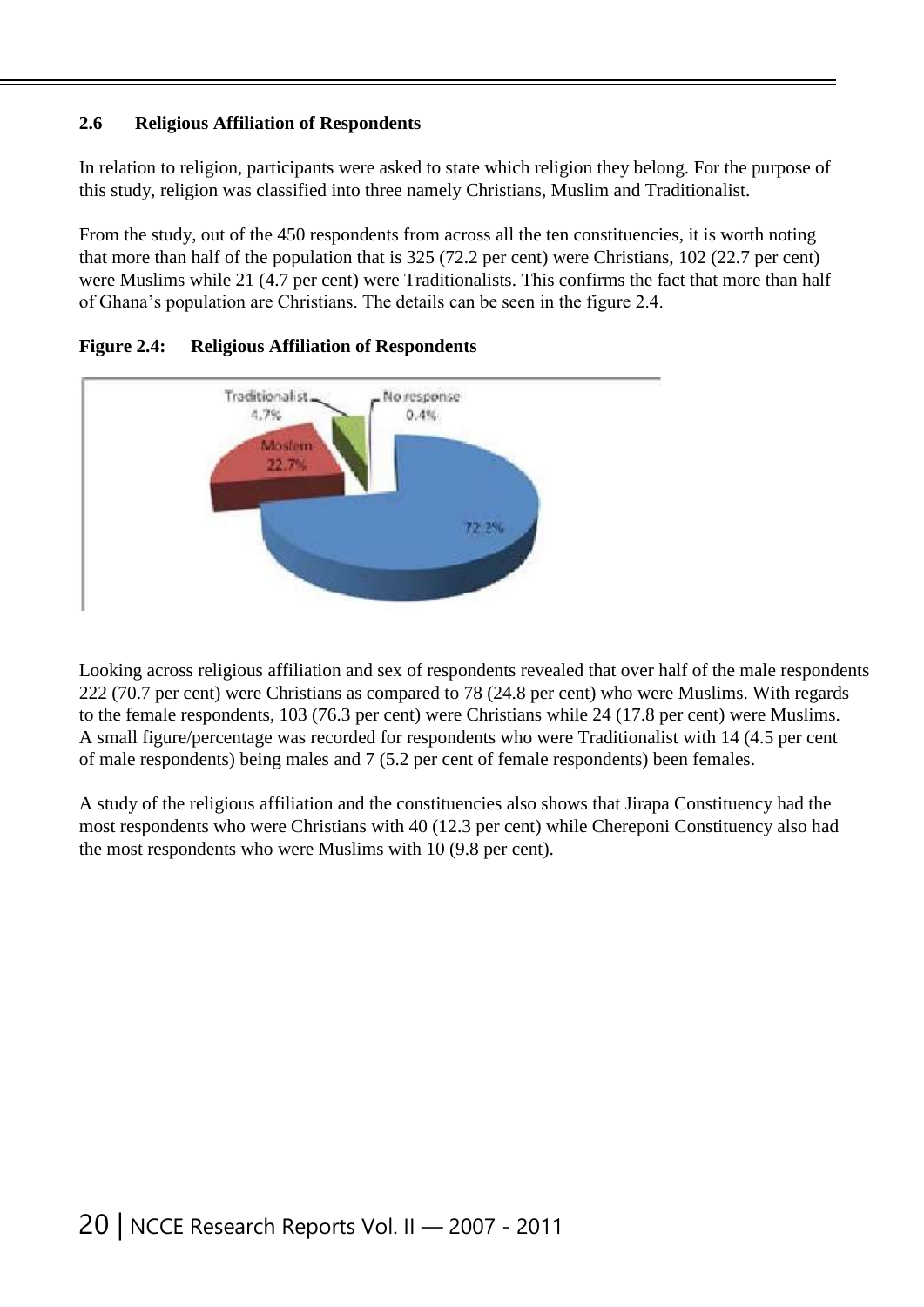## **CHAPTER 3 Awareness and Causes of By-Election Conflict**

#### **3.0 Introduction**

In view of the objectives of the study, this chapter seeks to examine the respondents' level of awareness of the conflicts and violent acts and their subsequent knowledge of the causes or sources of by-election conflicts. It also seeks to examine their knowledge of the different kinds of violent or conflict situations in their Constituencies.

The specific issues that the chapter examines are as follows: Awareness of by-election conflict in the constituency of respondents; likelihood of violent acts occurring during the by-election; Causes and consequences of by-election conflict as well as the activities that took place before the by-election. The chapter also looks at the kinds of violence and activities that took place during the by-election; kinds of violence and activities that took place after the by-election and the effects of violence on the voter and the constituency as a whole.

#### **3.1 Awareness of By-Election Conflicts in the Constituency**

On whether the respondents were aware of any by-election conflict in their constituency, the majority of the respondents (89.1 per cent) indicated they were aware of by-election conflicts in their constituencies. Only a small percentage of respondents, (9.6 per cent) said that they were not aware of by-election conflicts in their constituencies, with 1.3 per cent of respondents declining to answer.

Age is an important factor in any social research; consequently, the study looked at the ages of those who indicated that they were aware of by-election conflicts. It was realized that ages between 20 years and 59 years recorded 93.3 per cent of the yes responses with age group 30-39 receiving the highest frequency of 143 (35.7 per cent), followed by age group 40-49 also recording 23.2 per cent of yes responses. This was also followed by age group 20-29 which also attracted 18.2 per cent of the yes responses while age group 50-59 recorded 16.2 per cent of the yes responses. It would appear by this data that, these four age groups are the ages within which a lot of political observation takes place as well as the ages within which a lot of political activities take place. Consequently, it could be deduced from the data that many Ghanaians are politically active and observe political events that occur in their constituencies.

For the no count or non awareness of by-election conflict in their constituency the pattern is similar with the highest age group indicating non awareness falling between age group 30-39 with 37.2 per cent of the 43 (9.6 per cent) respondents who said they were not aware of by-election conflict, followed by age group 40-49 attracting 30.2 per cent of the 43 respondents. The age group 50-59 also recorded 18.6 per cent of the non-awareness responses with 20-29 age group recording 11.6 per cent of the nonawareness of by-election conflict in their constituencies.

#### **3.1.1 Have You Ever Witnessed Any By-Election Conflict**

To establish whether the respondents have ever witnessed any by-election conflict, they were asked to state so or otherwise. As high as 61.8 per cent of the respondents answered in the affirmative, while an equally high percentage of respondents (35.6 per cent) answered they had never witnessed any by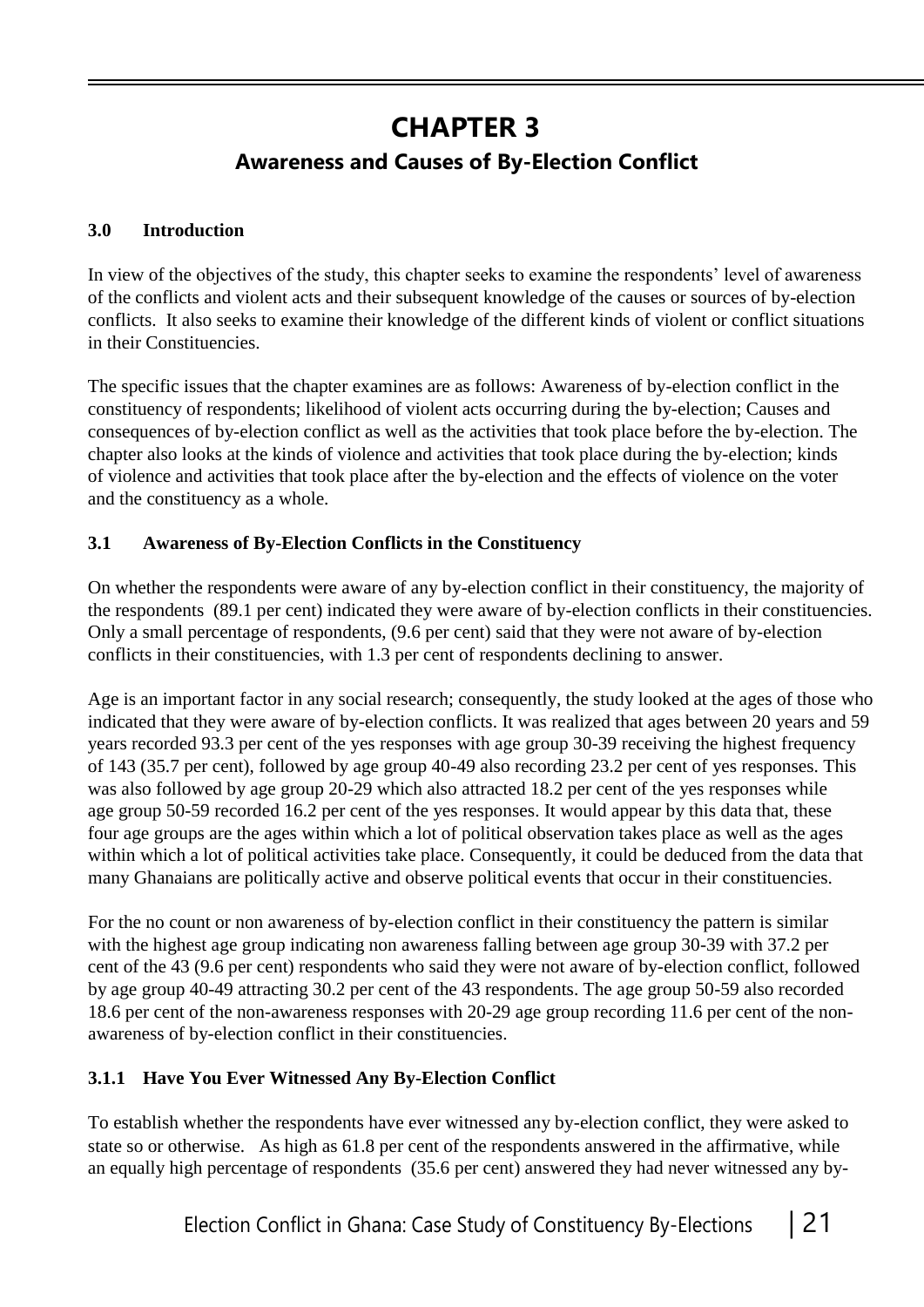election conflict in their constituencies while 12 respondents representing 2.7 per cent declined to answer. Out of the 61.8 per cent who said they had witnessed by-election conflict, in their constituencies the data shows that 21.8 per cent of the 450 respondents, fell within 30-39 age group; 14.9 per cent were also within 40-49 age group. The age group 50-59 years also covered 10.4 per cent of the yes responses while age group 20-29 years also scored 9.8 per cent with the other age groups following way behind these. Here again, the data reveals that the age groups which are politically active by their observance of political events and issues fell between ages 20 years to 59 years, the active ages in any nation with age group 30 – 39 showing the highest level of political activity.

For those who said they had not witnessed any by-election conflict, 30-39 age group was in the majority with 12.9 per cent of the no responses followed by age group 40-49 with 8.4 per cent of the no responses; age group 20-29 came third with 7.1 per cent followed by age group 50-59 with 5.6 per cent with the other age groups following in their trail.

When the same issue was looked at by sex of the respondents to establish which of the genders were more aware of by-election conflict, it came out that out of the 61.8 per cent who said they had ever witnessed by-election conflict, 44.4 per cent were males and 17.3 per cent were females. This could be explained by gender roles which limit females' or women's participation in politics and political activities.

The study further asked the respondents who said they had ever witnessed by-election conflict to describe what happened or what they witnessed during the by-election conflict. Out of the 61.8 per cent of respondents who indicated they had witnessed by-election conflict, 19.3 per cent said accusation and counter accusations resulting in fights. Misunderstanding about the identity of the voter or voters often result in conflicts and 12.7 per cent of respondents mentioned that as what necessitated the conflict. Then again, 6.9 per cent of the respondents also said what they witnessed was intimidation of opponents.

A further 6.0 per cent of the respondents described what they witnessed during the by-election conflict as destruction, snatching or stealing of ballot boxes; 5.6 per cent described what happened as staging of rallies at the same vicinity and conflicting date schedules for rallies resulting in clashes in the communities. Another 5.1 per cent also described what happened or what they witnessed as throwing of stones at each other, that is, at supporters of opposing parties. Yet another 2.2 per cent of respondents described what they witnessed as perceived influence of election officials by political party officials and misunderstanding ensuing out of the perceived bias by electoral officials as necessitating the conflict at the polls.

Two respondents who witnessed by-election conflicts blamed it on mounting of road blocks by opposing party supporters while 0.2 per cent also described what brought about the conflict as defacing of opponents' posters as well as pulling down of opponents bill boards.

#### **3.2 Knowledge of By-Election Conflict**

The respondents were further asked if they had heard of any violent acts during by-election to further ascertain awareness of the respondents of by-election conflicts. In response, as high as 74.9 per cent of respondents answered in the affirmative, 21.6 per cent also answered they had not heard of any byelection conflict while 3.6 per cent declined to answer.

When the sex of those who said they had ever heard of by-election conflict was looked at, it was revealed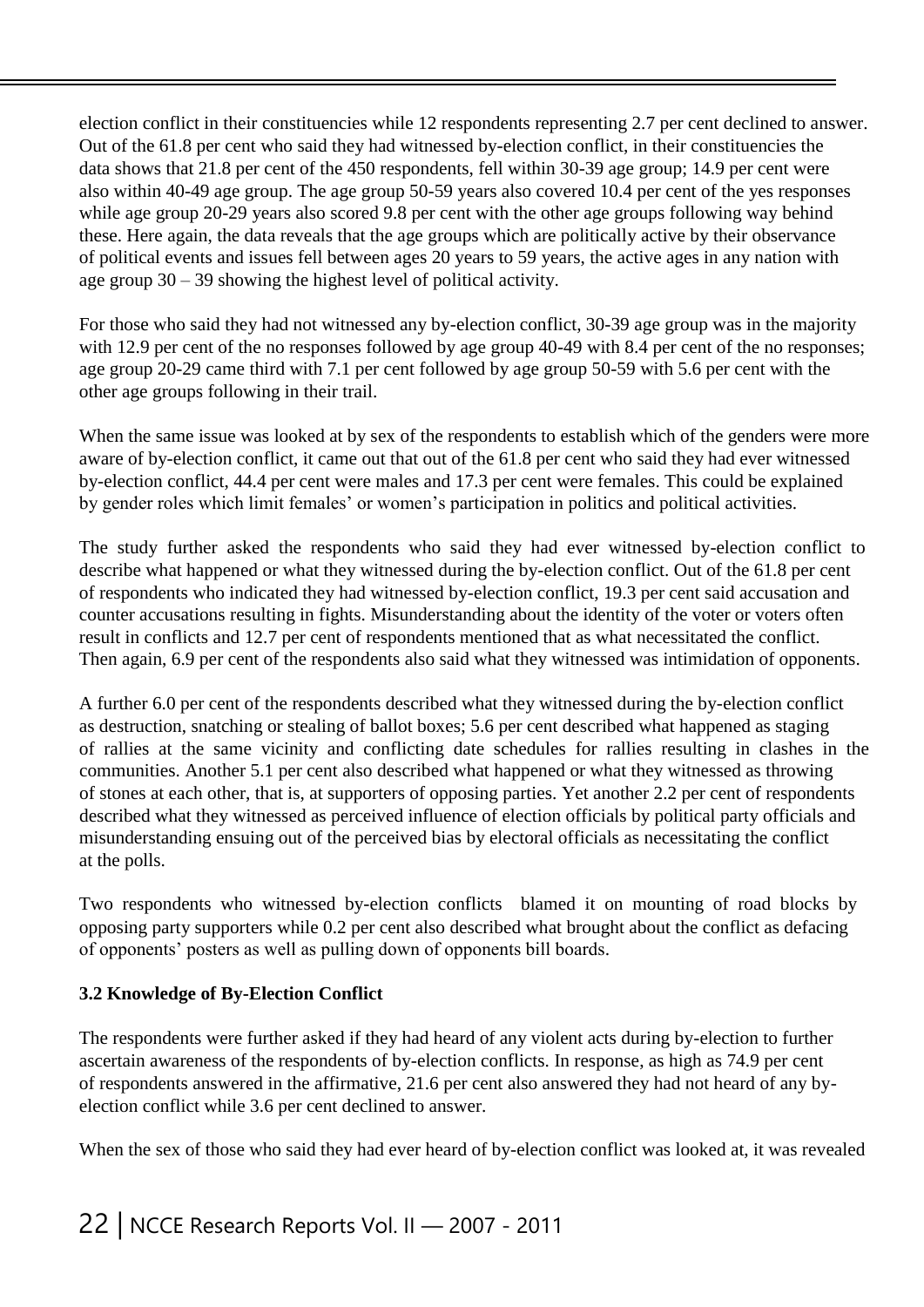that out of the 74.9 per cent who said they had ever heard of by-election conflict, 51.1 per cent were males while 23.8 per cent were females.

Here again, the data reinforced the perception that men were more politically active in terms of observation and discussion of political events and issues. Thus for the purposes of conflict mitigation or transformation, more attention should be focused on the males than the females. Then from the point of view of age groups and the ability to hear of by-election conflict, out of 74.9 who said they had heard of by-election conflict, 26.7 per cent fell within the age group 30-39. This also revealed that age group 30-39 years is the group that is most active in political activity and discourse and any attempt at reducing by-election conflict should target this age group more.

#### **3.2.1 Means by Which Respondents Heard of the By-Election Conflict**

In establishing the medium through which respondents got to know of the by-election conflict, they were asked to state their source of information. As many as 154 respondents (34.2 per cent) indicated the media as their source of information on by-election conflicts. This may be attributed to the proliferation of both print and electronic media since the inception of the Fourth Republic. 117 respondents (26.0 per cent) also mentioned Community members as their source of information on by-election conflicts. Another 23.6 per cent of the respondents listed family and friends as their source of information on by-election conflicts. Political party officials as a source of information on by-election also attracted, 14.2 per cent of the respondents while 22.2 per cent of the respondents indicated that the question was not applicable to them.

The means by which the respondents heard about the by-election conflict was looked at from their educational background. The data shows that for those who mentioned the media as their source of information on the by-election conflict, respondents with secondary background were in the majority with 39.6 per cent, respondents of tertiary background came second with 24.7 per cent of the responses followed by the respondents with basic education with 23.4 per cent with the others following way behind. For those who mentioned community members, respondents with secondary education background had 37.6 per cent of the responses followed by respondent s with basic education with 26.5 per cent of the responses The respondents with tertiary background had 20.5 per cent of the responses while respondents with no formal education scoring 12.0 per cent of the responses with the rest at their trail.

Family and friends is another major means through which respondents were expected to hear of byelection conflict. Here again, those with the highest response were respondents with secondary level of education with 34.9 per cent of the responses; respondents with basic educational background came second with 29.2 per cent; this was followed by those with tertiary background of education (17.0 per cent) while respondents with no formal education had 15.1 per cent.

From the data, it is quite clear that respondents with the secondary level of education are the most active when it comes to information about elections and by-elections. This group of respondents had the highest response for all the means by which respondents heard about the by-election conflict. Generally, looking at the data, the respondents with basic, secondary and tertiary levels of education availed themselves of all the means. Then the respondents with no formal education scored relatively high scores with community members and family and friends. For this group, the media was not an important source of information.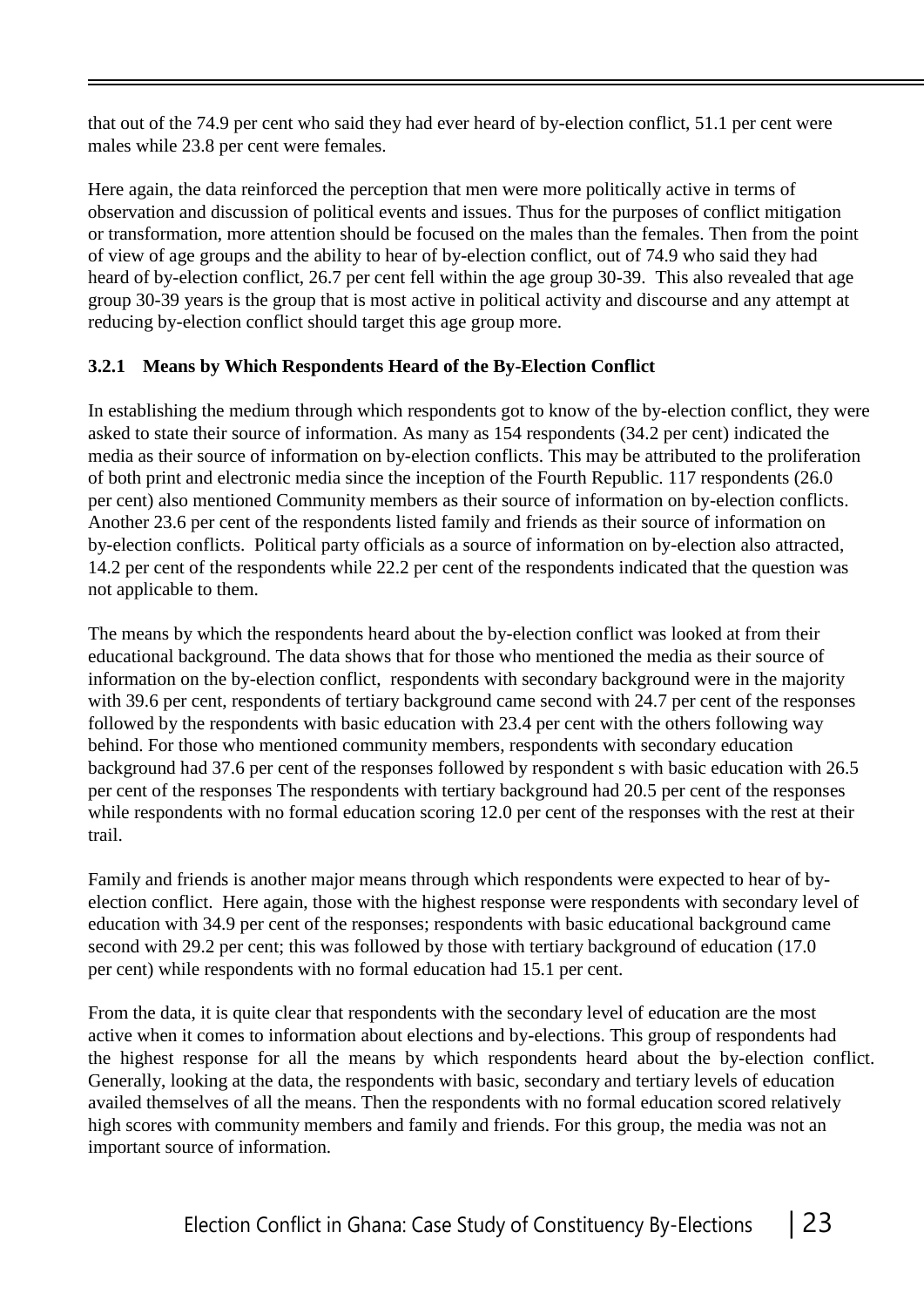Fig 3.4 is the bar chart displaying means through which respondents heard of the by-election conflict.



**Figure 3.1: Means by Which Respondents Heard of the By-Election Conflict**

#### **3.2.2 When the By-election Conflict Occurred**

The study further sought to find out when the by-election violence occurred, whether it was before the by-election, during the by-election or after the by-election. The data shows that 180 respondents (40 per cent) said the violence occurred before the by-election. 60.7 per cent of the respondents stated that the by-election violence occurred during the by-election while 19.3 per cent of the respondents finally said the by-election violence occurred after the by-election.

When this issue was looked at on the basis of sex of respondents, it came out that for those who indicated that the violence occurred before the by-election, 69.4 per cent were males and 30.0 per cent were Female. For those who said the violence occurred during the by-election, 68.5 per cent were males while 31.5 per cent were females and for those who said the violence occurred after the by-election, 72.4 per cent were males and 27.6 per cent were females. It confirms/establishes that males are more politically active than females and any strategy towards curbing or mitigating by-election violence in general and by-election in particular, should focus on the males because from the data they are the main participants in electioneering activities.

#### **3.3 Causes or Sources of By-Election Conflict**

Election conflicts or by-election conflicts are usually triggered by one factor or the other since it is often said there is no smoke without fire. The respondents were therefore asked to name two causes or sources of by-election conflict in their constituencies. The data shows two issues as the front runners of by-election conflicts. Misunderstanding about the identity of the prospective voter, multiple voting and use of provocative language/accusations and counter accusation/inflammatory remarks are the major issues that trigger by-election conflicts. These issues attracted 34.6 per cent of the responses. The desire by the political parties and the candidates to win at all cost also featured prominently and this attracted 6.7 per cent of responses. This was followed by the issues of interference at polling stations by party faithful/Presence of hired thugs and attempts by government officials to influence the process. These two issues also attracted 6.4 per cent each of the responses on the causes of by-election violence. Another issue that also came to the fore as the cause of election violence or by-election violence was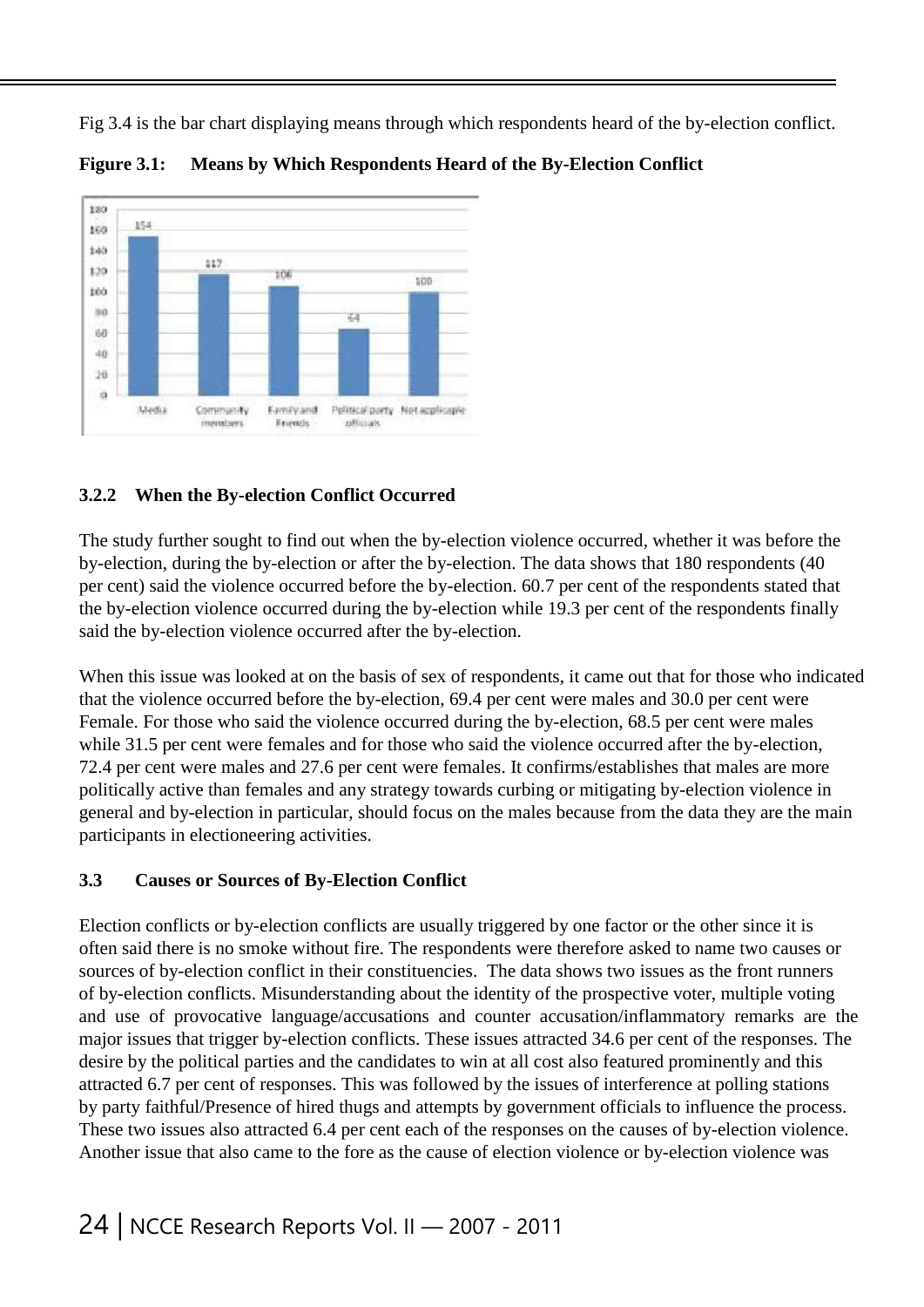the mistrust of Electoral Official/lack of cooperation between party agents and Election officials and this attracted 4.4 per cent of the responses. Lack of economic opportunities resulting in negatively influencing the electorates/Drunkenness, and abuse of Drugs by the youth was also an issue raised by 4.0 per cent of the respondents as the cause or a trigger of by-election conflicts. Staging of campaign at the same vicinity/conflicting dates of rallies resulting in by-election violence attracted 3.6 per cent of responses. Following at the tail of staging of campaigns at the same vicinity/conflicting dates of Schedules for rallies were the issues of mounting of road blocks/throwing of stones (2.0 per cent); snatching/stealing/destruction of ballot boxes (1.8 per cent) and jubilating, teasing of and hooting at losers (1.1 per cent). As many as 83 respondents (18.4 per cent) however, declined to state any causes of by-election conflict while 10.4 per cent) also indicated reasons other than those mentioned above.

#### **3.4 Kinds of Violence and Activities that Took Place Before By-Election**

In order to establish the nature or kinds of violence that occurred before by-elections, the respondents were asked to state the kinds of violence and activities that occurred in their constituencies.

#### **3.4.1 Violence Before By-election**

The respondents mentioned or listed different kinds of violence that occurred before by-election. The following were the types of violence mentioned by the respondents. The data shows that 62.2 per cent of respondents mentioned verbal abuse and casting of insinuations at opponents / use of inflammatory language. Some 47.5 per cent of respondents also believed that fights and confrontation/threat to life and properties is the second major violence before by-election. Clash in campaigns relating to dates and venues (16.9 per cent); Intimidation that is threat to life and properties followed with 24.8 per cent. The issue of shooting incidents also attracted 3.2 per cent of responses and finally noise through streets also attracted 1.4 per cent of responses. Some 18.7 per cent of respondents did not think that any violence occurred before the by-election.

#### **3.4.2 Activities or Actions Before the By-election Which Contributed to the Violence**

Here the study sought to find out what activities or actions before the by-election contributed to the violence. The data shows that the majority of the respondents 66.9 per cent mentioned inflammatory remarks / casting of insinuation / verbal abuse as the issue contributing to the violence before the byelection. This was followed by the issue of clash in rallies with 27.0 per cent of the responses. The issue of accusations and counter accusation followed with 18.29 per cent of responses. Intimidation and physical assault attracted 13.4 per cent of responses and reports of vote buying and perceived interference by parties (11.1 per cent); Mass transport of people from other communities (5.1 per cent); Intolerance (6.1 per cent); Activities of thugs (3.7 per cent) and finally, setting ablaze of vehicles (2.7 per cent). It would appear that there is a direct link between activities or action and violence that occur before the by-election. What is not very clear is whether there is any difference between the action and the violence as the issues listed in both cases are about one and the same. The one thing striking here is the large percentage of no responses (56.4 per cent). The question here is whether the respondents just declined to speak out or is it evidence of not much activity at that stage of the electioneering process?

#### **3.5 Kinds of Violence and Activities During By-Election**

The day of election is often the most charged of all the stages of electioneering process. Here, all the contesting parties and candidates marshal all forces to ensure victory. This therefore leaves numerous violence incidents in its trail.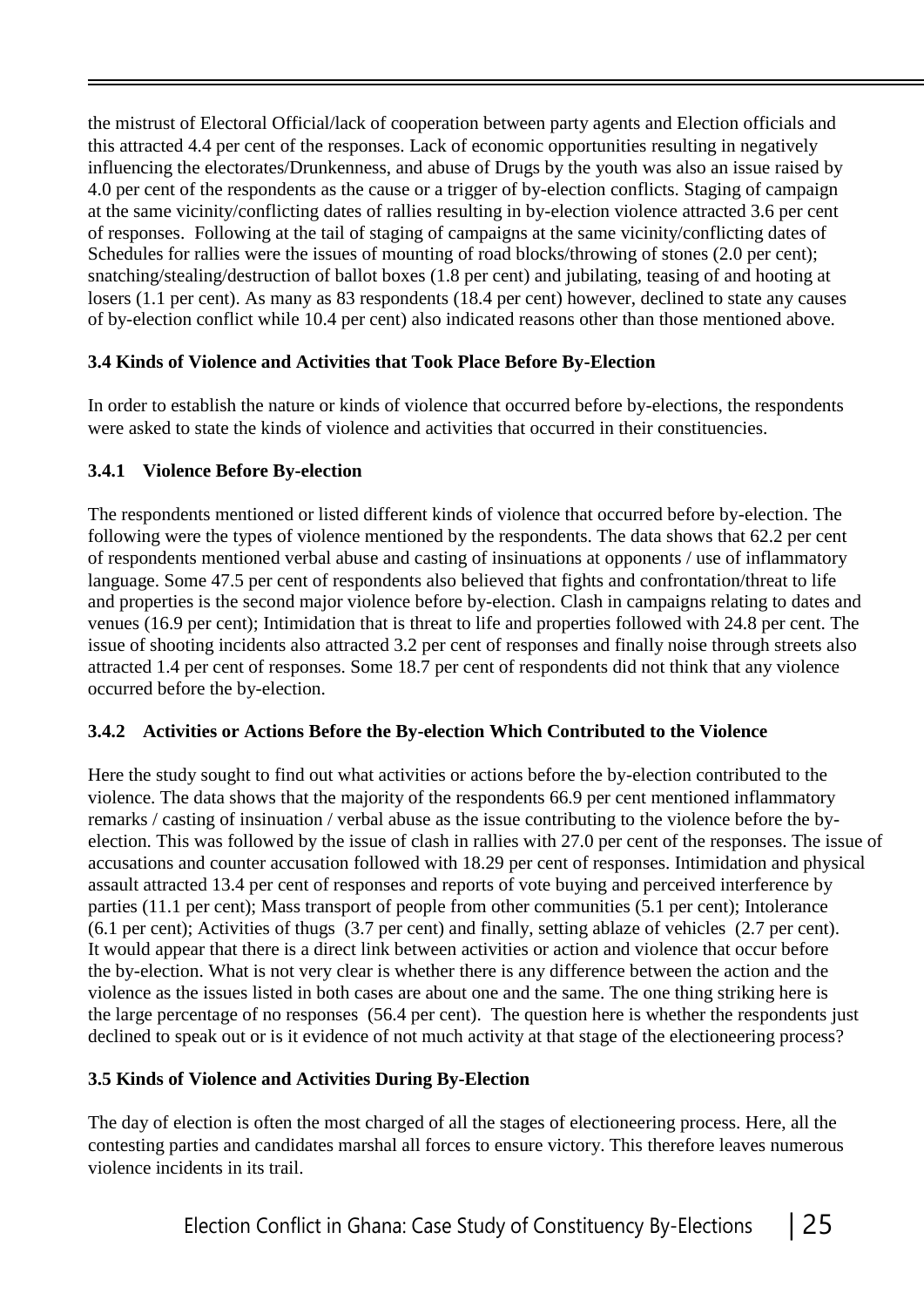The study therefore wanted to find out from the respondents the kinds of violence that occurred during byelection in their constituencies. Here, the respondents mentioned fight between youth of the community and thugs (macho men) (13.3 per cent); verbal abuse/provocative language/inflammatory language came second with 12.4 per cent; Misunderstanding as to the identity of the voter/perceived multiple voting, (11.3 per cent). Another 6.7 per cent of respondents mentioned violence at polling station, followed by road blocks (5.3 per cent). Two issues attracted 5.1 per cent of the responses and these were seizure/ snatching/Destruction of ballot boxes and intimidation of electorates. Intimidation and physical assaults (4.0 per cent); then violence as a result of disagreement over eligibility of masses transported from outside the community (2.2 per cent). Another 6.7 per cent of the respondents mentioned other violent incidents with as high as 25.3 per cent declining to answer.

#### **3.5.1 Actions/Activities That Occurred During By-Election**

Furthermore, the study wanted to find out from the respondents what actions or activities triggered the violence during the by-election. Here again, as before the by-election, the majority of respondents (59.3 per cent) declined to state any activities that occurred during the by-election that contributed to the violence during the by-election. However, the over 40 per cent of respondents who responded mentioned the following actions and activities as contributing to the violence during the by-election.

The first issue raised here was misunderstanding over the identity of the voter/ preventing a voter from exercising his or her franchise (7.6 per cent); casting insinuations (4.9 per cent); then the issue of multiple voting also attracted 4.9 per cent; the issue of rowdiness of supporters (4.7 per cent), activities of hired thugs attracted 3.8 per cent; General lack of confidence in the electoral process (2.2 per cent). The issue of display of party paraphernalia also attracted 1.6 per cent with the issue of destruction/snatching of ballot boxes (1.8 per cent). Perceived bias by Electoral Officials was also seen as contributing to the violence during the by-election and this attracted 1.6 per cent; Accusation and counter accusations (1.3 per cent) with mounting of road blocks taking only 0.7 per cent of responses. It would appear again that the activities and the violence that resulted during the by-election are about one and the same as most of the violent incidents mentioned appeared to be triggered by the same actions and activities. The only worry here is the huge percentage of no response (59.3). This could be explained by the fact that the respondents were asked to mention two incidents or actions after listing one, they were left with no other incident or action to state. However, those actions and activities mentioned as contributing to the violence and the violent incidents during the by-election in themselves are revealing enough for strategies to be mapped out for mitigating them in subsequent by-elections.

#### **3.6 Kinds of Violence and Activities After By-Election**

The aftermath of election, and for that matter by-election is very crucial for any society. Elections or by-elections can leave in their trail chaos, insecurity and sometimes a total breakdown of that society. Consequently, the study asked the respondents to mention the kinds of violence and activities that took place after the by-election. This it was believed would inform the measures that will be adopted to mitigate the violence that will occur after by-elections.

The responses elicited from the respondents are presented below. The data revealed that intimidation/ hooting and assault of opponents as the leading kind of violence. It attracted 30.3 per cent of responses; verbal assaults / casting insinuation followed with 26.5 per cent of responses, fighting among party supporters also followed with 25.2 per cent of responses. The next violence incident after by-election according to the respondents was victimization of opponents (18.7 per cent); vandalizing of properties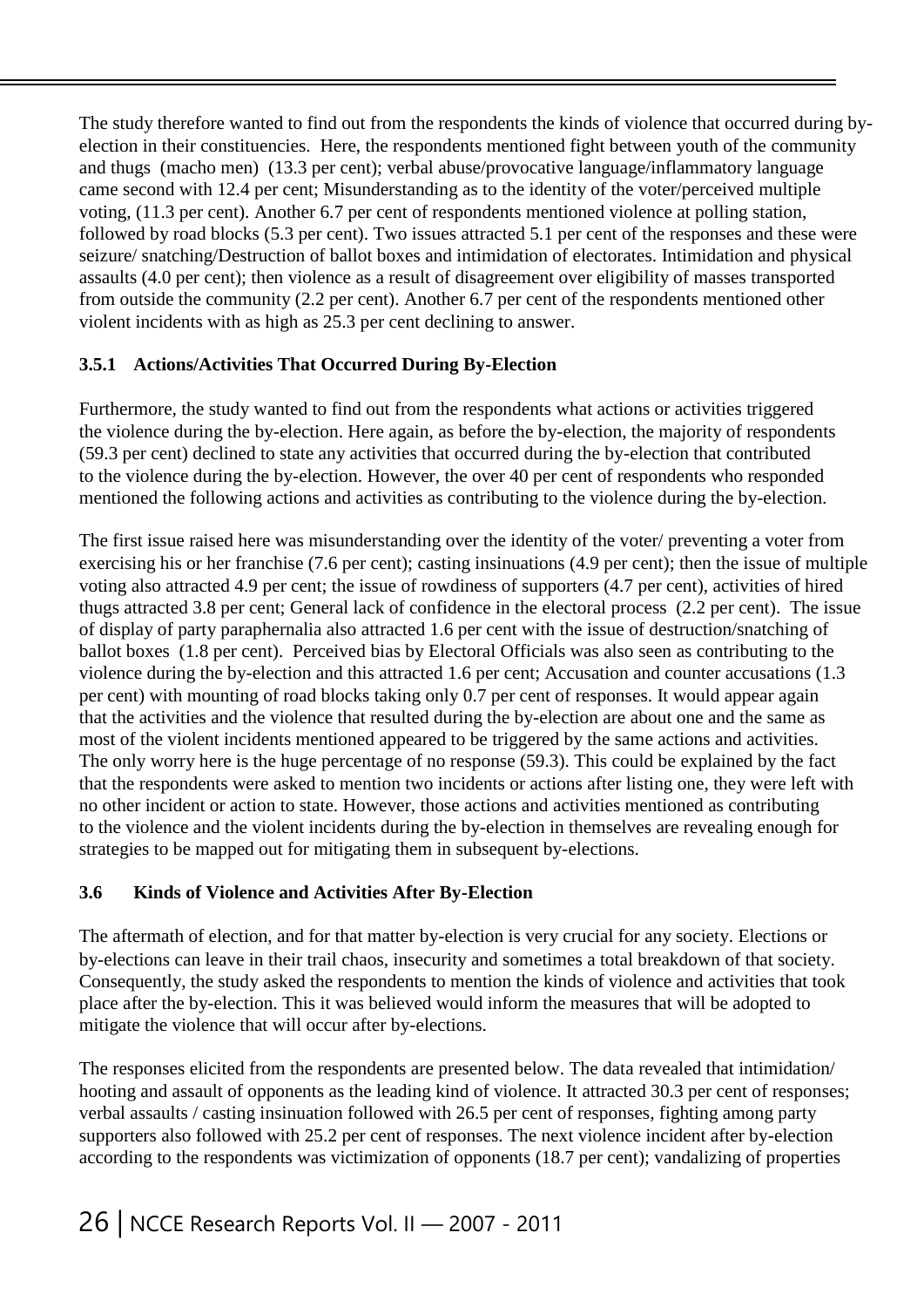attracted 18.1 per cent of the responses; Physical assault also attracted 14.8 per cent of responses and destruction of bill boards, defacing of opponents' posters (1.9 per cent) and finally reckless driving (1.3 per cent).

#### **3.6.1 Actions / Activities After By-Election**

Some actions or activities trigger corresponding violent incidents after a by-election. The study therefore asked the respondents to mention these actions or activities that necessitated the violence that occurred after the by-election. Below are the responses to the actions that brought about the violence that occurred after the by-election.

The first set of actions or activities that necessitated the violence after the by-election was over jubilation, hooting and teasing of losing parties (53.5 per cent); intimidation and threat on the opponents (23.5 per cent); Attacks on the losers (20.0 per cent); Perceived interference with electoral process (12.4 per cent); Rejection of election results by the losing party or candidate (11.2 per cent). The mounting of road blocks also came up strongly and it attracted 9.4 per cent of responses and finally two issues or actions, Delay in announcing results and peace, harmony and understanding attracted 5.3 per cent each of the responses.

#### **3.7 Effects of Violence on Voters and the Constituency**

Violence or violent incidents often leave in their trail some undesirable results or consequences. Violence or violent incidents before, during and after elections or by-elections can leave behind consequences for the voter and the constituency. The respondents were consequently asked to state the effects of violence on voters and the constituency. Four issues or effects came out prominently from the responses. The first and major effect according to the data was destruction of properties/ waste of scarce resources/ retardation in development (67.2 per cent). The second major issue or effect mentioned by the respondents was break in social relationships/ litigations (65.8 per cent). This was followed by halt in economic activities / created tension, fear and panic (56.7 per cent). The fourth major effect mentioned by the respondents was loss of lives/ physical injuries (31.8 per cent). Loss of interest in the electoral process (8.6 per cent); some respondents (6.1 per cent) also mentioned that as a result of the violence some people fled from the community.

Then abuse of people's rights also came up with 4.9 per cent of responses and then 4.6 per cent responses also indicated that the effect of violence led to low voter turnout. Finally, some respondents also mentioned the imprisonment of some youth as an effect of violence.

#### **3.8 Conclusion**

In conclusion based on the data, it is quite clear that the respondents were very much aware of election and by-election conflicts. As high as 89.1 per cent of the respondents indicated that they were aware of by-election conflicts. Again, 61.8 per cent of respondents also mentioned that they ever witnessed by-election conflicts. The respondents subsequently, described what they had witnessed, went forward to state the causes or sources of the violence, the kinds of violence that occurred before, during and after the by-election as well as actions or activities that necessitated the violent incidents. Then finally, the respondents' ability to mention or state the effects of by-election violence on the voter and the community leaves no doubts they were very much aware of by-election conflicts and their causes, and the effects of by-election conflicts on the voters and constituencies.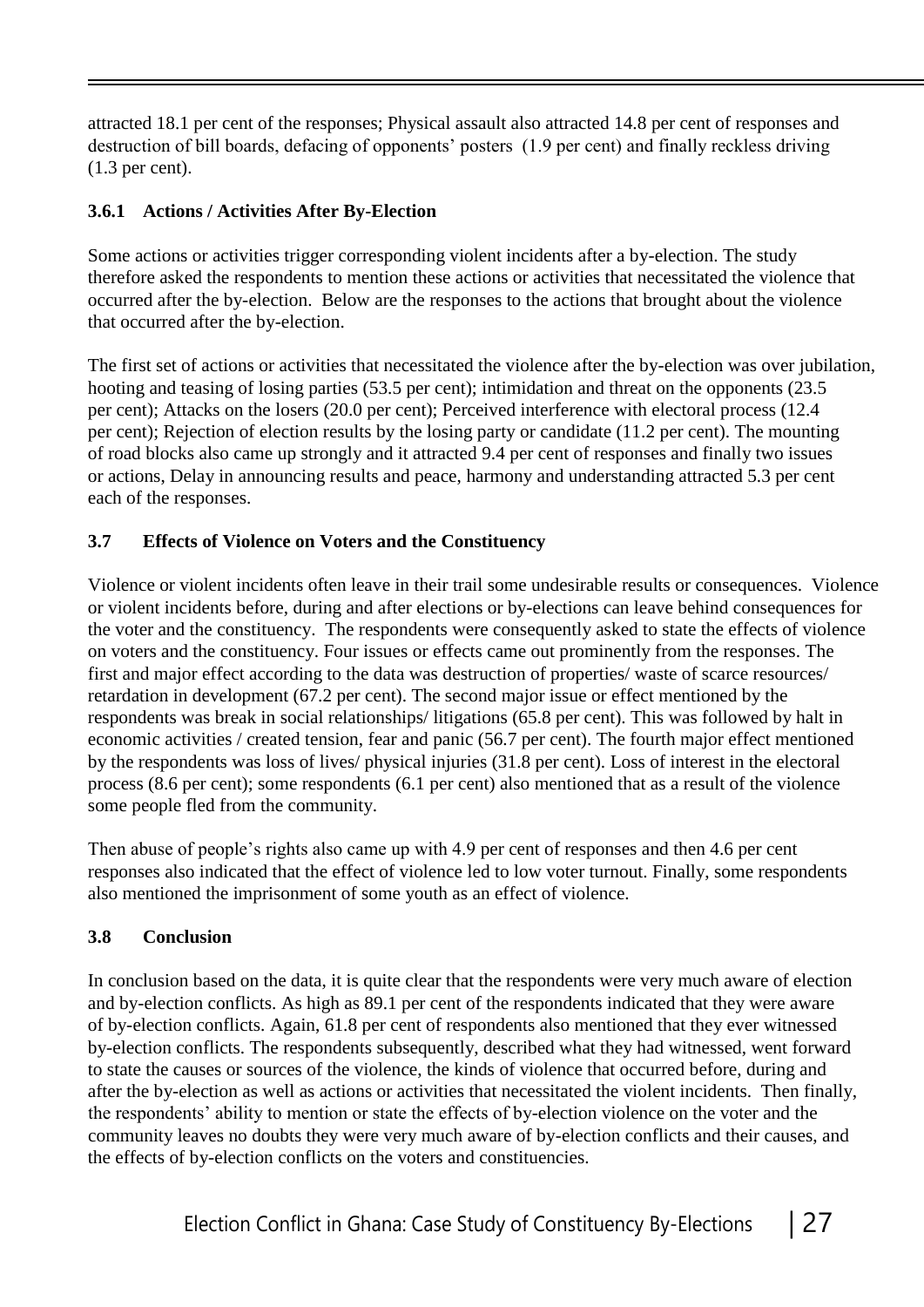### **CHAPTER 4**

### **Main Actors of By-Election Conflicts and their Interest**

#### **4.0 Introduction**

By-election in Ghana has been characterized by some form of violence and it is not overall surprising since elections in general is a struggle by political parties to gain power. It is therefore important to control the extent of the struggle to prevent conflict.

This section provides a general idea on the main actors of violence during by-election conflicts and the role played by them and the political parties' contribution to the by-election conflict.

#### **4.1 Main Actors of Violence During By-Election Conflicts and Role Played**

#### **4.1.1 The Youth**

From the survey results, 307 (68.2 per cent) of the 450 respondents were of the view that the youth are mostly involved in the by-election conflicts. Ghana's youth policy defines "youth" as "persons who are within the age bracket of fifteen (15) and thirty-five (35)". They are also the vibrant population in Ghana. In Ghana, it is perceived among young political activist that the youth align themselves with a particular candidate or party for economical and survival reasons and hence the main culprit in byelection violence.

For the roles played by the youth during the violence, 101 (22.4 per cent) respondents said the youth engaged in electoral malpractices. Malpractices such as underage voting, impersonation of other voters, double voting, not being a registered voter and not being a member of the electoral area or constituency are some of the activities the youth engage in.

Assaulting of political opponents by the youth as mentioned by 138 (30.7 per cent) respondents also led to the violence. The youth in their view, acted violently with an attempt to hurt or defeat their political opponent. Some section of the sample population 30 (6.7 per cent) believed the youth allowed themselves to be manipulated by their party functionaries.

A cross tabulation of respondents who are aware of any by-election conflict in their constituency and people usually involved in the violence revealed that out of the 401 respondents who were aware of by-election conflict held in their constituency, 291 (72.6 per cent) of them said the youth were people usually involved in the conflict.

#### **4.1.2 Party Supporters and Agents**

Based on a political party's ideology, one may find himself aligned to that party. Supporters of the party therefore have a role to play in seeing to it that the party wins the seat. Ghana being a democratic country, it is believed that the will of the people will prevail in choosing a leader for them. This however, is not the case when the supporters do not use the right channel in acquiring the seat.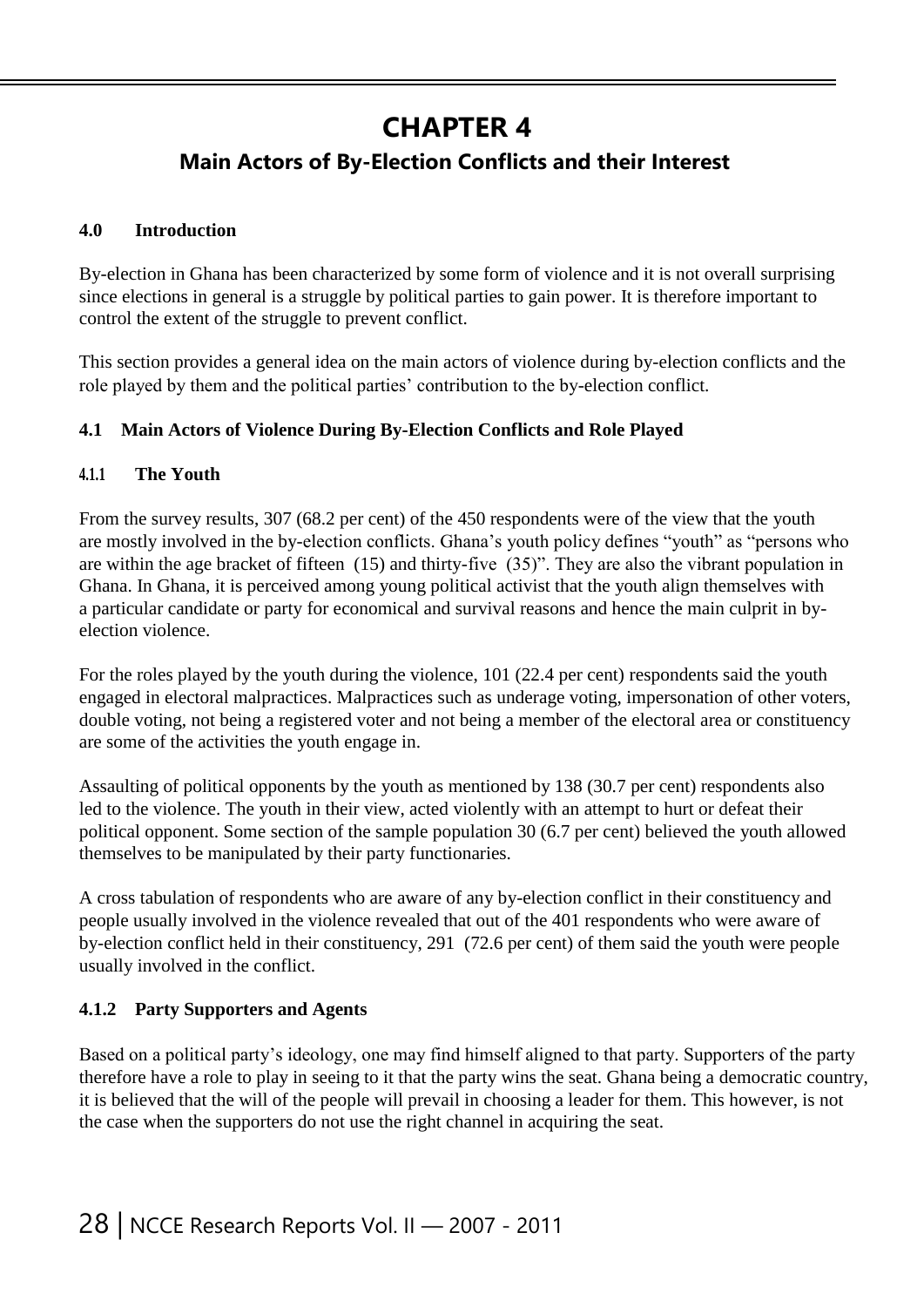One hundred and sixty-two (36 per cent) and thirty-seven (8.2 per cent) respondents believe the party supporters and agents respectively, are usually those involve in the violence. The supporters tend to verbally assault and cast insinuations on their opponents by spreading false accusations about a particular candidate so as to be voted against. One hundred and twenty-one (26.9 per cent) respondents attested to this.

They also engage in impersonation and interference in the voting process, of which 52 (11.6 per cent) agreed to.

Another 20 (4.4 per cent) respondents said party agents prevented some opponents from voting during the by-election and this led to violence.

#### **4.1.3 Party Functionaries/Executives and Aspiring Candidates**

It is important to note how the party functionaries and aspiring candidates contribute to the violence since they are the ones to set examples for their supporters to follow. This was mentioned by 166 (36.8 per cent) and 30 (6.7 per cent) respondents respectively.

From the findings, 26 (5.8 per cent) respondents mentioned that party functionaries use abusive language during the campaign season. These abusive languages tend to hurt the rival party and cause them to react negatively.

Another 63 (14 per cent) agreed that the party functionaries intimidated their opponents, by frightening them and making them do things they did not want to do. Vote buying according to 34 (7.6 per cent) respondents is one of the activities party functionaries engage in.

Three out of every twenty respondents mentioned that party functionaries stood by their people even when they were wrong and incited the youth to act unlawfully.

#### **4.1.4 Thugs**

Thugs in the form of macho men and people unknown in the community according to 59 (13 per cent) interviewees are hired by party functionaries in order to protect their stronghold and prevent registered voters of the opponent party from voting. In Ghana, political parties identify certain electoral areas within the Constituency as their "stronghold" and do everything possible to maintain them. The main roles played by the hired thugs are:

- i. They snatched and destroy ballot boxes as mentioned by 31 (6.9 per cent) interviewees
- ii. They also intimidate the electorates, where they frighten and threaten them as stated by 56 (12.4 per cent) respondents.

The mobilization of thugs during by-election in Ghana has become the order of the day in recent times. The thugs are mostly not from the Constituency in question but mobilized from outside by politicians who have the means and power to do so. Surprisingly, those behind this are not arrested or charged.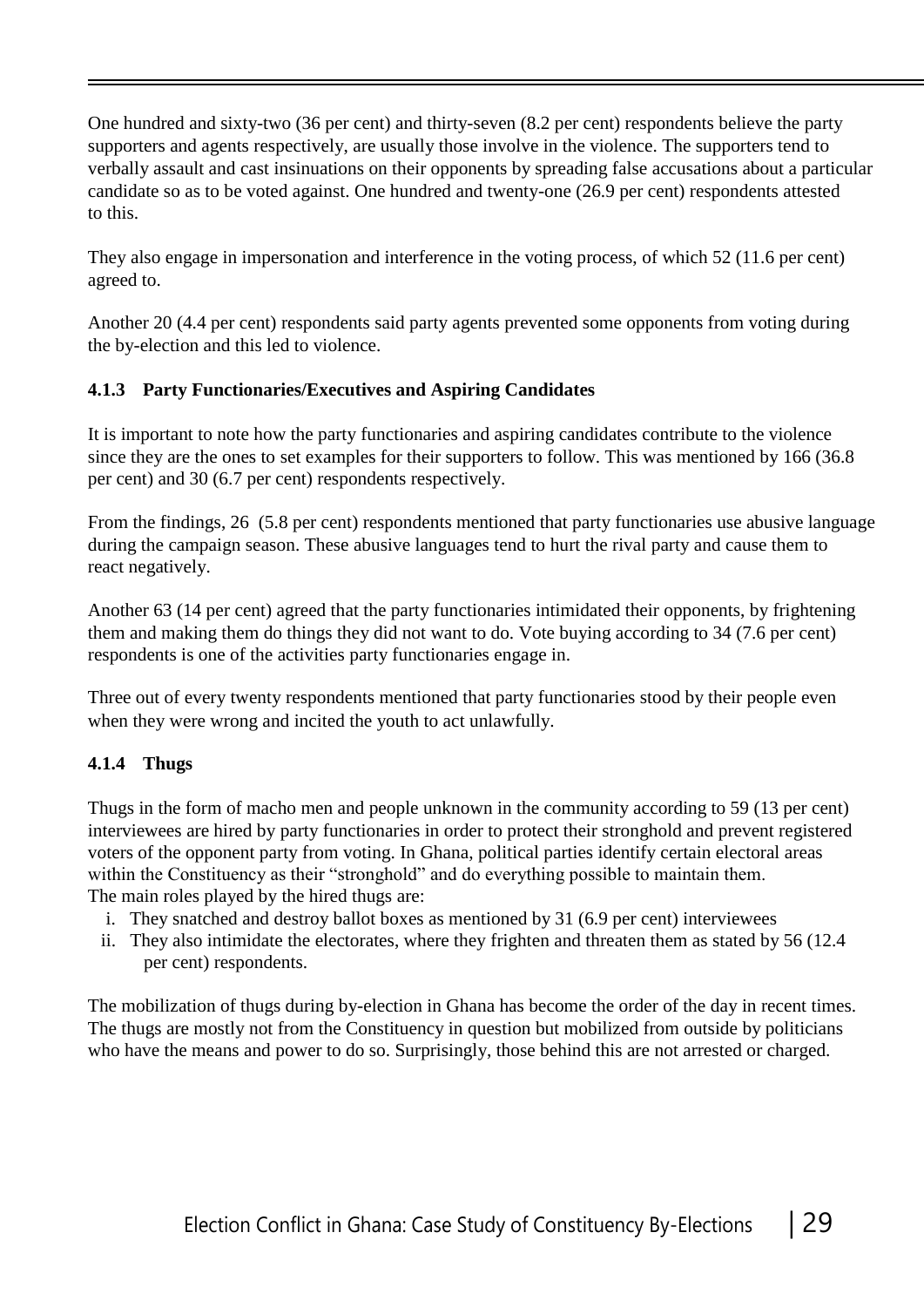#### **4.1.5 Others**

The survey reveals other categories of people involved in the by-election violence and they are:

- i. Various ethnic groupings as mentioned by 18 (4 per cent) respondents
- ii. Some traditional leaders, stated by 20 (4.4 per cent) respondents
- iii. Some electoral educators, and 7 (1.6 per cent) interviewees stated so
- iv. Some fishermen, 6 (1.3 per cent) respondents.

Three point three per cent (15) of the respondents believed that leaders of the various ethnic groups stand by their relatives and hence giving an ethnic dimension to the by-elections. Tribal marginalization in elections is a main ingredient in electoral violence recurring. When traditional leaders align themselves to a particular party, it creates tension in the community. Members of the other party feel less important and left out, which is not good for a democratic state.

#### **4.2 Main Actors of Violence and Kinds of Violence that Took Place**

A cross analysis between the main actors of violence and the kinds of violence that took place before the by-elections brought to light that verbal abuse and casting of insinuations at opponents and the use of inflammatory language is the main kind of violence as cited by majority of the respondents across the main actors of violence.

Almost seventy per cent (121 responses) of respondents who mentioned the youth as the people usually involved in the violence also stated verbal abuse and casting of insulations at opponents as the kind of violence that took place before the by-elections. This was followed by 42.8 per cent (74) of respondents who mentioned party supporters.

With the kind of violence that took place during the by-elections, majority of the respondents 61 (67.8) per cent), who mentioned fighting among the people, the youth and thugs (macho men) also stated the youth as the main actors of violence.

Finally, for the violence that took place after the by-elections, seven out of every ten respondents who named intimidation and hooting of opponents as the violence after by-election stated the youth as the main actors of violence.

#### **4.3 Political Parties and their Contribution to By-Election Conflict**

The inception of the Fourth Republic in Ghana brought in its wake various multi-party system. These multi-parties are various political organizations that seek to achieve power by nominating their own candidates and trying to seat them in political positions through elections and/or nomination by the populace and the government in power. The political parties play important roles during by-elections since they put forward contestants for vacant parliamentary seats. It is therefore their mandate to advise their supporters to be of good character during the by-election and abide by the electoral regulation. In accordance with Article 55 (3) of the Constitution of Ghana, a political party is to participate in shaping the political will of the people, disseminate information on political ideas, social and economic programmes of a national character and sponsor candidates for elections to any public office other than to District Assemblies or lower local government units. Even though political parties are to participate in electoral campaigns and educational outreach programs to express their ideology and vision with specific goals in mind, most of them do not do so.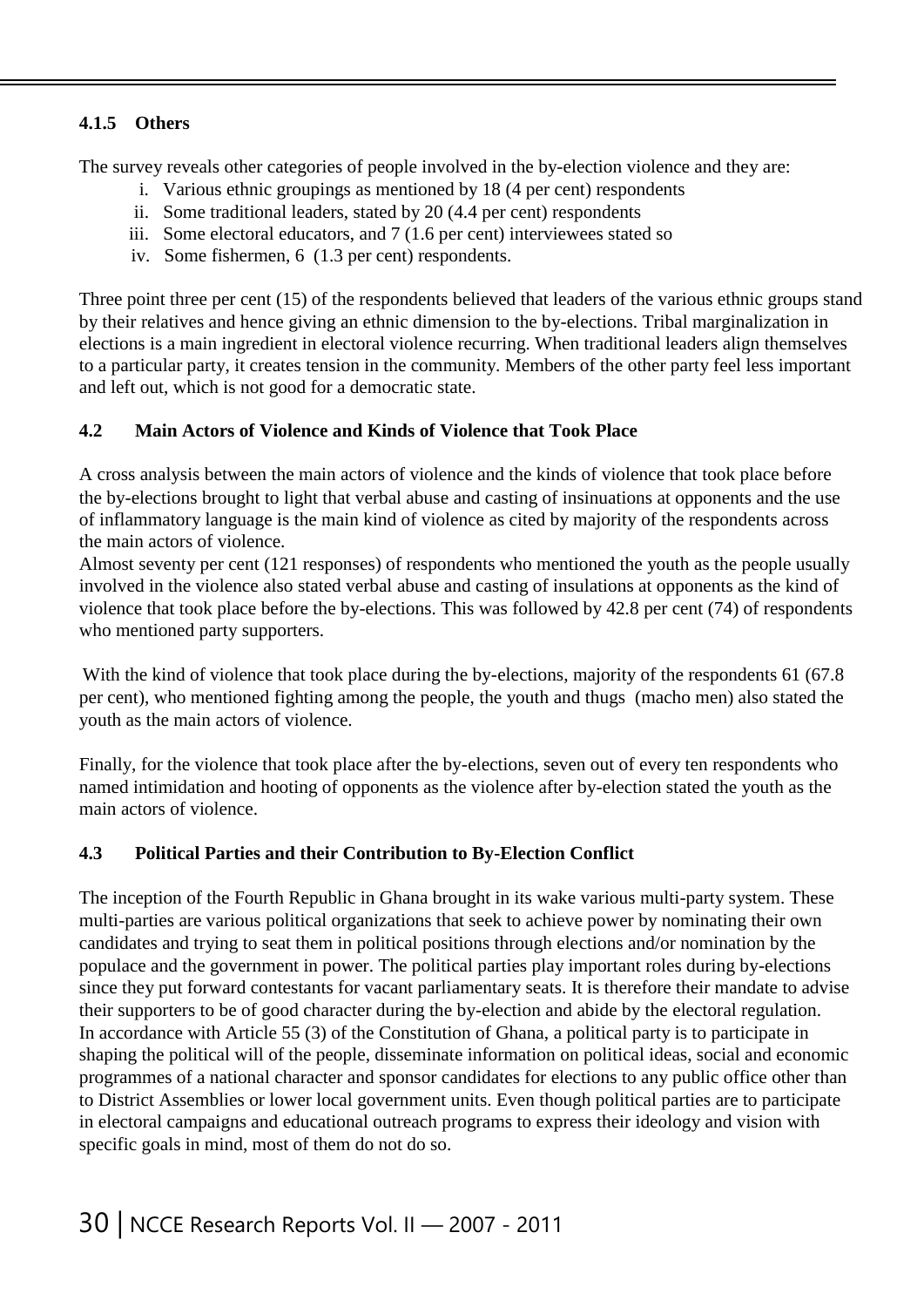One hundred and sixty-five (36.7 per cent) respondents acknowledge that these political organizations negatively influence youth groups in the community by inducing them with money and alcoholic beverages. These youth groups, it is believed, are the ones that cause havoc in the constituency during a by-election. The political parties further promise the youth groups lucrative jobs when they assume position. With this enticement, the youth resort to illegal conduct with the aim of seeing to it that their party wins the seat to enable them to secure the promised jobs.

Some 109 (24.2 per cent) respondents admitted to the fact that thugs are organized by political parties and transported from outside the community to cause mayhem during the by-elections period.

Also, political parties contributed to the violence by verbally assaulting their opponents, used inflammatory remarks, casting insinuations and using abusive language on each other. This was mentioned by 110 (24.4 per cent) respondents.

The electoral management body (EC) is established in Ghana to ensure free and fair elections. However, 103 (22.9 per cent) respondents attested to the fact that these laws are not adhered to since political parties engage in multiple voting cheating and rigging of the elections, especially at their strongholds.

Another reason mentioned by 51 (11.3 per cent) respondents is that political parties do contribute to the violence by intimidating their opponents using threats and compelling them to do things against their will. They also engage in accusations and counter accusations and also fabricate stories against one another. A total of 46 (10.2 per cent) respondents mentioned so.

Moreover, the electoral officials who are to work independently are not allowed to do so, as a result of political party's interference in their work. Thirty-six (8 per cent) respondents believe this is so since their interference led to the violence during the by-election.

For twenty-two (4.9 per cent) respondents, failure to effectively educate supporters to be law abiding and respect the electoral laws is also a contributory factor.

Other factors mentioned by the respondents were:

- $\triangleright$  Intolerance and effects of campaigns at the same vicinity, as mentioned by 17 (3.8 per cent) respondents
- $\triangleright$  Aggressiveness of functionaries borne out of the desire to win at all cost, 13 (2.9 per cent)
- Encouraging the seizure and snatching of ballot boxes, 12 (2.7 per cent)
- $\triangleright$  Campaigning on Election Day, 12 (2.7 per cent)
- $\triangleright$  Destruction of opponents bill boards and defacing of opponents posters, 6 (1.3 per cent)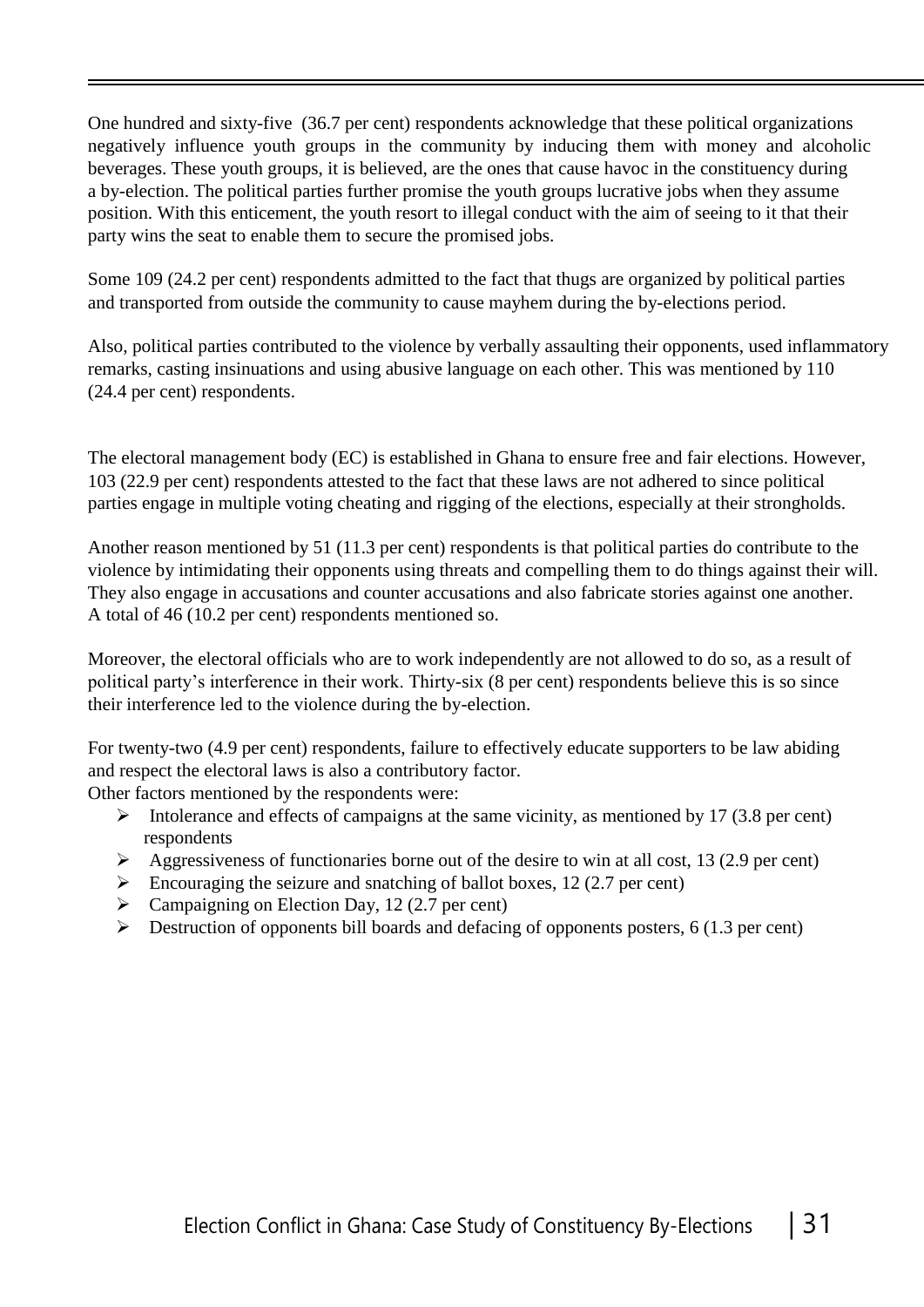# **CHAPTER 5**

### **Performance and Expected Roles of Stakeholder Institutions**

#### **5.0 Introduction**

The purpose of this chapter is to consider the performance and expected roles of stakeholder institutions and how best by-election conflicts can be prevented or managed appropriately when they do happen. The chapter will specifically look at the following:

- i. Role of security agencies during the by-election.
- ii. Role of other institutions responsible for maintaining peace during by-election.
- iii. Roles NCCE should play during by-election conflict.

#### **5.1 The Role of Security Agencies During By-Election**

The Security Agencies in Ghana play a very important role in ensuring the safe and successful running of by-elections.

According to the 1992 Constitution the Security Agencies include the following organizations.

- Ghana Armed Forces
- Ghana Police Service
- Prisons Service
- Bureau of National Investigations
- Military Intelligence
- Customs, Excise and Preventive Service
- Immigration Service

Even though the Constitution does not specifically mention Fire and Immigration Services, they also perform security related duties during elections.

The section will focus on the performance and role of the security and allied agencies in providing security towards ensuring peaceful elections. The security agencies are trained and assigned to polling stations to provide security to ensure that the electoral process is successful. At polling stations they create an atmosphere for electoral officials to discharge their duties without hindrance. They also ensure that the electorate vote peacefully. They do not tolerate individuals who would like to disrupt the orderly conduct of elections.

In the study we sought to assess the security provided when by-elections are held. Respondents were asked whether the security provided before, during and after the by-election was adequate.

#### **Table 5.1: Views on Whether Security Provided was Adequate**

|                      |     |       | <b>Frequency</b> | Per cent |  |
|----------------------|-----|-------|------------------|----------|--|
| Very adequate        | 54  |       | 14.2             |          |  |
| Adequate             | 170 | 37.8  |                  |          |  |
| Somehow adequate     |     | 81    | 13.6             |          |  |
| Excessively adequate |     | 19    | 4.2              |          |  |
| Inadequate           | 133 | 29.6  |                  |          |  |
| No Response          |     |       |                  |          |  |
| Total                | 450 | 100.0 |                  |          |  |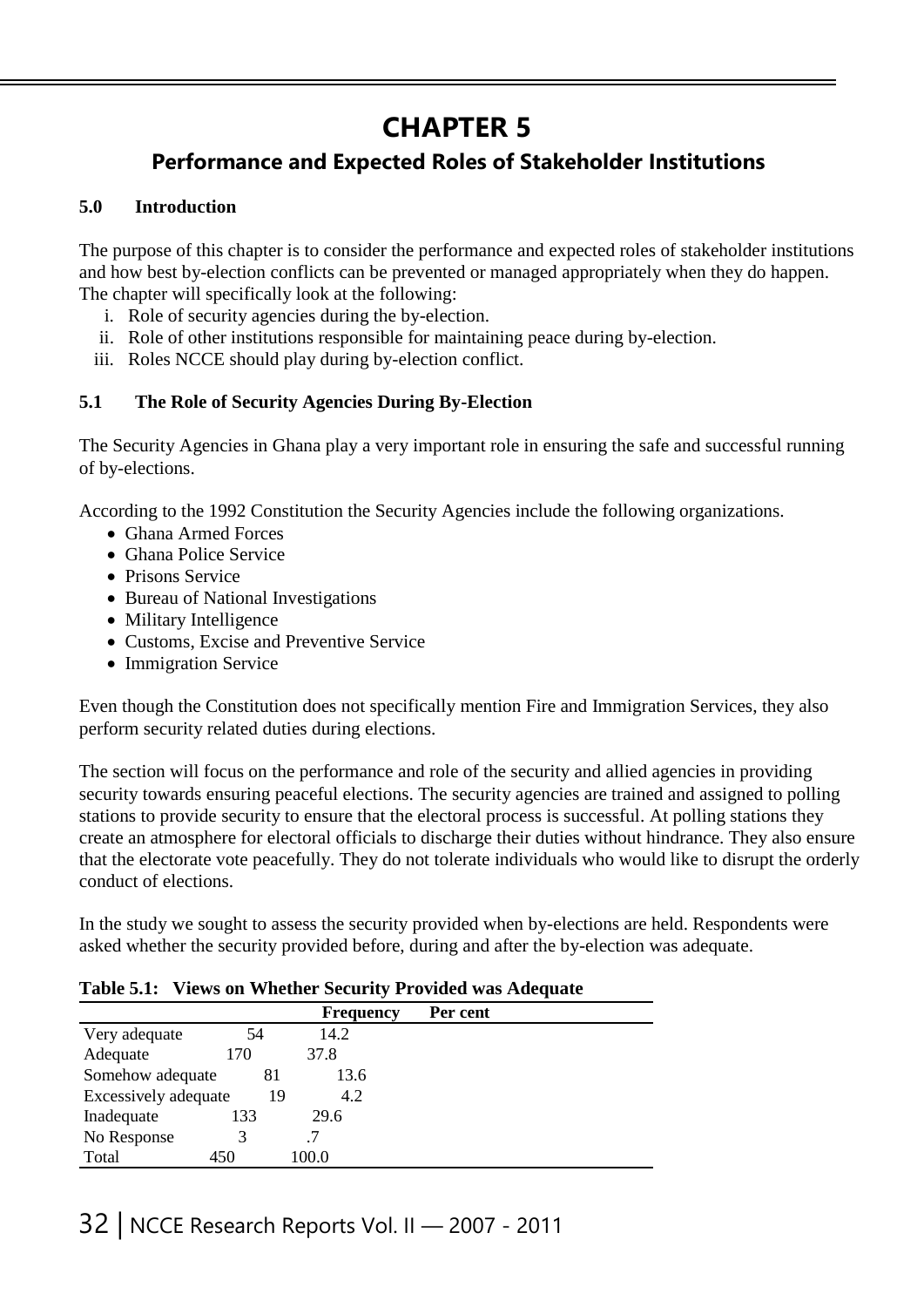The table indicates that of the 450 respondents interviewed 170 (37.8 per cent) considered the security provided to be adequate. One hundred and thirty-three (29.6 per cent) respondents described security as inadequate, eighty one (13.6 per cent) said security was somewhat adequate, 54 (14.2 per cent) also said security was very adequate, 19 (4.2) explained that security was excessively adequate. One or 3 (0.7) respondents gave no response.

The results show that just above half of the respondents 305 (65.6 per cent) agreed that varying levels of adequate security was provided before, during and after the by-election. It is interesting to note that 152 (33.8 per cent) considered the security provided for the by-election as not being adequate.

Of those who indicated security to be adequate the general public had 41.2 per cent, security personnel 37 per cent, election officials 34.8 per cent, opinion leaders 28.2 per cent and party officials 27.3 per cent.

Of those who said that security was somewhat adequate the electoral officials had 30.4 per cent, security personnel 15.2 per cent, the general public 12.4 per cent, Party officials 11.4 per cent and opinion leaders 10.2 per cent.

The findings indicate that some respondents were not satisfied with the security provided. The study shows those that said security provided was inadequate, party officials responded most with 45.5 per cent, opinion leaders were next with 41 per cent, the general public 29.6 per cent, election officials 26.1 per cent and security officials 18.5 per cent.

Those who described security as excessively adequate the most were the Security personnel with 7.6 per cent, party officials had 4.5 per cent, the general public3.6 per cent, opinion leaders2.6 per cent and election personnel had a no percentage.

It is interesting to note that the respondents who worked with security gave high rating such as very adequate. The general public gave the highest rating in the adequate response and this can be seen on table 5.2 below.

|          |                             |     | Type of Respondent                                                                                                             |    |          |                       |  |     |  |  |
|----------|-----------------------------|-----|--------------------------------------------------------------------------------------------------------------------------------|----|----------|-----------------------|--|-----|--|--|
|          |                             |     | <b>General Security Election Opinion Party</b><br>N <sub>o</sub><br><b>Public Officer Official Leader Functionary Response</b> |    |          |                       |  |     |  |  |
| View     | Very Adequate               |     | ۱9                                                                                                                             |    |          |                       |  | 64  |  |  |
| on the   | Adequate                    | 103 | 34                                                                                                                             | 8  | 11       | 12                    |  | 170 |  |  |
| level of | Somehow Adequate            | 31  | 14                                                                                                                             |    | 4        |                       |  | 61  |  |  |
| Security | <b>Excessively Adequate</b> | 9   |                                                                                                                                | 0  |          | $\mathcal{D}_{\cdot}$ |  | 19  |  |  |
| Provided | Inadequate                  | 74  | 17                                                                                                                             | 6  | 16       | 20                    |  | 133 |  |  |
|          | No Response                 |     |                                                                                                                                | 0  | $\Omega$ | $\Omega$              |  | 3   |  |  |
| Total    |                             | 250 | 92                                                                                                                             | 23 | 39       | 44                    |  | 450 |  |  |

|  | Table 5.2: Cross Tabulation on Views on the Level of Security Provided and the Type of Respondent |  |  |  |  |
|--|---------------------------------------------------------------------------------------------------|--|--|--|--|
|  |                                                                                                   |  |  |  |  |

The election officials who include electoral officers in charge of the constituencies where by-elections were held, returning officers, polling assistants among others mostly rated security as somewhat adequate. On the other hand some Political party respondents rated security provided as inadequate, some Opinion leaders and members of the general public also strongly said same.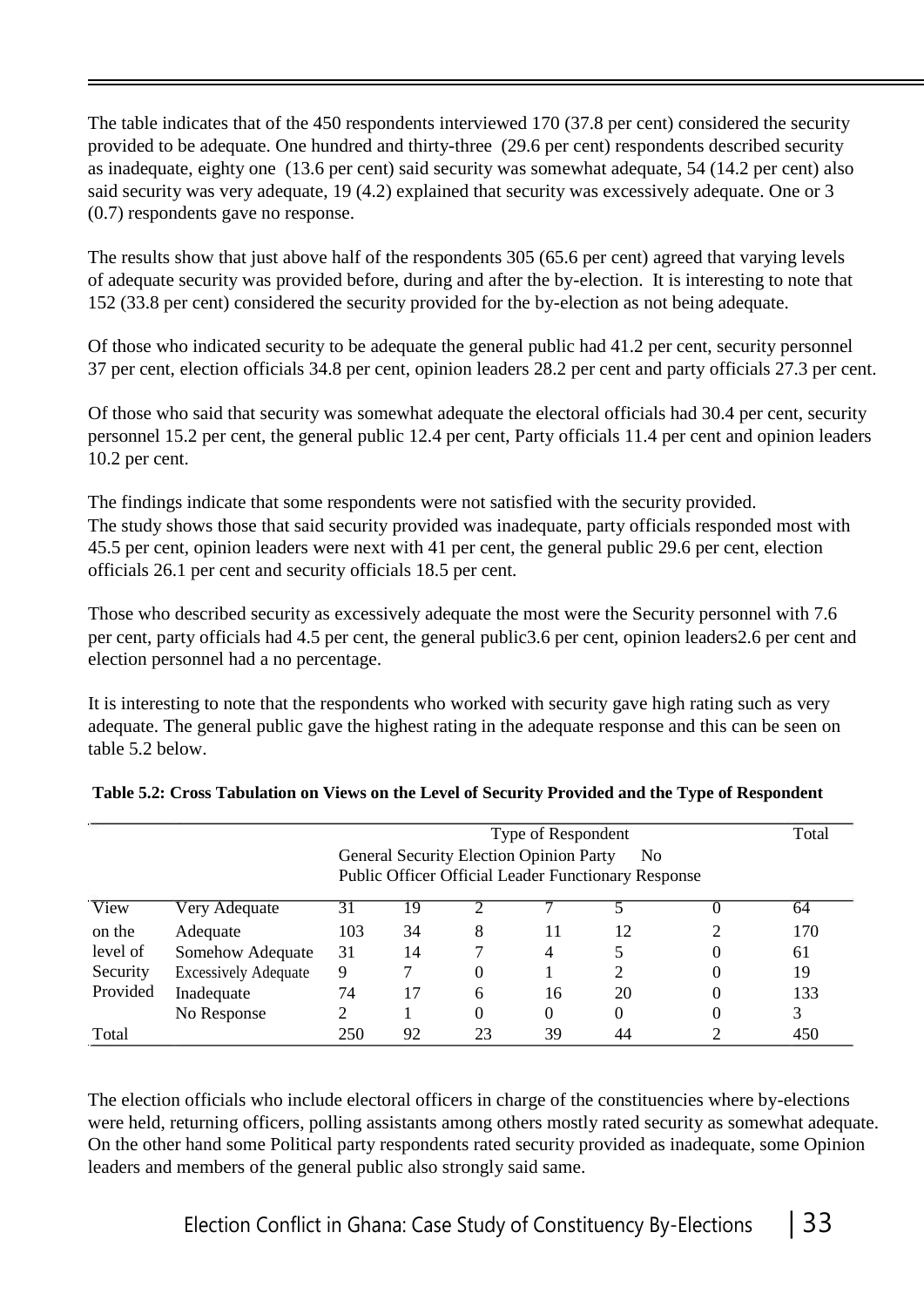#### **5.1.1 Discharge of Duties By Security Personnel**

Respondents were asked whether the security personnel provided discharged their duties effectively. 267 (59.3 per cent) of the respondents said "Yes", 180 (40 per cent) said "No" and 3 (0.7) gave no response.

Respondents were asked to give reasons for their answer whether their response was "Yes" or "No". Responses of those who felt the security personnel discharged their duties effectively enumerated are as following:

- They maintained law and order.
- They effectively supervised the elections.
- Protected lives and voting materials.
- Responded promptly to emergency situations.
- Offenders were duly dealt with.
- Protected election officials.
- Reduced acts of intimidation.
- Their Presence prevented multiple voting.
- Protected the ballot box.

Responses of respondents who felt the security personnel did not discharge their duties effectively are stated below:

- They could not prevent assault and molestation of polling agents.
- Some security personnel were partisan.
- Security were overpowered by rioters.
- They could not stop multiple voting and impersonation.
- Did not have weapons hence easily overpowered.
- They could not prevent the seizure and destruction of ballot boxes.
- Protected the ballot boxes but not the people.
- None of those involved in the violent acts was arrested.

The findings suggest that the security did perform their duties during the by-election held in various constituencies. About sixty per cent of the respondents considered the work they had done as well accomplished. Forty percent felt their performance left much to be desired. In effect more effort must be made to train security personnel effectively to broaden their knowledge on electoral laws. They should also be provided with necessary riot gear to help them effectively manage situations when conflicts arise during the electoral process. The number of security personnel provided at the polling stations should be right. They should not be limited or they can be overpowered by rioters, or too many which could also intimidate the voters.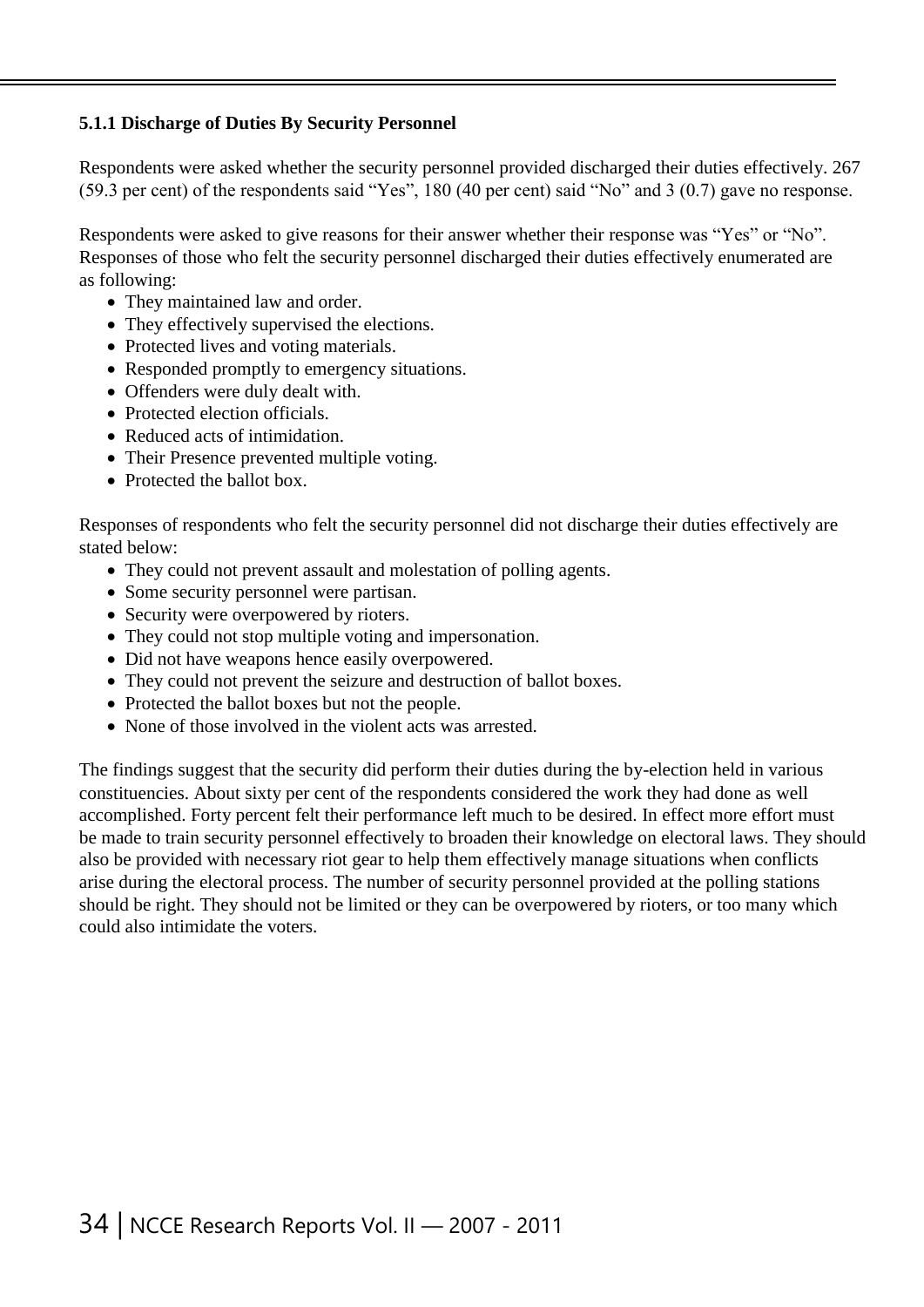| Type of respondent |                          | Whether the Security Personnel Provided |                                     |       |  |  |
|--------------------|--------------------------|-----------------------------------------|-------------------------------------|-------|--|--|
|                    |                          |                                         | Discharged their Duties Effectively |       |  |  |
|                    | General Public           | Yes                                     | No Response<br>N <sub>0</sub>       | Total |  |  |
|                    |                          | 144                                     | 103<br>3                            | 250   |  |  |
|                    | <b>Security Officer</b>  | 69                                      | 23<br>$\theta$                      | 92    |  |  |
|                    | <b>Election Official</b> | 13                                      | 10<br>$\theta$                      | 23    |  |  |
|                    | <b>Opinion Leader</b>    | 18                                      | 21<br>$\theta$                      | 39    |  |  |
|                    | Party Functionary        | 22                                      | 22<br>$\Omega$                      | 44    |  |  |
|                    | No Response              |                                         | $\theta$                            | 2     |  |  |
| Total              |                          | 267                                     | 180<br>3                            | 450   |  |  |

#### **Table 5.3: Cross Tabulation on Type of Respondent and Effective Discharge of Duties by Security Personnel/Officers**

Of the 450 respondents interviewed, 250 (55.8 per cent) were members of the general public, 92 (20.4 per cent) Security personnel, 23 (5.1 per cent) election personnel, 39 (8.7 per cent) Opinion leaders, 44 (9.8 per cent) Party officials, There were 2 (0.4 per cent) whose category was not indicated.

A cross tabulation of the type of the respondent and the adequacy of security provided indicates the following. In the case of those who said security was very adequate the security personnel had 20.9 per cent, opinion leaders had 17.9 per cent, general public 12.4 per cent, party officials 11.4 per cent and the electoral officials 8.7 per cent.

#### **5.2 Role NCCE Should Play During By-Election**

The National Commission for Civic Education (NCCE) was established through Act 452 of the 1992 Constitution of Ghana. The Commission has its core functions which include educating the citizens of Ghana on the tenets of the 1992 Constitution. To teach the citizens to be prepared to protect the constitution of Ghana at all times to mention a few. Apart from these NCCE plays many other roles including awareness creation on issues relating to the electoral process.

This includes education on why the need for every citizen of Ghana 18 years and above who is a registered voter and of sound mind must vote. The procedures and laws concerning voting and that voting offences can result in people being imprisoned. It also includes education on tolerance during the campaigning process, rallies, poster placing, during voting at polling stations, counting and even when election results have been announced.

The respondents were asked what role they would like NCCE to play during by-election conflict. The following responses were given

- Two Hundred and twenty nine (32.7 per cent) of respondents want the NCCE to Intensify education on the benefits of free and fair elections.
- One hundred and sixty eight (24.0 per cent) want education on tolerance, peaceful coexistence and also the effects that violence can have.
- One hundred and thirty two (18.8 per cent) respondents said NCCE should intensify general education on the electoral process.
- Forty seven (6.7 per cent) of respondents said there was the need for education on civil rights and responsibilities.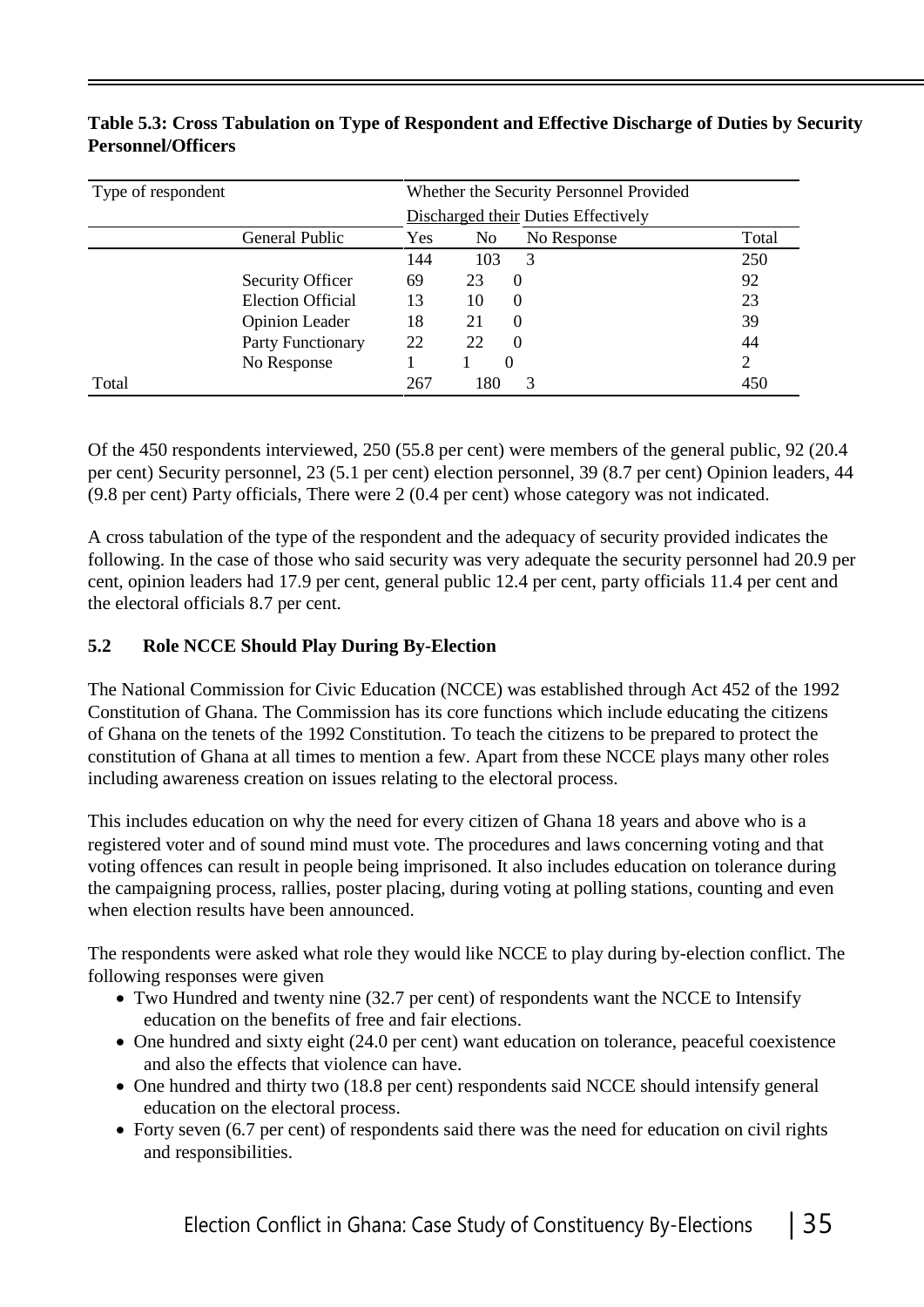- Forty four (6.3 per cent) of respondents want NCCE to educate the political parties on electoral regulations
- Twenty five (3.6 per cent) of respondents suggested that NCCE should collaborate effectively with the electoral commission.
- Twenty two (3.1 per cent) said the commission must safeguard its political independence.
- Twenty one (3.0 per cent) also stressed on the need for decency in the language used by political parties and other actors.
- Ten (1.4 per cent) respondents also want NCCE to educate the security on the need to ensure human rights are respected.
- Three (0.4 per cent) respondents mentioned that the NCCE should organize more interparty activities.

The roles indicated by the respondents that NCCE should play during by-election suggest some of the ways that NCCE as an institution can help eliminate or manage by-election conflict. The data above indicates that one effective way would be through education and awareness creation on free and fair elections, tolerance, electoral laws and the electoral process in general. This education or awareness creation extended to the general public, political parties, security personnel and others. There is also the need for more collaboration between the NCCE and the Electoral Commission. There is the need for NCCE to remain politically neutral in all its activities. It would be necessary to stress

on the need for decency in the language among political parties and other actors.

#### **5.3 Role of Other Institutions Responsible for Maintaining Peace During By-Election**

Institutions closely involved in the electoral process were listed. These include Political Parties, Electoral Commission, NCCE, Independent Election Observers, Media, Security Agencies, Religious Bodies and others.

Political Parties must play a major role in ensuring peaceful elections by presenting themselves for interparty and intra-party dialogue. Inter-Party Advisory Committee (IPAC) has helped build trust among political parties and has generated proposals for electoral reform. The creation of code of conduct for political parties also has helped check abuse of the process by Political Parties.

Political Parties need to train their leaders and members on laws governing the electoral process and make them aware of the penalties they would receive when they flout them. They also need to focus on issue based policy and campaign and refrain from campaign strategies and messages that appeal to ethnic or regional differences.

The Electoral Commission as an institution can help ensure peace during elections by making the procedures of registration of new voters successful by opening sufficient registration centres, ensuring that individuals under 18 years are not registered. The Electoral Commission has to produce a credible voters register which will be accepted by all. They also need to ensure they perform all their roles of providing ballot boxes, election materials and training election officials to work efficiently.

The National Commission for Civic Education must also help ensure peace during elections by providing voter education on reasons why a good citizen should vote. Elaborate on the procedures of voting and the penalties for electoral offences. The NCCE needs to teach citizens on the need for tolerance during elections. There is a need to stress the fact that a person belonging to another party is not your enemy and that there is the need for tolerance among individuals from other political parties.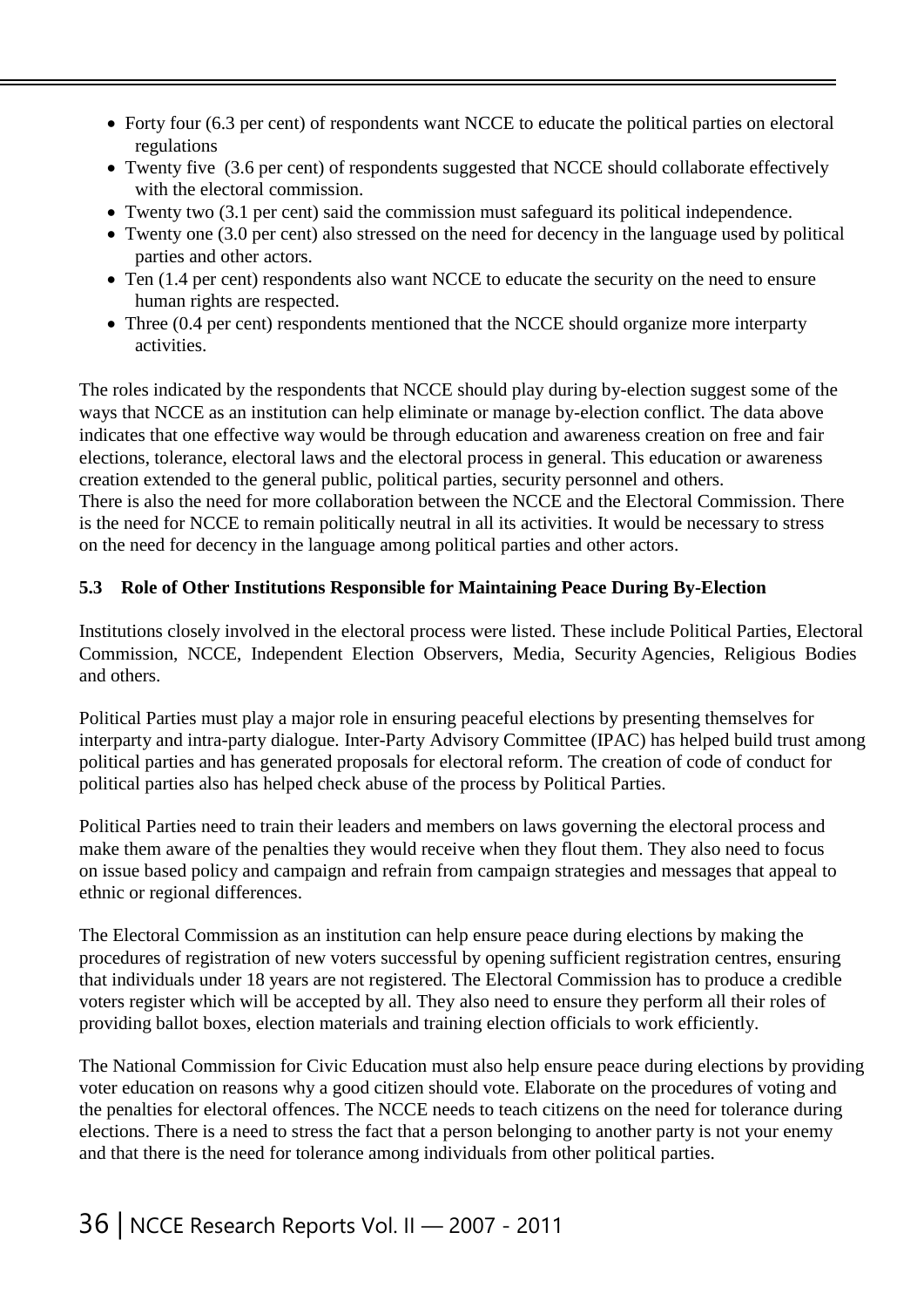Independent observers could also help ensure peace during elections by conducting their activities in an impartial and transparent manner. They also need to work with stakeholders to ensure peaceful and credible elections.

The Media play an important role in the electoral process. They could help to ensure peace during elections. The state owned Media must prohibit biased news. There is the need for fair and equitable coverage of electoral contestants.

The private Media must also demonstrate ethical standards; they must provide unbiased, accurate and equitable news coverage for all political parties.

Security agencies for their part can ensure peace prevails by maintaining high levels of professionalism throughout the phases of electoral process. They ensure that there is no impartiality of security services in the conduct of their official duties.

Religious Bodies can help by encouraging their followers to be law abiding and tolerant during elections. In the study the respondents were asked; which were the three most important institutions that have the responsibility for maintaining peace during the elections.

| Most Important Institutions            | Responses | Per cent |
|----------------------------------------|-----------|----------|
| <b>Political Parties</b>               | 215       | 16.3     |
| <b>Electoral Commission</b>            | 182       | 13.8     |
| <b>NCCE</b>                            | 252       | 19.1     |
| <b>Independent Electoral Observers</b> | 50        | 3.8      |
| Media                                  | 158       | 12.0     |
| <b>Security Agencies</b>               | 340       | 25.8     |
| Religious Groups                       | 110       | 8.4      |
| Any Other                              | 10        | 0.8      |
| Total                                  | 1317      | 100      |

#### **Table 5.4: Most Important Institutions Responsible for Maintaining Peace During By-Elections**

Table 5.3 shows that when asked to indicate the three most important institutions responsible for maintaining peace during by-elections, respondents chose the security agencies 340 (25.8) as the first important institution responsible for maintaining peace during by-elections.

This is not surprising since the maintenance of law and order and peace is already a core function of most of the security agencies such as the Police, Military and Prisons. When individuals are recruited into the police, army and others they trained professionally to maintain law and order. They are equipped to handle conflicts, violence and riots. It is therefore expected that they should be able to maintain peace effectively during by-elections.

The respondents selected the NCCE 252 (19.1 per cent) as the second most important institution with the responsibility for maintaining peace during by-elections. The NCCE plays a major role in the electoral process. It is the role of the NCCE to encourage citizens to vote as their civic responsibility. Also NCCE educates the citizenry on electoral laws and stresses on the need for tolerance during the various stages of the voting process.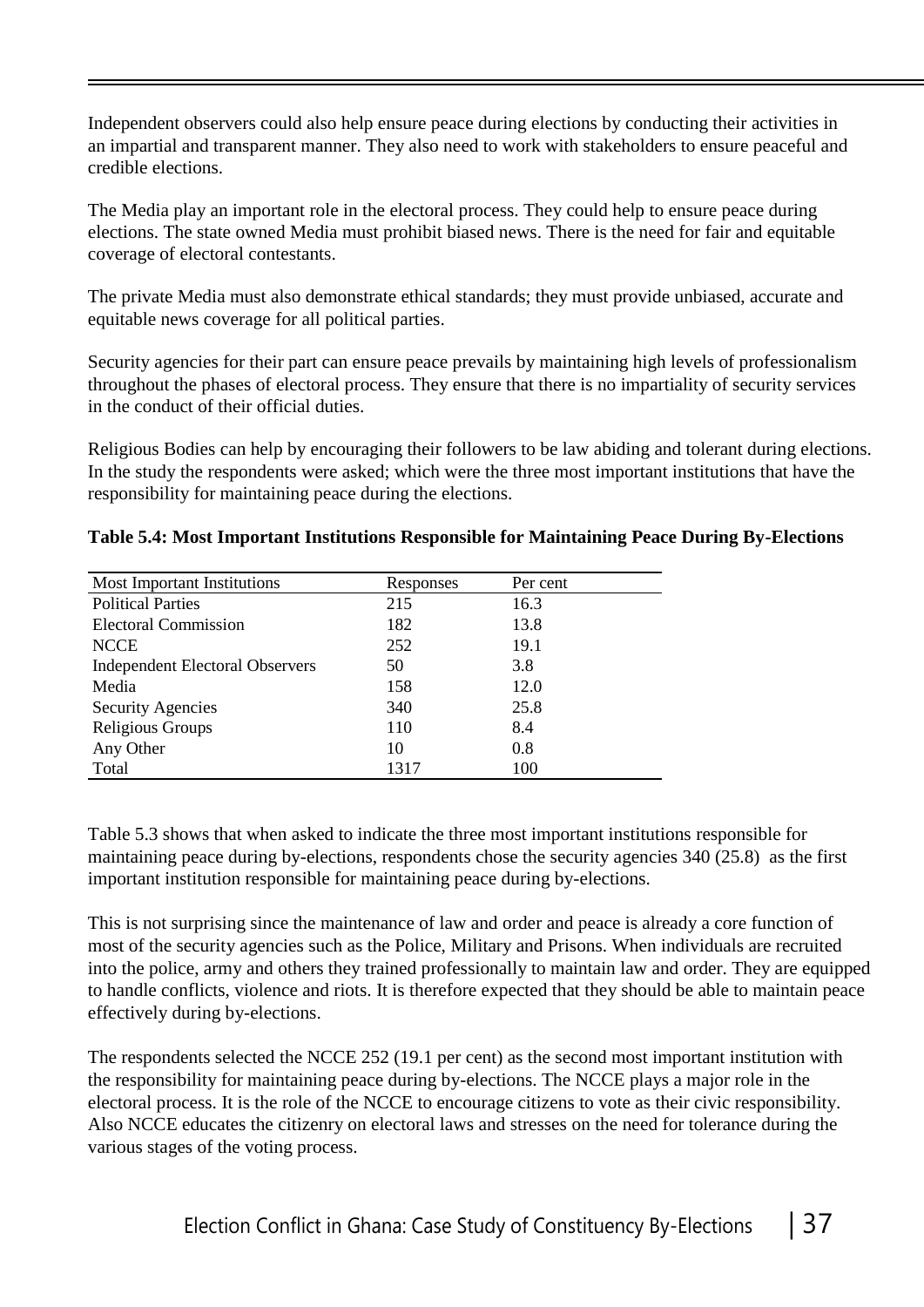The findings suggest that the NCCE would have to do much more in its education and awareness creation effort during by-elections.

The third institution chosen by the respondents was the political parties, 215 (16.3 per cent). Political Parties are really important to the electoral process. In by-elections it is normally the parties that put forward candidates for election. The political parties are involved in several processes before voting takes place. Major parties normally have a large group of supporters many times they get involved in all kinds of problems that cause conflict. Party leaders would need to educate their supporters on electoral laws and the need for tolerance and peace during elections. It is important to learn that people who belong to another party are not enemies but share different views on handling issues.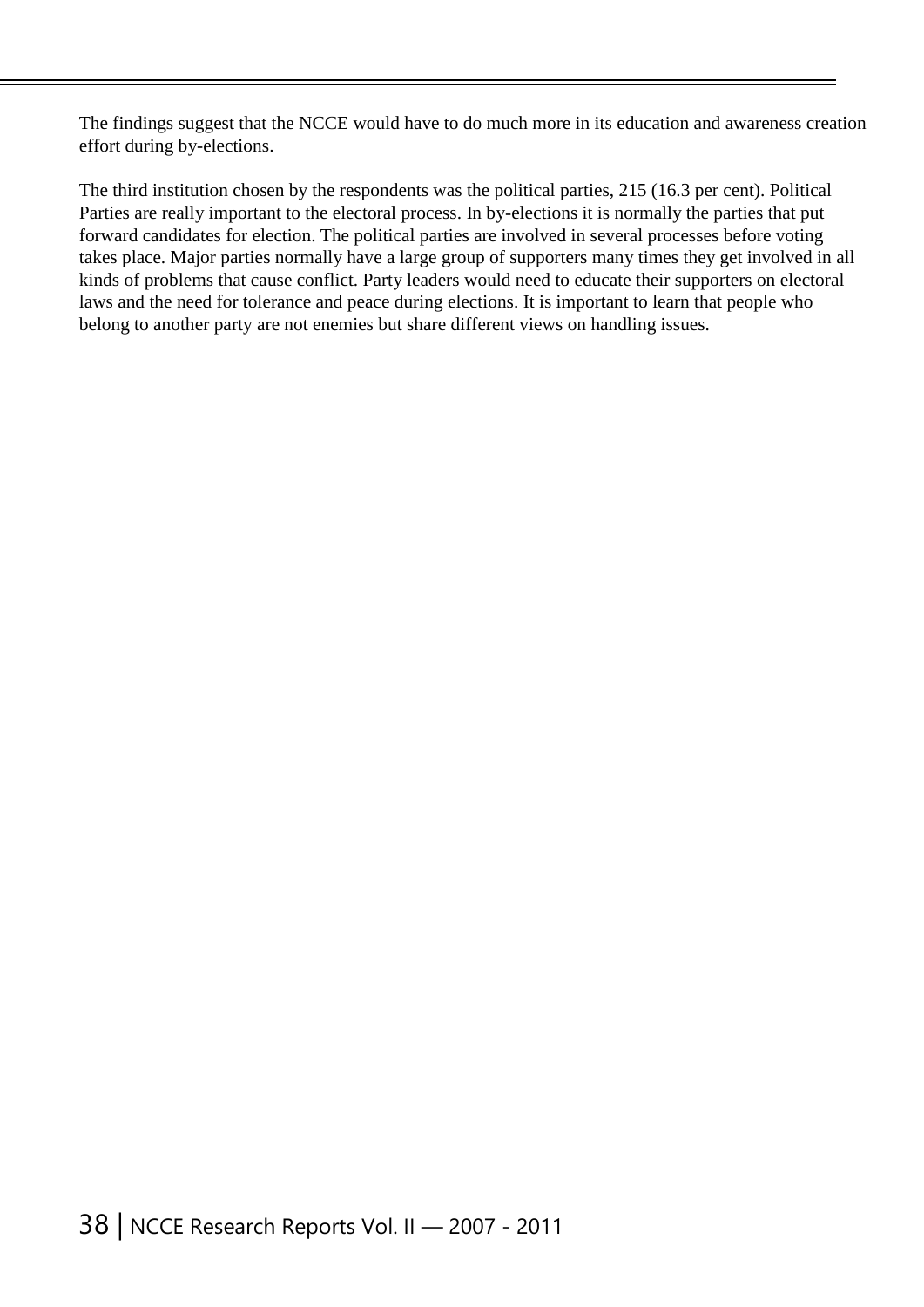|                                |                             |                  |                                              |                            |                        |                        |                    | Constituency of Interview |                  |                             |                               |            |
|--------------------------------|-----------------------------|------------------|----------------------------------------------|----------------------------|------------------------|------------------------|--------------------|---------------------------|------------------|-----------------------------|-------------------------------|------------|
|                                |                             |                  | Akwatia Amenfi Atiwa Chere- Gomoa Jirapa Na- |                            |                        |                        |                    |                           |                  |                             | Nkoranza Ododo- Offinso Total |            |
|                                |                             |                  | West                                         |                            | poni                   | East                   |                    | vrongo                    | north            | diodio                      | south                         |            |
| Roles                          | Intensified Education 52    |                  | $\bf 8$                                      | 45                         | $17\,$                 | 47                     | 14                 | 10                        | $10\,$           | 18                          | $\,8\,$                       | 229        |
|                                | NCCE is on the Benefits     |                  |                                              |                            |                        |                        |                    |                           |                  |                             |                               |            |
|                                | Expected of Free and Fair   |                  |                                              |                            |                        |                        |                    |                           |                  |                             |                               |            |
| to Play <sub>a</sub> Elections |                             |                  |                                              |                            |                        |                        |                    |                           |                  |                             |                               |            |
|                                | Education on                | $\mathbf{1}$     | 36                                           | 6                          | 20                     | 11                     | 31                 | 22                        | 13               | 18                          | 10                            | 168        |
|                                | Tolerance and               |                  |                                              |                            |                        |                        |                    |                           |                  |                             |                               |            |
|                                | Coexistence/and the         |                  |                                              |                            |                        |                        |                    |                           |                  |                             |                               |            |
|                                | <b>Effects of Violence</b>  |                  |                                              |                            |                        |                        |                    |                           |                  |                             |                               |            |
|                                | Education on                | $\sqrt{2}$       | $\mathbf{1}$                                 | $\tau$                     | $\,8\,$                | 3                      | 10                 | $\overline{4}$            | $\overline{4}$   | $\overline{4}$              | $\overline{4}$                | 47         |
|                                | Civil Rights and            |                  |                                              |                            |                        |                        |                    |                           |                  |                             |                               |            |
|                                | Responsibilities            |                  |                                              |                            |                        |                        |                    |                           |                  |                             |                               |            |
|                                | <b>Education Political</b>  | $\overline{4}$   | $\mathbf{1}$                                 | 3                          | $\overline{4}$         | 3                      | $\tau$             | 3                         | 3                | 11                          | $\sqrt{5}$                    | 44         |
|                                | Parties on Electoral        |                  |                                              |                            |                        |                        |                    |                           |                  |                             |                               |            |
|                                | Regulations/                |                  |                                              |                            |                        |                        |                    |                           |                  |                             |                               |            |
|                                | Educating them              |                  |                                              |                            |                        |                        |                    |                           |                  |                             |                               |            |
|                                | to Desist from              |                  |                                              |                            |                        |                        |                    |                           |                  |                             |                               |            |
|                                | <b>Influencing Voters</b>   |                  |                                              |                            |                        |                        |                    |                           |                  |                             |                               |            |
|                                | With Gifts                  |                  |                                              |                            |                        |                        |                    |                           |                  |                             |                               |            |
|                                | Organize More Inter         | $\mathbf{1}$     | $\mathbf{1}$                                 | $\boldsymbol{0}$           | $\boldsymbol{0}$       | $\mathbf{1}$           | $\mathbf{0}$       | $\boldsymbol{0}$          | $\boldsymbol{0}$ | $\boldsymbol{0}$            | $\boldsymbol{0}$              | 3          |
|                                | Party Activities            |                  |                                              |                            |                        |                        |                    |                           |                  |                             |                               |            |
|                                | Collaborate                 | $\sqrt{2}$       | $\boldsymbol{0}$                             | 7                          | 3                      | $\boldsymbol{0}$       | $\overline{4}$     | $\boldsymbol{0}$          | 3                | $\mathbf{1}$                | $\sqrt{5}$                    | 25         |
|                                | Effectively with the        |                  |                                              |                            |                        |                        |                    |                           |                  |                             |                               |            |
|                                | <b>Electoral Commission</b> |                  |                                              |                            |                        |                        |                    |                           |                  |                             |                               |            |
|                                | Safeguard                   | $\boldsymbol{0}$ | $\overline{4}$                               | $\boldsymbol{0}$           | $\boldsymbol{0}$       | $\boldsymbol{0}$       | $\mathbf{0}$       | $\overline{4}$            | $\mathbf{1}$     | 12                          | $\mathbf{1}$                  | 22         |
|                                | the Political               |                  |                                              |                            |                        |                        |                    |                           |                  |                             |                               |            |
|                                | Independence of the         |                  |                                              |                            |                        |                        |                    |                           |                  |                             |                               |            |
|                                | Commission                  |                  |                                              |                            |                        |                        |                    |                           |                  |                             |                               |            |
|                                | <b>Educate the Security</b> | $\boldsymbol{0}$ | $\boldsymbol{0}$                             | $\mathbf{1}$               | $\mathbf{1}$           | $\mathbf{1}$           | $\boldsymbol{0}$   | $\overline{c}$            | $\boldsymbol{0}$ | 4                           | $\mathbf{1}$                  | 10         |
|                                | on the Need to Ensure       |                  |                                              |                            |                        |                        |                    |                           |                  |                             |                               |            |
|                                | Human Rights                |                  |                                              |                            |                        |                        |                    |                           |                  |                             |                               |            |
|                                | <b>Excessive Education</b>  | $\boldsymbol{0}$ | $\mathbf{1}$                                 | $\overline{0}$             | 13                     | $\mathbf{0}$           | $\mathbf{0}$       | $\boldsymbol{0}$          | $\mathbf{0}$     | $\,1\,$                     | 6                             | 21         |
|                                | on the Need for             |                  |                                              |                            |                        |                        |                    |                           |                  |                             |                               |            |
|                                | Descency in the             |                  |                                              |                            |                        |                        |                    |                           |                  |                             |                               |            |
|                                | Language Used by            |                  |                                              |                            |                        |                        |                    |                           |                  |                             |                               |            |
|                                | <b>Political Actors</b>     |                  |                                              |                            |                        |                        |                    |                           |                  |                             |                               |            |
|                                | <b>Intensify General</b>    | $\boldsymbol{0}$ | 31                                           | $\mathbf{1}$               | $10\,$                 | $\mathbf{0}$           | 14                 | $17\,$                    | $22\,$           | 13                          | 24                            | 132        |
|                                | Education on the            |                  |                                              |                            |                        |                        |                    |                           |                  |                             |                               |            |
|                                | <b>Electoral Process</b>    |                  |                                              |                            |                        |                        |                    |                           |                  |                             |                               |            |
|                                | Any Other<br>No Response    | $\mathfrak{Z}$   | $\sqrt{6}$<br>$\mathbf{1}$                   | $\boldsymbol{0}$<br>$20\,$ | $\boldsymbol{0}$<br>14 | $\boldsymbol{0}$<br>24 | $\mathbf{0}$<br>10 | 19<br>9                   | 15<br>19         | $\boldsymbol{0}$<br>$\,8\,$ | $\mathfrak{Z}$<br>23          | 46         |
| Total                          |                             | 25<br>45         | 45                                           | 45                         | 45                     | 45                     | 45                 | 45                        | 45               | 45                          | 45                            | 153<br>450 |

#### **5.3.1 Comparing the Roles NCCE Is Supposed To Play During By-Election Conflict Against the Constituencies Chosen Table 5.5: Cross-tabulation on Roles NCCE is Expected to Play Against the Constituencies**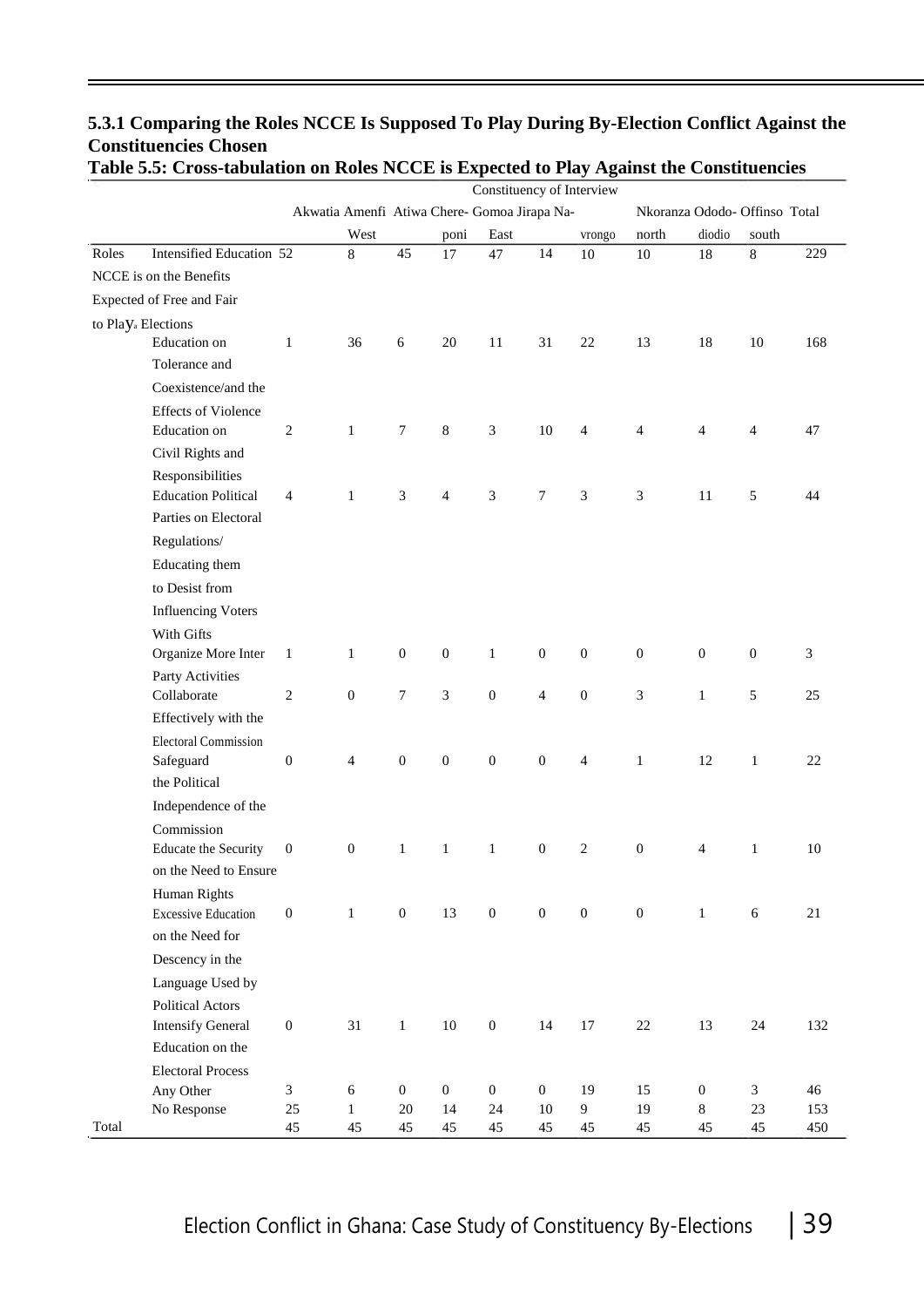The table indicates the various roles the respondents want the NCCE to play and the responses from the constituencies. The focus is on the three key responses given. There are ten selected constituencies who have held by-elections before.

The first key response was the need to intensify education on the benefits of free and fair elections. As many as 23.9 per cent of the respondents who gave this response were from the Akwatia Constituency, 2.8 per cent of the respondents were from Amenfi West, 23.3 per cent were from Atiwa, 8.0 per cent from Chereponi, 19.9 per cent from Gomoa East, 6.2 per cent from Jirapa, Navrongo 3.4 per cent, Nkoranza North 4.0 per cent, Odododiodio 5.1 per cent and Offinso south 3.4 per cent.

The findings indicate that most of the people who said there was the needs to intensify education on the benefits of free and fair elections were from Akwatia, Atiwa and Gomoa East constituencies.

The second important response given was the need for education on tolerance and peaceful coexistence and effects of violence on the community. At Amenfi West, 15.3 per cent of the respondents gave this response, 1.2 per cent of the respondents gave this response at Atiwa, 15.3 per cent at Chereponi,7.1 per cent at Gomoa East , 17.6 per cent also gave this response at Jirapa, 15.3 per cent responded from Navrongo, 10.6 per cent of the responses were from Nkoranza North, 11.8 per cent from Odododiodio, 5.9 per cent from Offinso South. However no one gave this response from Akwatia.

The findings suggest that this response on the need for tolerance and peaceful coexistence and the effects of violence on the community was given mostly at Jirapa, Navrongo, Chereponi and Amenfi West constituencies.

The third response given on the role the NCCE should play during by-elections against the constituency is the need to intensify general education on the electoral process. Actually 31.2 per cent of respondents from Amenfi West constituency gave this response. Also 3.1 per cent respondents from Chereponi also did same, 18.8 per cent respondents from Jirapa, 9.4 per cent from Navrongo, 15.8 per cent in Nkoranza North, 9.4 per cent from Odododiodio, 12.5 per cent in Offinso South. Respondents from Akwatia, Atiwa and Gomoa East did not give this particular response.

With regard to the need for the NCCE to intensify general education on the electoral process, respondents from Amenfi West, Jirapa and Nkoranza North gave this response the most.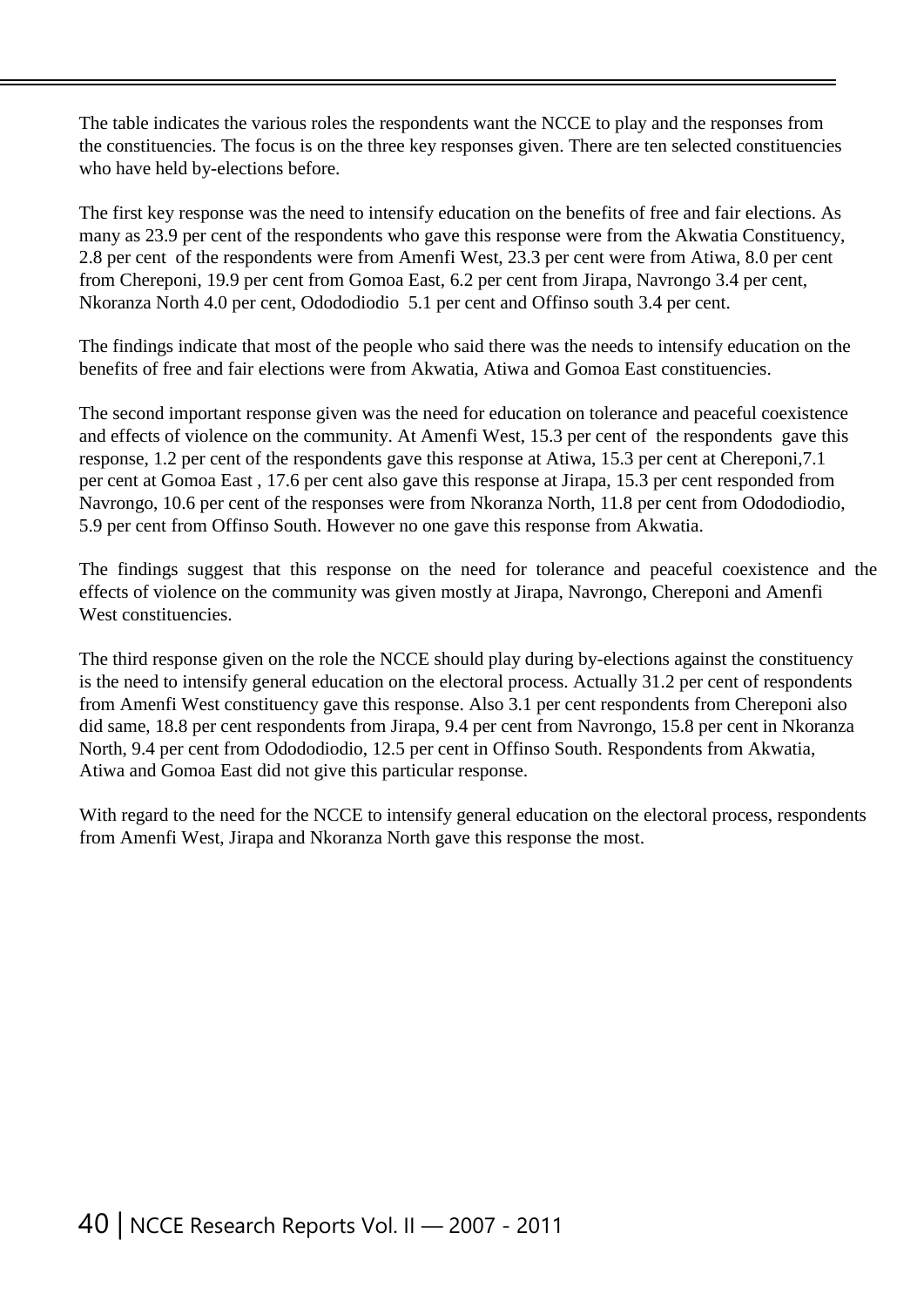#### **5.3.2 The Role NCCE Should Play during By-Election And Did the Violence Disenfranchise Some Voters**

#### **Table 5.6: Cross tabulation of the Role NCCE Should Play and Whether Violence Disenfranchised Some Voters**

|             |                                                                             |     |          | Whether Violence Disenfranchised Total<br>Some Voters |     |
|-------------|-----------------------------------------------------------------------------|-----|----------|-------------------------------------------------------|-----|
|             |                                                                             | Yes | No       | No response                                           |     |
|             | Roles NCCE Intensified Education on the Benefits of Free and Fair Elections | 157 | 66       | 6                                                     | 229 |
| is Expected | Education on Tolerance and Coexistence/and the Effects of                   | 123 | 38       | 7                                                     | 168 |
| to Play     | Violence                                                                    |     |          |                                                       |     |
|             | <b>Education on Civil Rights and Responsibilities</b>                       | 29  | 15       | 3                                                     | 47  |
|             | Education of Political Parties on Electoral Regulations/Educating           | 24  | 18       | $\overline{c}$                                        | 44  |
|             | Them to Desist From Influencing Voters With Gifts                           |     |          |                                                       |     |
|             | Organise More Inter Party Activities                                        | 3   | $\Omega$ | $\mathbf{0}$                                          | 3   |
|             | Collaborate Effectively with the Electoral Commission                       | 15  | 6        | 4                                                     | 25  |
|             | Safeguard the Political Independence of the Commission                      | 20  | 2        | 0                                                     | 22  |
|             | Educate the Security on the Need to Ensure Human Rights                     | 6   | 4        | 0                                                     | 10  |
|             | Excessive Education on the Need for Descency in the Language                | 13  | 8        | $\boldsymbol{0}$                                      | 21  |
|             | <b>Used By Political Acrtors</b>                                            |     |          |                                                       |     |
|             | Intensify General Education on the Electoral Process                        | 80  | 33       | 19                                                    | 132 |
|             | Any Other                                                                   | 25  | 8        | 13                                                    | 46  |
|             | No Response                                                                 | 77  | 60       | 16                                                    | 153 |
| Total       |                                                                             | 286 | 129      | 35                                                    | 450 |

The chapter focuses on ways to curb and manage violence in by-elections. It is important to determine some of the effects that violence has on the voters and the community. The focus would be to discuss the responses that stood out.

The table indicates that of those who said NCCE should intensify education on the benefits of free and fair elections. 116 (67.0 per cent) of agreed that "Yes" they had been disenfranchised from voting because of violence during by-elections, 54 (30.7 per cent) said "No" they were not disenfranchised. 4 (2.3 per cent) gave no response.

The respondents who mentioned education on tolerance and peaceful coexistence and effects of violence on the community 60 (70.6 per cent) said "Yes" they were disenfranchised from voting in the by-election, 21 (24.7 per cent) said "No" it did not prevent them from voting and 4 (4.7 per cent) gave no response.

Those who said NCCE should intensify general education on the electoral process, 60 (60 per cent), said "Yes" they were not able to vote as a result of violence, 24 (24 per cent) said "No" they had no problem with voting. 15 (15 per cent) of the respondents gave no response.

The respondents also said the NCCE should give education on civil rights and responsibilities. Thirteen (48.1 per cent) of these said "Yes" they could not vote because of violence, 11 (40.7 per cent) said "No" they had no problems with voting and 3 (11.1 per cent) gave no response.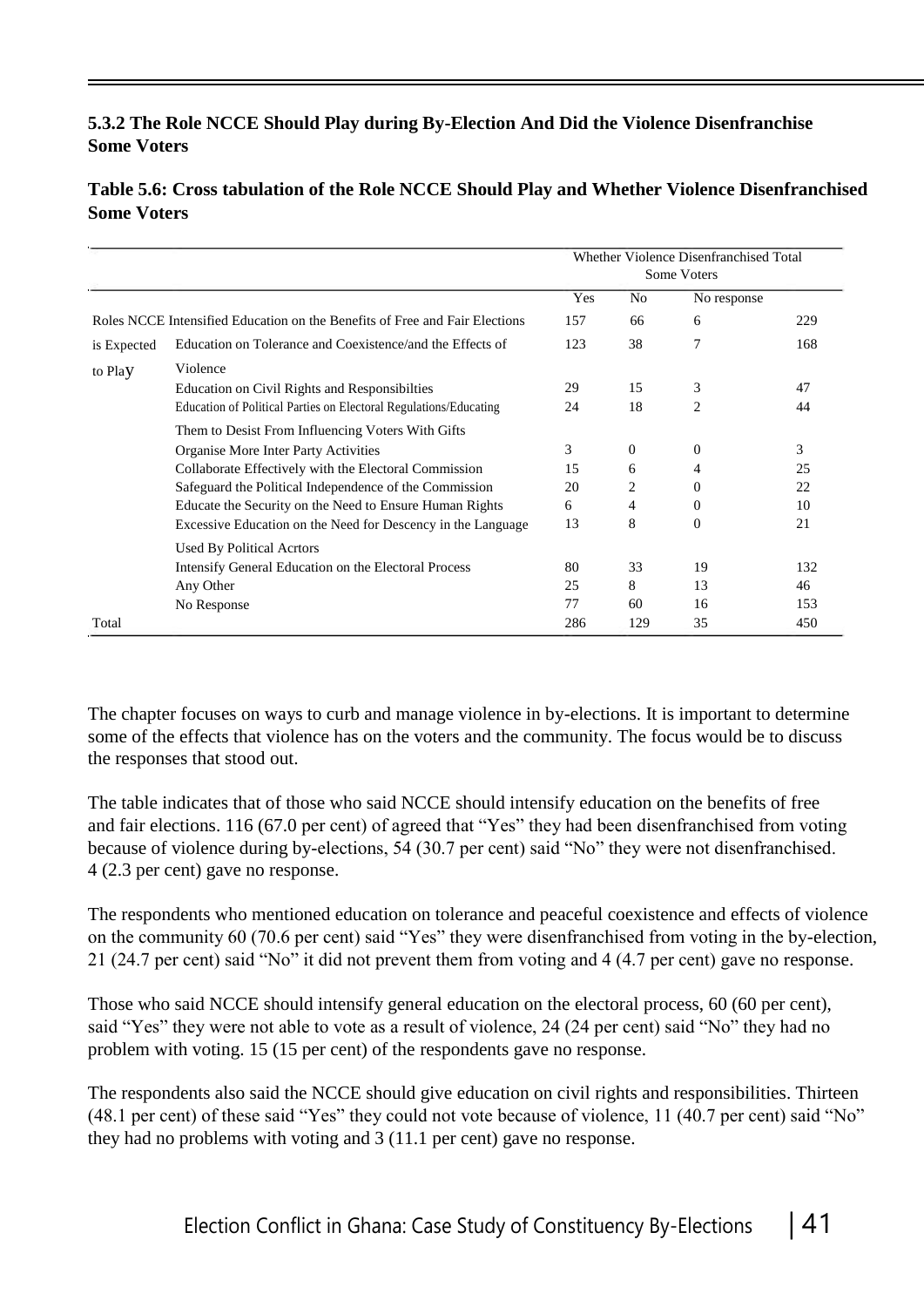The last notable response were those who said that NCCE as a commission must safeguard their political independence. Of those who gave this response 12 (92.3 per cent) said "Yes" they had been disenfranchised from voting, 1 (7.7 per cent) said "No" they had voted freely with no problems.

In conclusion the best way to eliminate or manage by-election conflict is to intensify awareness creation and education on the need for peaceful elections. There is need to ensure that there is a credible voters register acceptable to all parties involved. There is also the need for education for tolerance among the various parties and the citizenry in general. Awareness creation on electoral laws is important. Offenders of electoral laws must be prosecuted according to the law without fear or favour. All institutions involved in the electoral process must play their role effectively. When all these measures are effectively taken we would be in a position to eliminate or manage by-election conflict successfully.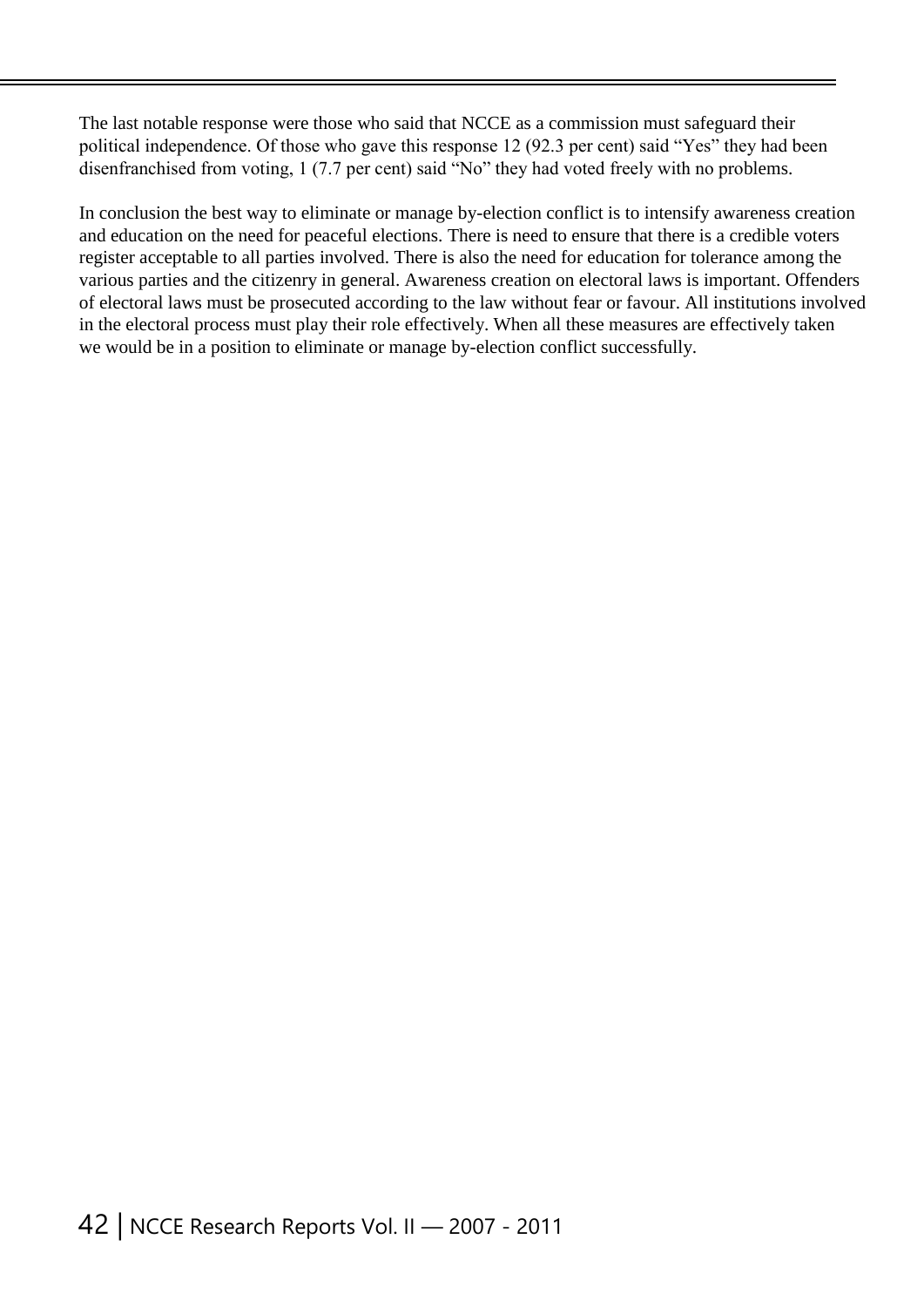### **CHAPTER 6 Mitigating By-Election Violence**

#### **6.0 Introduction**

By-election conflicts have been a major source of worry in Ghana's democratic dispensation. Indeed, most of the by-elections have been characterized by all forms of violence with some persons even questioning the very basis of undertaking such an exercise.

As enshrined in Article 97 of the 1992 Constitution of the Republic of Ghana, a Parliamentary seat becomes vacant;

- a. Upon a dissolution of Parliament; or
- b. If he is elected as Speaker of Parliament; or
- c. If he is absent, without the permission in writing to the Speaker and he is unable to offer a reasonable explanation to the Parliamentary committee on privileges from fifteen sittings of a meeting of Parliament during any period that Parliament has been summoned to meet and continues to meet; or
- d. If he is expelled from parliament after having been found guilty of contempt of Parliament by a committee of Parliament; or
- e. If any circumstances arise such that, if he were not a member of Parliament, would cause him to be disqualified or ineligible for election, under article 94 of this Constitution; or
- f. If he resigns from office as a member of Parliament by writing under his hand addressed to the speaker; or
- g. If he leaves the party of which he was a member at the time of his election to Parliament to join another party or seeks to remain in Parliament as an independent member; or

h. If he was elected a Member of Parliament as an independent candidate and joins another party. It goes further to state in Clause 2 that,

Notwithstanding paragraph (g) of clause (1) of this article, a merger of parties at the national level sanctioned by the parties' Constitutions or membership of a coalition government of which his original party forms part, shall not affect the status of any member of Parliament.

In Ghana most of the by-elections held have been as a result of the death of a Member of Parliament and as a result the party which lost their member was often determined to retain the seat to mitigate their grief. Such a stance was often met in equal reaction thereby escalating the inherent conflict in the contest. Indeed, the opinions of the respondents were sought as to what could be done to mitigate the violence. The respondents as well gave their views as to whether by-elections should be abolished, and their reasons for the position they hold on the subject. Also, respondents who wanted by-elections abolished indicated how they expect the position to be filled.

#### **6.1 Abolishing By-Elections**

When respondents were asked as to whether by-elections should be abolished taking cognizance of the challenges associated with it, 116 (25.8 per cent) indicated that by-elections should be abolished with 333 (74 per cent) indicating that by-elections should not be abolished as its benefits in their opinion far outweigh the inherent challenges in the exercise. Figure 6.1 represents the views of respondents on the issue. Respondents gave several reasons to buttress their position. One respondent however, did not state his/her opinion.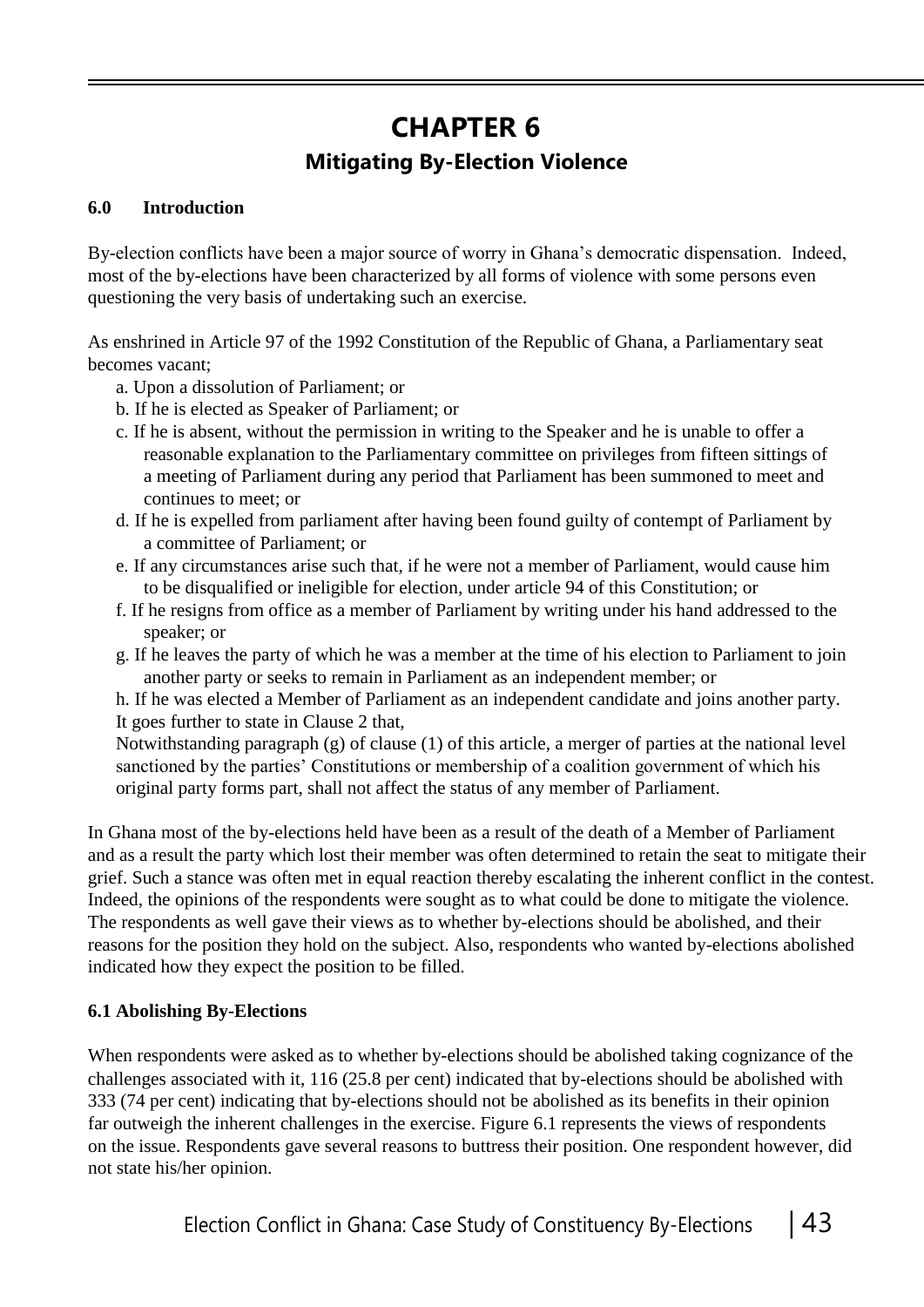

**Figure 6.1: Whether By-Elections Should be Abolished**

#### **6.1.1 Reasons Why By-Elections Should be Abolished**

The reasons adduced by respondents who indicated that by-elections should be abolished were that;

- Holding by-elections is a waste of the nation's scarce resources. Indeed, in the opinion of these respondents, the constituents would be better served if the huge cost involved in running such an exercise would rather be channeled into the provision of even basic needs such as water and electricity to enhance their living conditions.
- Activities involved in the by-election disturb the peace in the community. With various national political actors, including the president of the state, travelling to the town, they are unable to undertake their normal activities. Indeed they particularly mentioned the thugs brought in by the political parties all in the name of polling agents who usually intimidate their political opponents. The huge presence of security personnel in the various communities in the opinion of the respondents is intimidatory enough to disturb their peace and harmony as it brings fear thereby restricting their movements.
- It brings insecurity and tension within the community. This is not surprising as most of these by-elections are so tensed as political parties leave no stone unturned to take the vacant seat. The threats and counter threats issued by the political actors during the period also contribute significantly to the insecurity in the communities.
- It results in loss of lives and properties. Another reason adduced was to the effect that valuable properties and in some cases lives are lost as a result of the by-election exercise in the community. They stated that no activity is worth it if it results in the loss of lives and properties.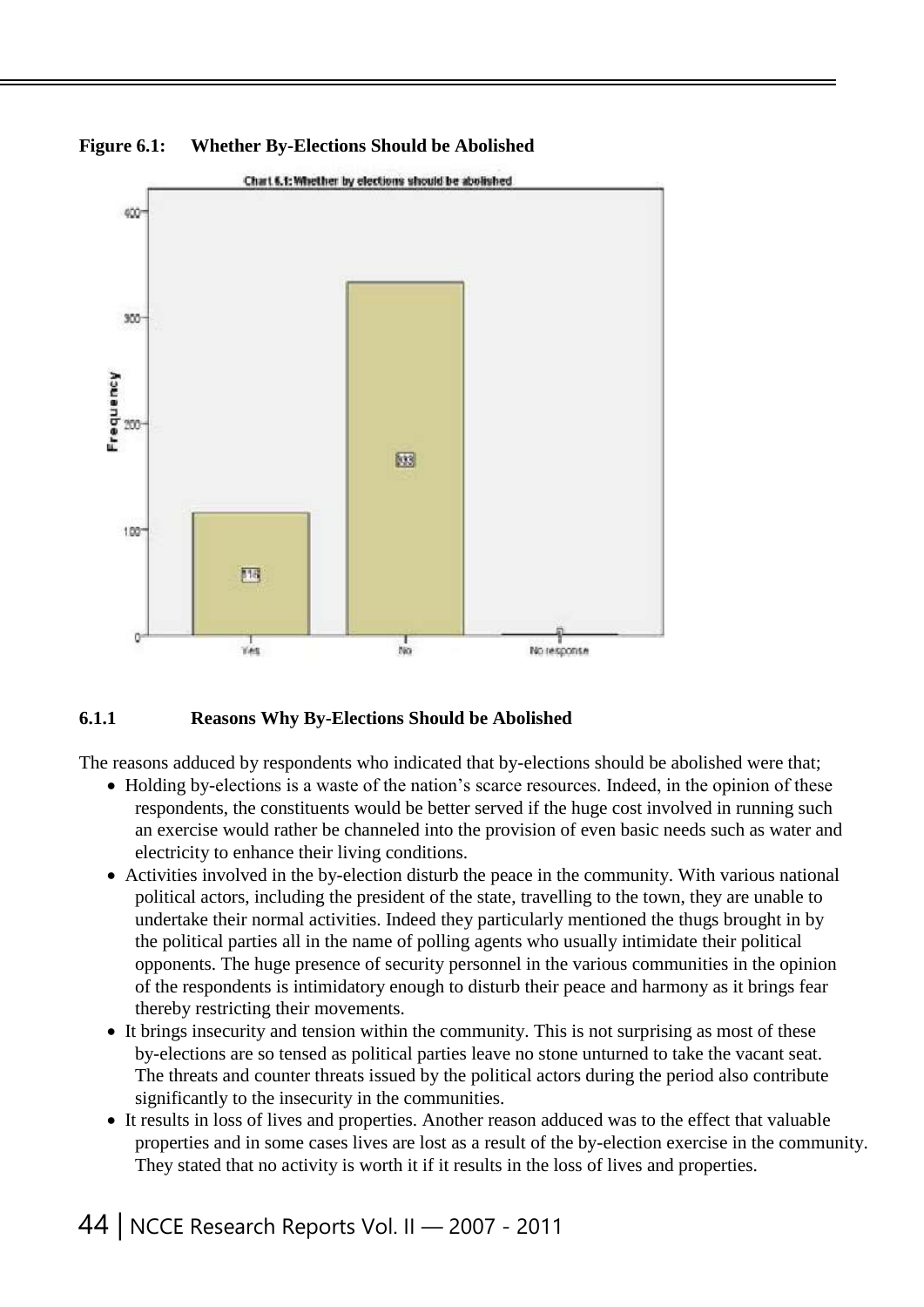- It creates disunity among community members. With the tensed nature of the exercise, the claims and counter claims and the intense competition re-ignites old scores thereby destroying relationships within the community.
- It will retard progress. Respondents sought to say that the actions that take place in the course of the by-elections will gradually lead to the retardation of development in the community. They bemoaned the situation where people had to buy new properties or rebuild what was been destroyed.

#### **6.1.2 Filling the Vacant Seat**

Indeed, the representation of each constituency in Parliament is a necessity per democratic practice. Respondents who wanted by-elections to be abolished gave various reasons on how the vacant seat could be filled. The reasons are as follows;

- Almost all the respondents who stated that by-elections should be abolished suggested that rather, the political party from which the Member of Parliament came from should be made to nominate a person to fill the vacant seat.
- A quarter of the respondents also indicated that, the runner up in the previous parliamentary elections should be made to fill the vacant seat.

#### **6.1.3 Reasons Why By-Elections Should Not be Abolished**

On the other hand, the respondents who did not want by-elections abolished gave reasons to support their position. Their views included the fact that;

- The vacant seat must be occupied at all cost and that the constituency must be represented in parliament. In the opinion of these respondents, the only rightful way for the constituency to be duly represented is for a by-election to be held since it is the only acceptable means of getting a constituent to fill the vacant seat.
- Helps build democracy and enhance the nation's democratic credentials. Continuous holding of elections in the view of these respondents comes with it enormous worth of experience for not only the election officials but the political actors and the constituents as a whole thereby enriching the nation's democratic credentials.
- The third most prominent response to the effect that by-election should not be abolished was that by-elections bring development to the communities. Respondents welcomed by-elections as in their opinion it is the only time their respective communities and the constituency as a whole receives attention especially from the government of the day.
- Electorate solely have the right to determine who would be their representative. Indeed, 52 of the responses indicated that the electorate have the right to solely determine who would be their representative and not the prerogative of any political party or authority.
- Other issues mentioned were that, it makes the constituency popular as the attention of the world is all directed towards the constituency and that it also offers them the rare opportunity of seeing the president.

#### **6.2 Suggestions to Curb By-Election Violence**

It is clear that the nation cannot continue with the trend where by-elections are mostly characterized by violence even in areas that observe relative peace during general elections. With the effects of violence ranging from destruction of properties, break in social relationships necessary for national development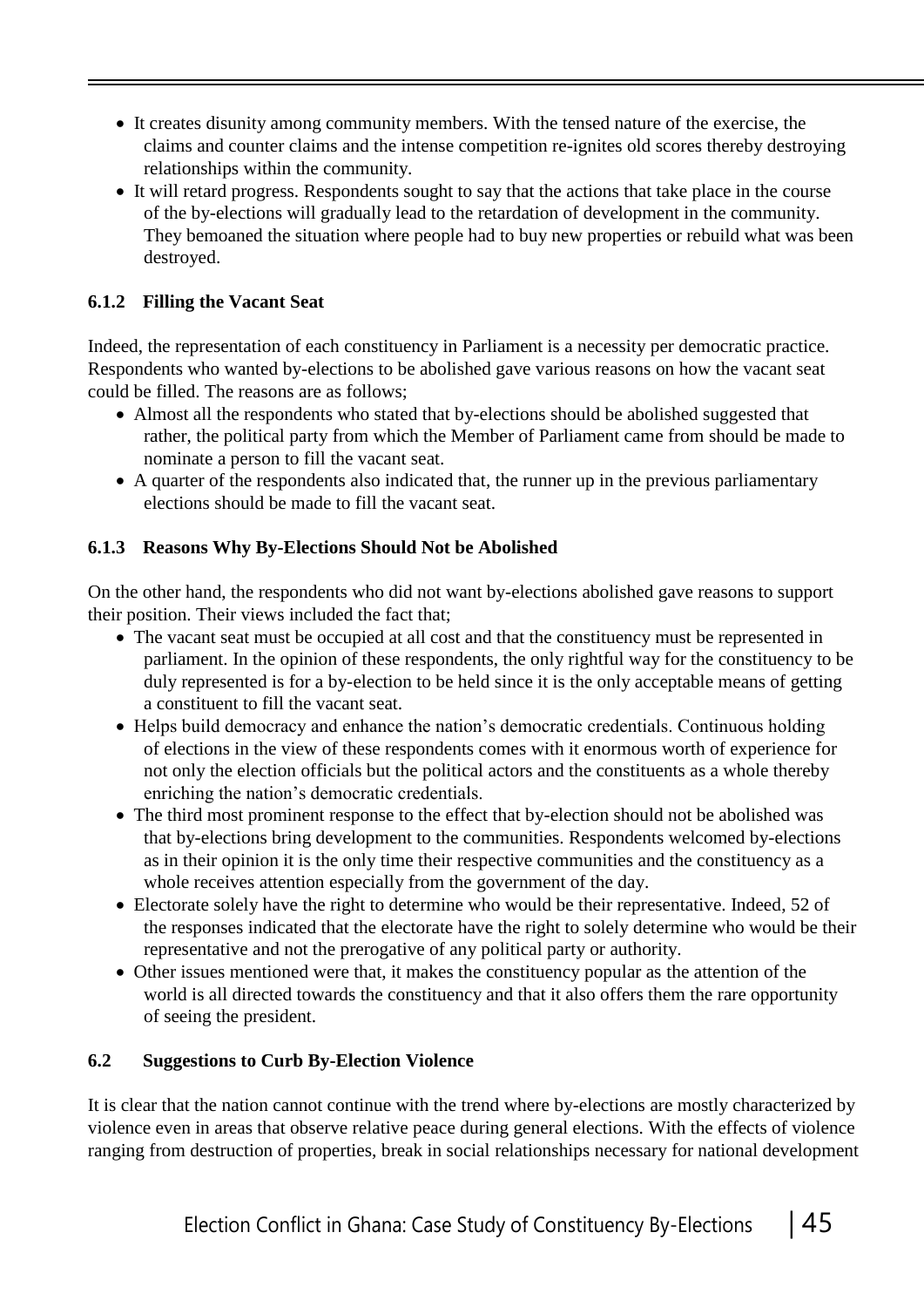and even loss of lives as indicated by the respondents, conscious steps/actions must be taken by all stakeholders to curb the situation.

Among the suggestions given by the respondents to help mitigate the occurrence of violence in byelections was that:

• Intensify education on electoral laws, essence of free and fair elections and ensuring peaceful elections among others.

Indeed, respondents specifically made mention of the National Commission for Civic Commission to intensify its voter educational campaigns as well as the need for peaceful co existence among the citizenry. This should be all year round activity and not just an event towards an election. Not only the NCCE but indeed all bodies responsible for engaging in advocacy works to ensure peaceful elections were called upon to step up their activities at all times to imbibe into the citizenry true democratic tenets.

#### **Actions of Political parties**

With political party functionaries serving as the main players in the violence that usually characterize Ghana's by-election exercises, no successes can be chalked in ensuring peaceful by-elections without them. They need to indeed ensure that all actors within their fold comply with the laws, and generally ensure that there is peace and harmony especially within the various communities. Indeed, it is not surprising that the political parties came up in the opinion of the respondents as the third most important institution responsible for ensuring that elections are peaceful as most of the time in the opinion of the respondents, violence is triggered by the actions of these actors or most especially actions of groups affiliated to the various parties.

#### **Neutrality of Security Agencies**

With most of the issues hindering the nations democratic growth, bordering on law and order, respondents called on the security agencies to be impartial in their line of duty. In almost all cases of difficulties with by-elections, the neutrality of the security agencies have been brought to question over the years by the opposition parties. Political parties in opposition have always blamed the government of the day for abusing its incumbency and using the security agencies to achieve their partisan parochial interest, they have always maintained that the security agencies allow themselves to be used as they are induced to work in the interest of the governing party, only for this same parties to receive same blames when they come to power. Others also indicated that the huge number of the security personnel in the constituency during by-elections is intimidatory and thereby restrict their movements and brings tension in their respective communities.

#### **Professionalism of Election Officials**

The actions or inactions of officials involved in elections is necessary in enhancing the credibility of the elections thereby forestalling any acts of violence. With over a quarter of the respondent indicating that a major cause of by-election conflict border on issues at the polling station (identity of the voter, multiple voting etc) conscious steps as always must be taken by officials involved in the elections to safe guard the integrity of the polls. They must act professionally without fear or favour to ensure that due process is followed. These respondents indicated would enhance the credibility of the elections thereby ensuring peaceful elections in the long run.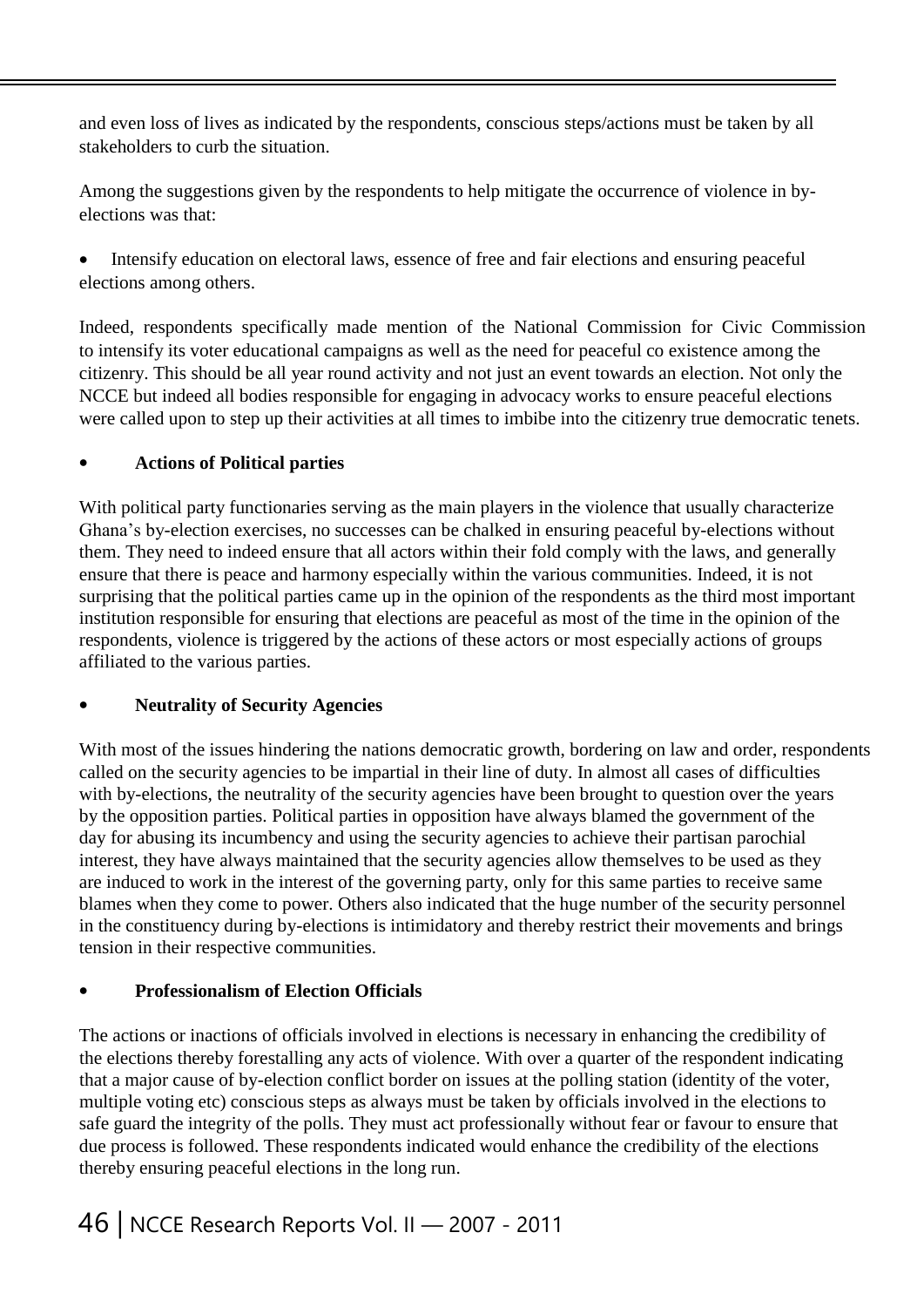#### **The Media**

With the media widely acclaimed as the fourth estate of the realm, their role and influence in the nation's multiparty democracy cannot be overemphasized. Indeed in affirming the worth of the media, Dr. Audrey Gadzekpo a renowned Mass Educationist and a lecturer of the School of Communication studies opined that "The true value of the media lies not only in their ability to inform the public and make government more accountable, but also on the facilitation of larger public conversation about how citizens want to be governed". (Ghana Center for Democratic Development) The effectiveness of the role of the media therefore is necessary to ensure good governance. They called on the various media houses to be very much circumspect in their reportage.

#### **Opinion Leaders**

The influence of opinion leaders in our society cannot be ignored. Opinion leaders usually are expected to represent the wishes and aspirations of the people, their views therefore carry enough substance. In the view of the respondents, the Chiefs, religious leaders and other respectable personalities in the various communities must educate and encourage people to be law abiding.

#### **Activities of Government Officials**

With the nation's winner takes all system; officials of the government are usually political functionaries of the party in power. They leave no stone unturned to ensure that their party wins the seat to consolidate their hold of the legislature especially with the current dispensation where majority of ministers must come from parliament. Respondents advised that, government officials must see themselves as servants of the state and not just their political party.

#### **The Electorate**

The electorate have the power to choose a Member of Parliament for their constituency through the voting process. In the view of the respondents, by-election violence can be curbed when the electorate comprising of the youth and community members are law abiding. In other words, the youth will not allow themselves to be influenced by politicians and also desist from malpractices which will interfere with the electoral process.

#### **Conclusion**

In conclusion, respondents want security agencies to be neutral during by-elections. In addition, political parties must comply with the electoral laws, be tolerant and desist from using abusive language during by-elections. Education on tolerance and electoral laws should be intensive and the media can aide in this by being circumspective in their reportage. Also, government functionaries should obey the electoral process and desist from manipulating the electoral process. Finally, election officials must act professionally, and all electoral offenders dealt with. The electorate in all must be of good moral behaviour during by-elections.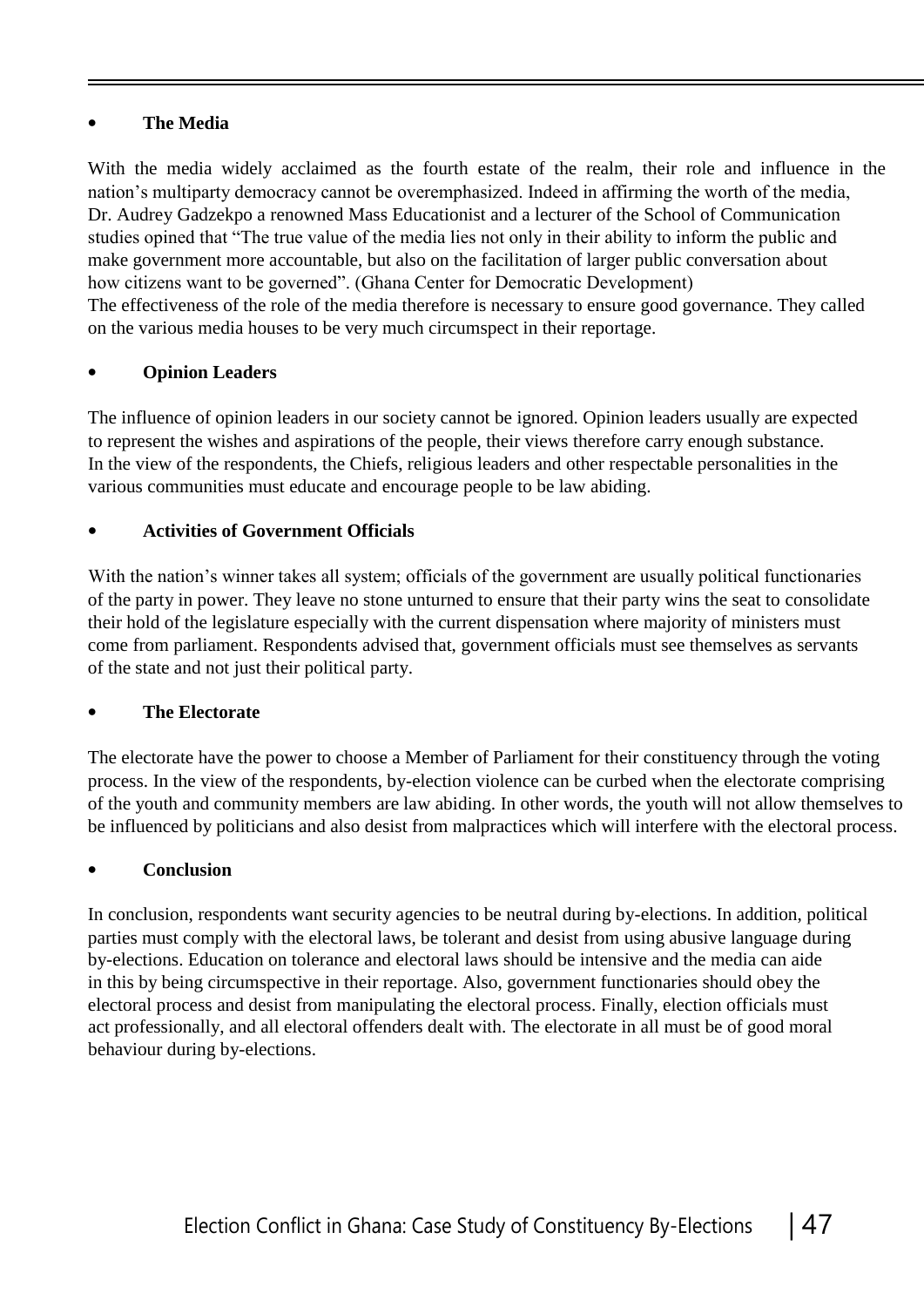### **CHAPTER 7 Field Experience of Research Assistants**

#### **7.0 Introduction**

Research Assistants (RAs) were selected and trained by resource persons from the National Headquarters of the Research Department of the NCCE. The objective of the training exercise was to equip the RAs with the requisite skills for collecting adequate information for an effective exercise. Subsequently, Research Assistants submitted a report at the end of the data collection/field work.

The reports contained the procedure employed in conducting the research exercise, challenges faced in implementation of the procedure, response to questionnaires, notable issues and recommendations for subsequent exercises.

#### **7.1 Procedure Adopted in Selecting Respondents**

Designed questionnaires were administered using the face-to-face interview method. The Simple Random Sampling Technique was used for the administration of the questionnaires to the general public once the day's code had been established. A sampling gap of three (3) in the rural area and five (5) in urban areas was employed. In cases where members of a household to be interviewed were absent, the RAs moved on to the next house.

The purposive sampling method was also used by the RAs for respondents from the security agencies, political parties, electoral officials and opinion leaders to enrich the information on the case understudy.

#### **7.2 Constraints Faced in Adopting Procedure Selected**

On the whole, the exercise was successful but interspersed with a few shortfalls. The sampling gap initially adopted was discontinued because it sometimes fell on a church building or an empty household. It was also difficult to administer questionnaires since the houses in the electoral areas or communities were not properly structured.

Some respondents did not avail themselves for the interview which was a challenge to the interviewer, in spite of several attempts by RAs to make them know it was a national exercise. Some still believed they were being investigated by the ruling government and would not want to speak to any issues or show any commitment to issues concerning the incident.

Most of the educated respondents, precisely the public servants and opinion leaders, wanted to fill the questionnaires themselves due to their ability to read and write. This increased the time spent per respondent thus making it difficult to achieve the set target of eight (8) questionnaires in a day.

Some RAs also had difficulties interviewing women, specifically in the rural areas. This is because it is believed that women have no say in political affairs and as such their husbands insisted on answering the questionnaire on their behalf. This contributed to the low number of female respondents.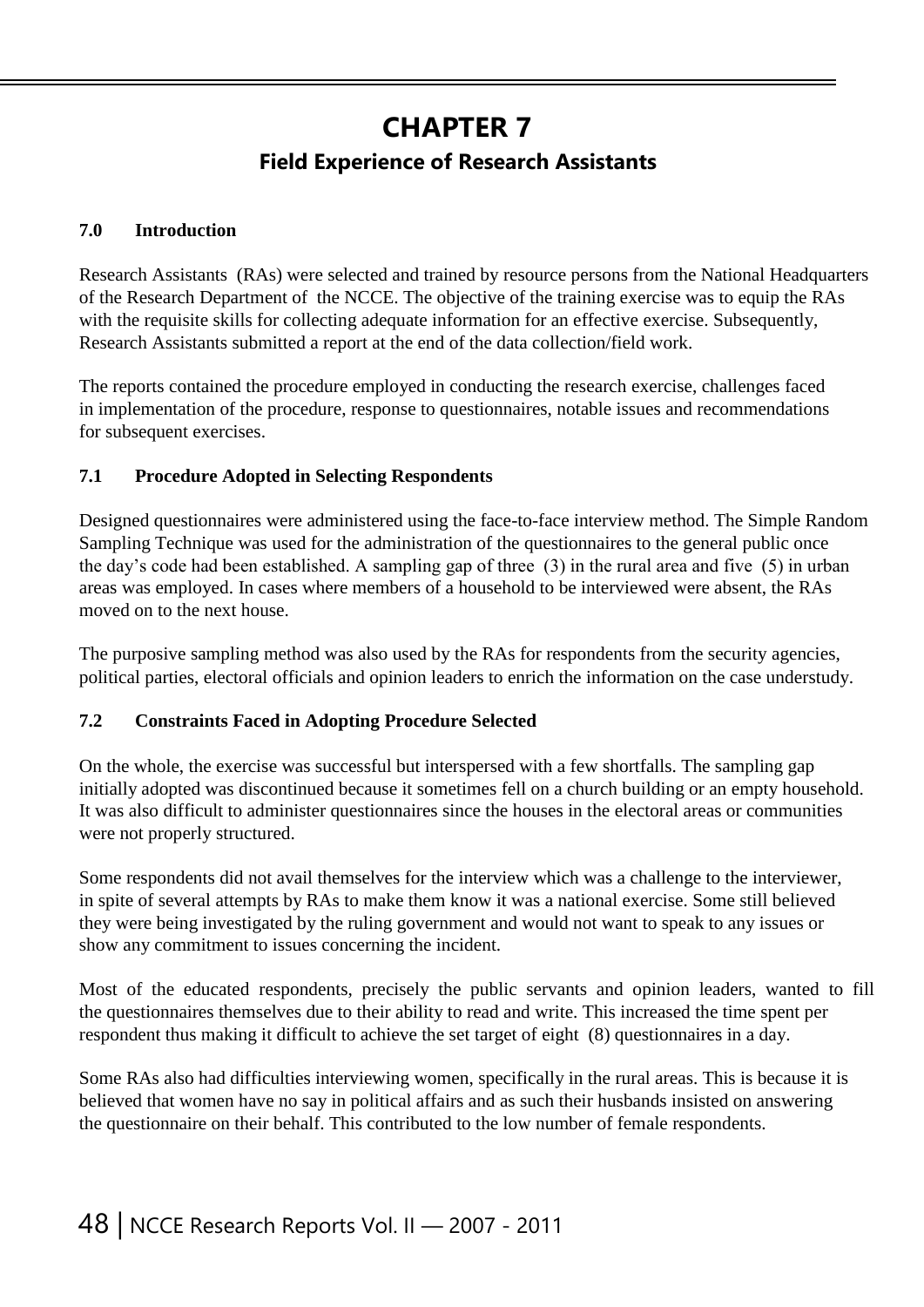#### **7.3 Response to the Questionnaire**

The response to the questionnaire was encouraging and as most of the respondents cooperated with the RAs once the purpose of the exercise had been established. In all, the research was a success since the stated objectives were achieved.

However, some of the respondents were reluctant to give information for fear of exposure and victimization. Others were also very evasive on the grounds that the RAs have been sent by the government to fish them out, and based on that pre-conceived notion, declined the interview. Some even taught the RAs had tape recorders that will be used against them at a later date.

#### **7.4 Noteworthy Issues**

NCCE has been commended for its efforts in the education of the citizenry but has been urged to do more, especially in conflict resolution.

Some people, especially the rural folk, are yet to appreciate the essence of conflict resolution as an agent for development.

Also the issue of discrimination against women is still being practiced in the districts and in some cases has become established as the norm. This is a worrying development.

#### **7.5 Suggestion**

To encourage the general public's participation in an exercise of this nature, the NCCE must intensify education and collaborate with all stakeholders and opinion leaders to educate the citizenry on government policies and most importantly put conflict resolution mechanisms in place for peace to prevail in the nation.

Questionnaire for future exercises should be designed in a language that the RAs and the respondents both understand so as to minimize the difficulty in translating them into other local languages to preserve the right and true meaning of words used in the questionnaires.

There is also the need for the NCCE to be well resourced for serious public and civic education in the districts as a low level of awareness was quite evident during the implementation of the exercise.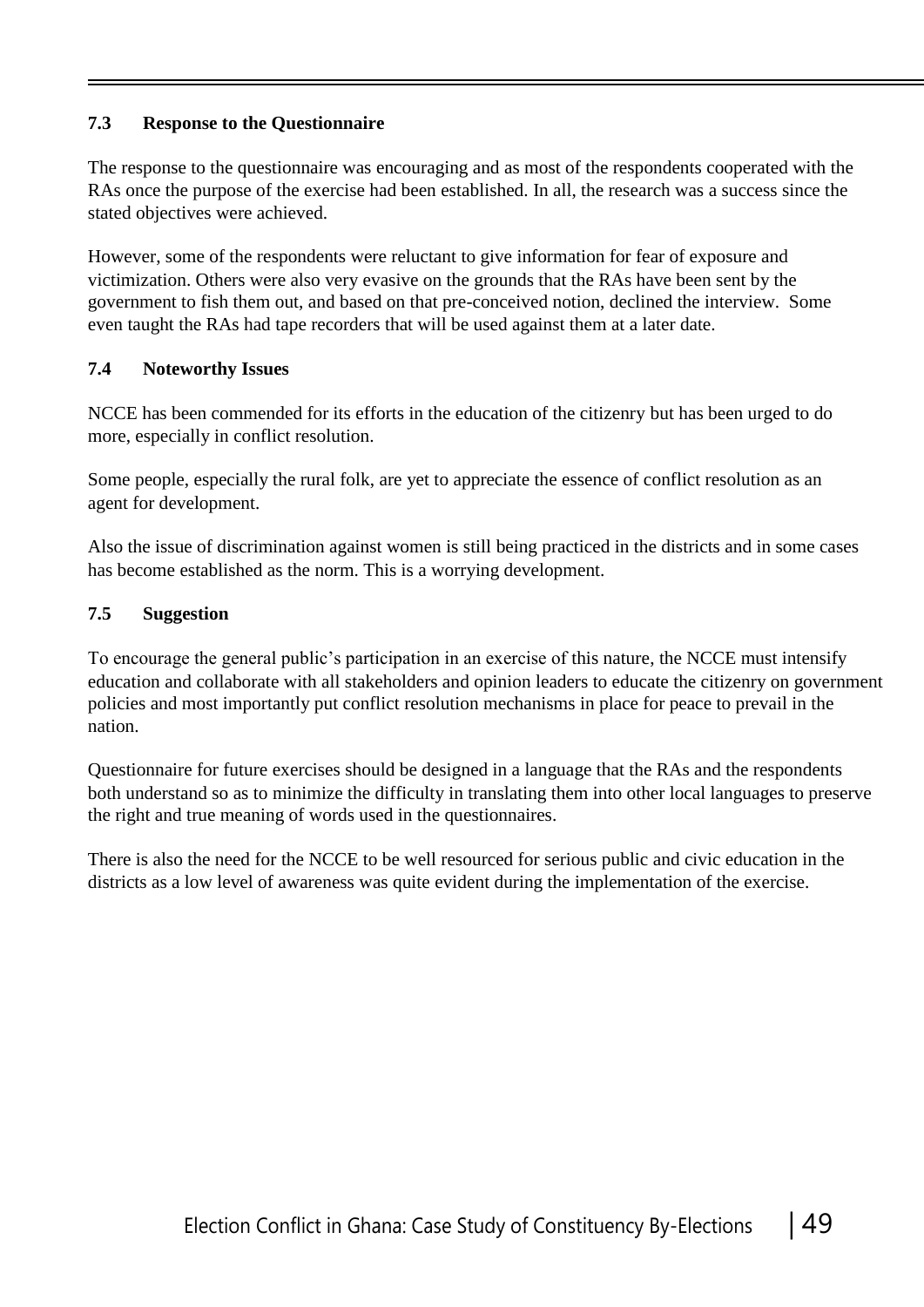### **CHAPTER 8 Conclusion**

The survey on *Election Conflicts in Ghana: Case Study of Constituency By-Elections* was occasioned by the observed cases and perceived heightening of violence and conflict situations associated with by-elections in Ghana. The findings are expected to guide the NCCE in particular and others generally to effectively address the unwanted situation of intense violence and conflicts during by-elections.

The survey findings confirm that the Ghanaian electorate is aware of and concerned about the growing levels of violence and conflict associated with by elections. They are not only aware of the problem, they are also able to identify the sources of such violence and the key actors involved, as well as the prevalent forms of violence associated with by-election conflicts.

For majority of respondents, unguarded youth in our communities who lend themselves to manipulation by politicians are a key source of by-election conflicts and the associated violence. Such youth may be misinformed or may act consciously in anticipation of expected rewards from politicians and their parties. Some respondents also confirmed that if the youth are guilty, then the political party functionaries and agents who manipulate and recruit them are also a key source and/or cause of by-election conflicts and violence. Inappropriate media reportage which tends to inflame tensions between political opponents was also mentioned as a contributing factor to the escalating occurrence of violent conflicts during by-elections.

From such findings, we conclude that there's a need for intensified civic and voter education on a continuous basis in our communities, especially amongst the youth, and for opinion leaders generally. If young people are appropriately sensitized to the need for peaceful elections generally, and their role in achieving such peace, they will in the long run not open themselves to the manipulative dealings of misguided politicians.

Likewise if opinion leaders assume effective roles in mentoring and guiding those within their reach in the communities on the benefits of peace for democratic development, unwanted conflicts and violence will be reduced to a minimum.

To reach all concerned with the appropriate civic and voter education requires the NCCE and the EC to intensify their educational activities amongst the groups identified as being the main actors in election conflicts and violence. The two institutions have to collaborate more effectively to deliver on their mandates in the area of elections in particular and democratic development generally.

For such collaboration to yield efficient and effective results, the officials of the NCCE and the EC have to carry out their duties with professionalism. This will engender trust of the electorate in them and acceptance of the education they deliver. The outcome of the elections results will therefore be acceptable to most of the electorate.

To complement the roles of the NCCE and the EC security personnel assigned election duties must insure impartiality as they deal with the electorate and the public firmly and fairly. Such conduct will go a long way to remove the immediate causes of conflict.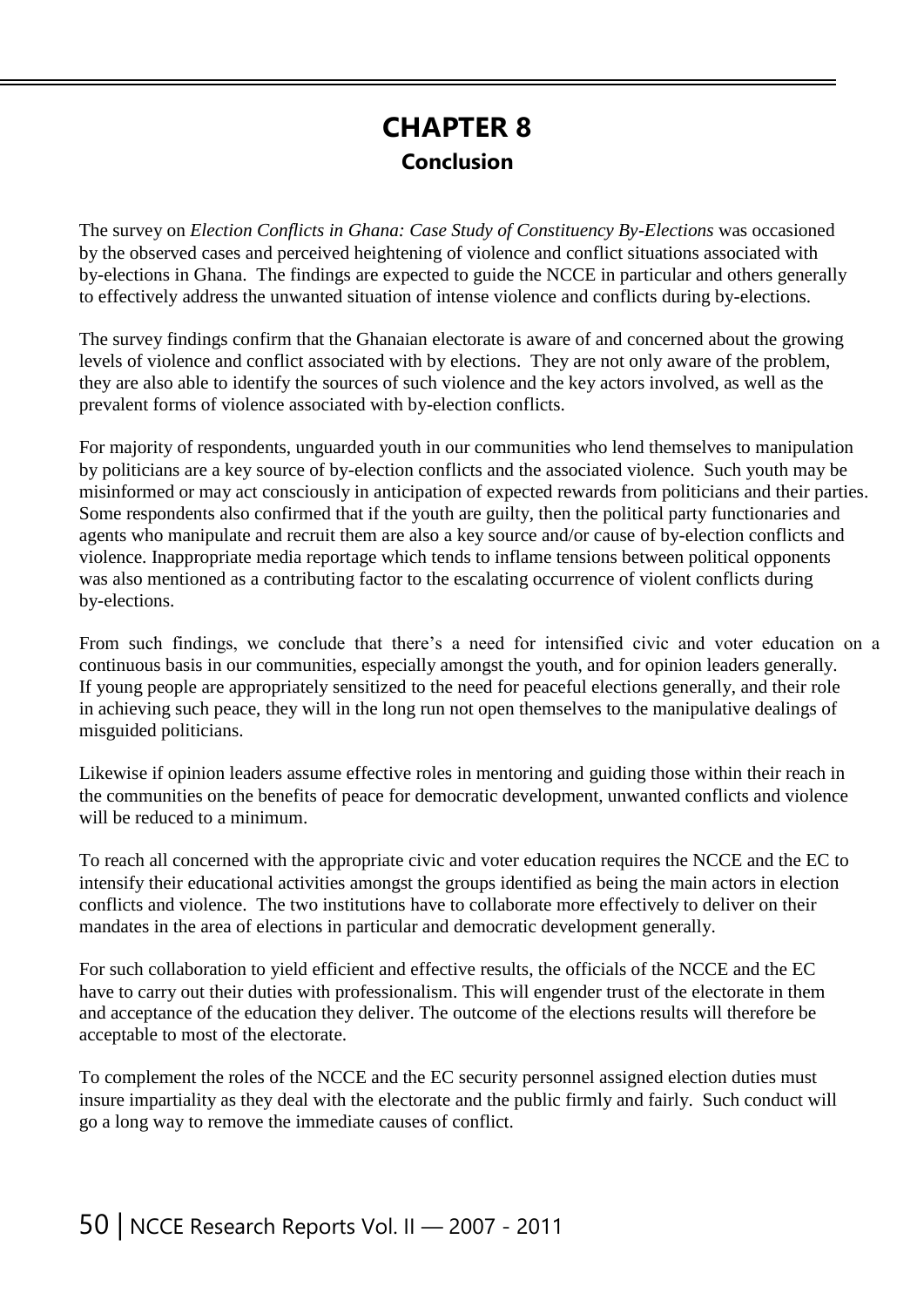Finally, how government officials of the ruling party carry out their duties will affect the peace of the nation following an election. The winner takes all system creates grounds for losers to be excluded if functionaries are not democratic enough to be mindful of the fact that they hold their positions in trust for the state and not only their political party.

The implementation of the recommendations will contribute towards mitigating election conflicts in general and by-election conflicts in particular.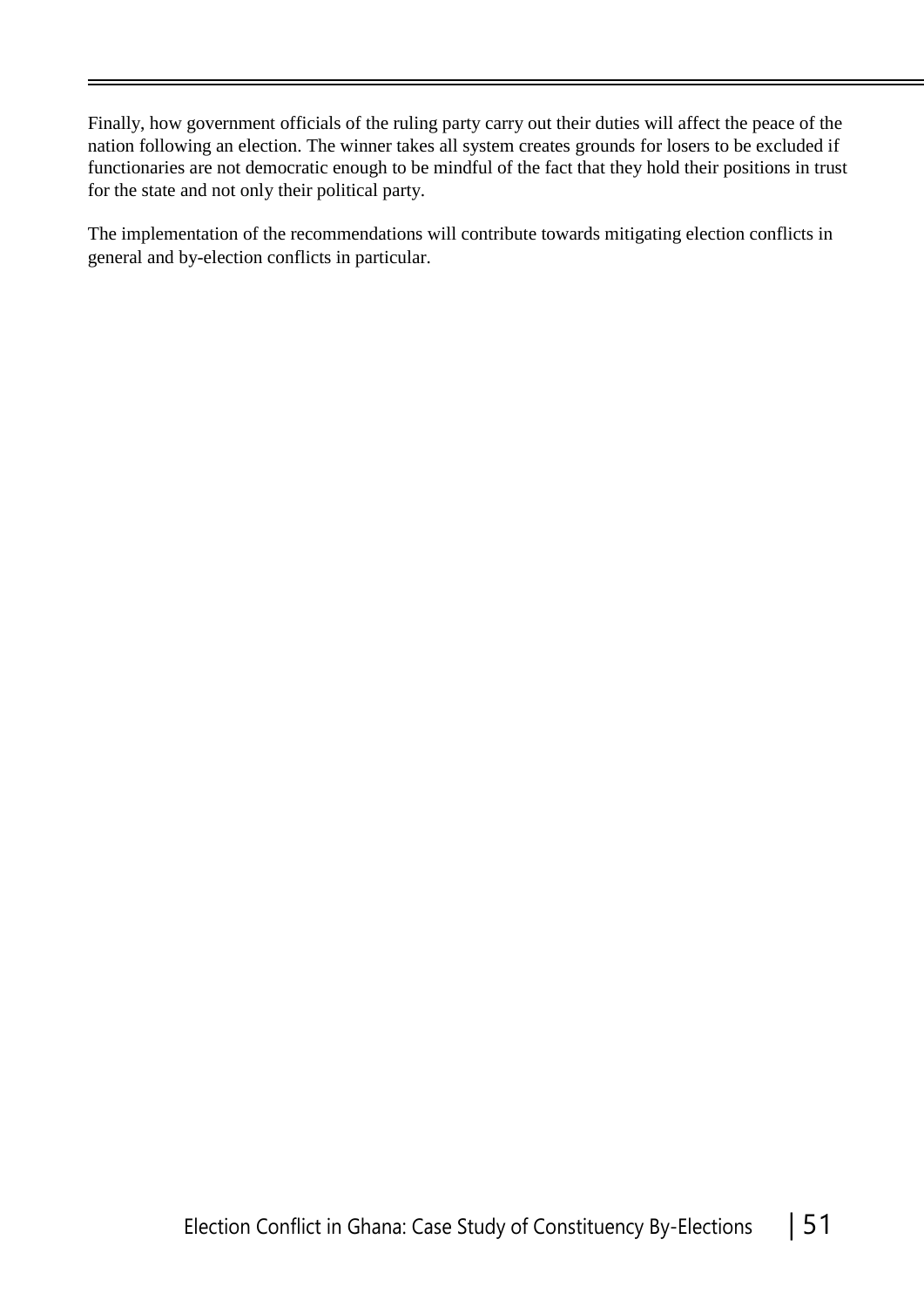### **References**

- 1. *1992 Constitution of the Republic of Ghana.*
- 2. *A Conflict Cycle Perspective on Electoral Violence* by Gabrielle Bardall, Research Officer of IFES, 2010 [http://www.ifes.org](http://www.ifes.org/)
- 3. *Conflict and Elections Brief* by Michael Eiseman, 2010.
- 3. *Democracy Watch* (Ghana) Volume 8, January-June 2010 Edition
- 4. *Electoral Conflict and Violence; A Strategy for Study and Prevention*, An IFES White Paper, by Jeff Fischer, February 5, 2002.
- 5. Ghana Centre for Democratic Development website.
- 5. UNDP report on Youth and Violent Conflict; Society and Development in Crisis 2006.
- 6. Wikipedia website.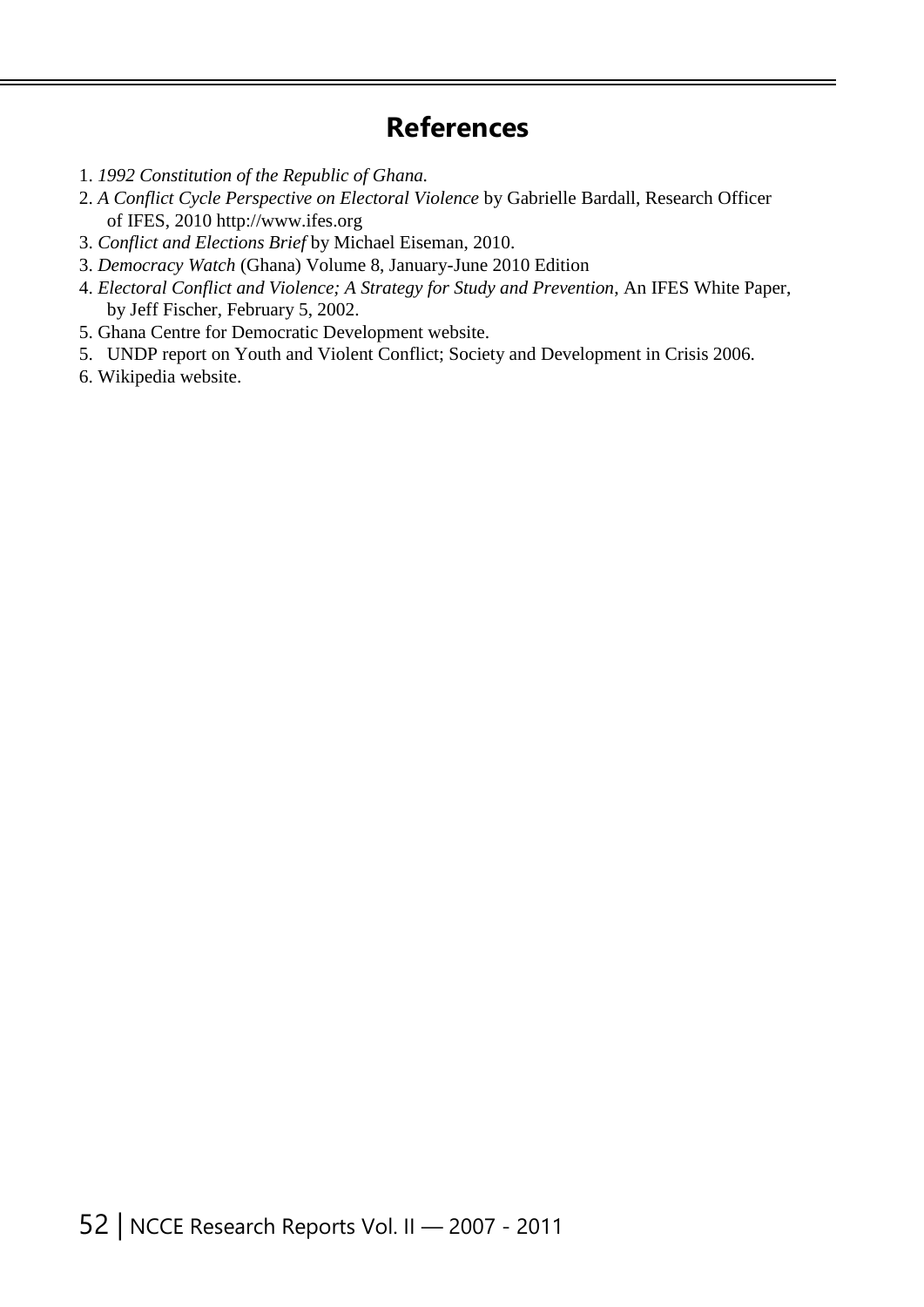### **APPENDICES**

#### **Selected Constituencies**

|                  | <b>Region</b>      | Constituency     | District/Mun./Metro. |
|------------------|--------------------|------------------|----------------------|
| 1.               | Ashanti            | Offinso North    | <b>Offinso North</b> |
| 2.               | <b>Brong Ahafo</b> | Nkoranza North   | Nkoranza North       |
| 3.               | Central            | Gomoa East       | Gomoa East           |
| $\overline{4}$ . | Eastern            | Akwatia          | Kwaebibirem          |
| 5.               | Eastern            | Atiwa            | East Akim            |
| 6.               | Greater Accra      | Odododiodio      | Accra                |
| 7.               | Northern           | Chereponi        | Saboba/Chereponi     |
| 8.               | <b>Upper East</b>  | Navrongo Central | Kassena-Nankana East |
| 9.               | <b>Upper West</b>  | Jirapa           | Jirapa               |
| 10.              | Western            | Amenfi West      | Wassa Amenfi         |

*NB.* No constituency was selected from the Volta Region as there has not been any by elections in the region under the Furth Republican Constitution.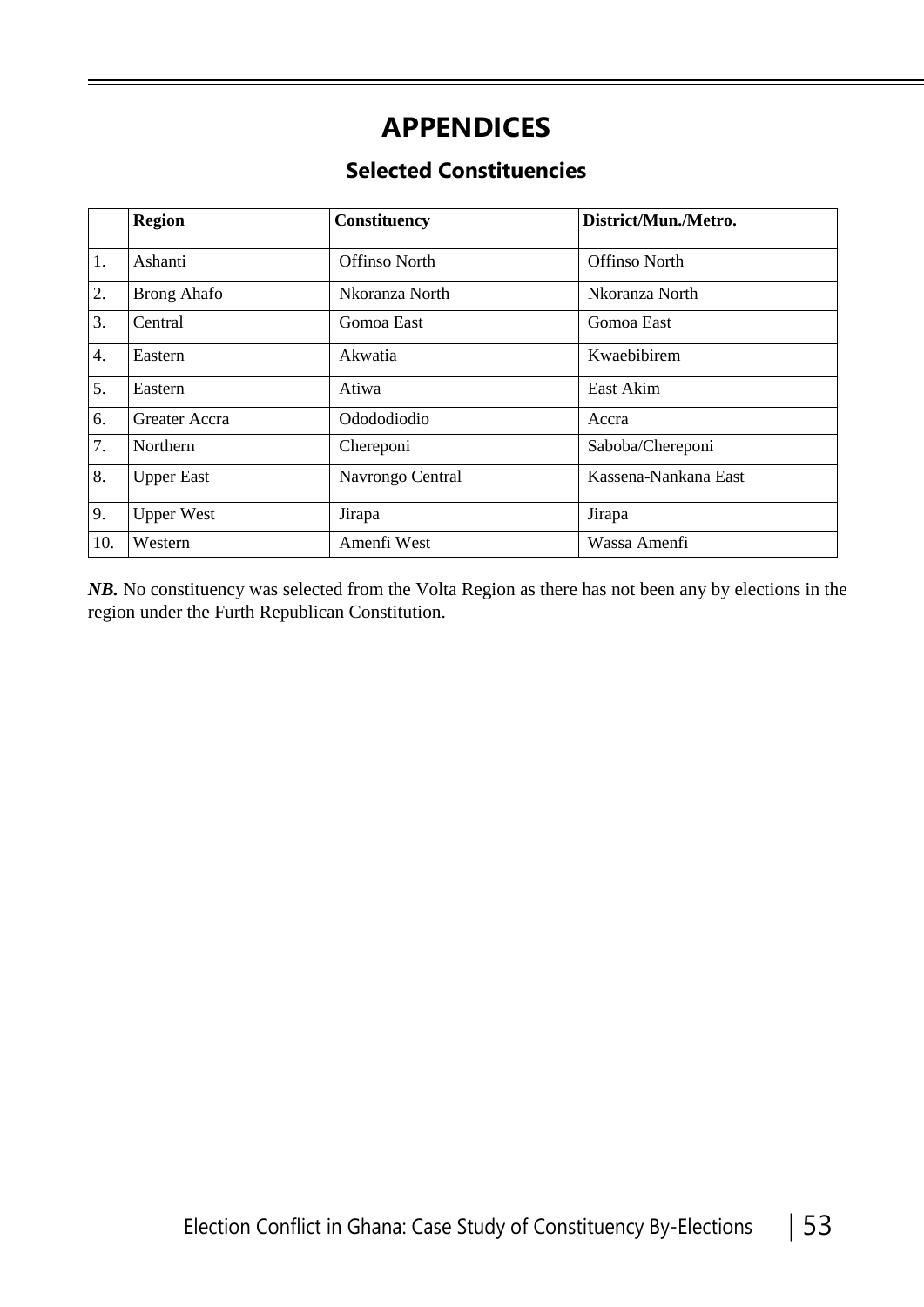#### **NATIONAL COMMISSION FOR CIVIC EDUCATION**

#### **QUESTIONNAIRE**

**TITLE: ELECTION CONFLICTS IN GHANA; CASE STUDY OF CONSTITUENCY BY- ELECTIONS**

**(PLEASE BE ASSURED THAT YOUR RESPONSES WILL BE TREATED WITH UTMOST CONFIDENTIALITY. CONSEQUENTLY YOU NEED NOT PROVIDE YOUR NAME)**

**NAME OF INTERVIEWER………………………………............................**

**PLACE OF INTERVIEW …..……………………………............................**

**CONSTITUENCY......................................................................................**

**REGION…………………………………………..............................……….**

**DATE OF INTERVIEW………………………………..............................…**

**TYPE OF RESPONDENT: GENERAL PUBLIC**

**SECURITY OFFICER**

#### **ELECTION OFFICIAL**

#### **OPINION LEADER**

#### **PARTY FUNCTIONARY**

**CONSTITUENCY IN FOCUS: ...................................................................**

54 | NCCE Research Reports Vol. II — 2007 - 2011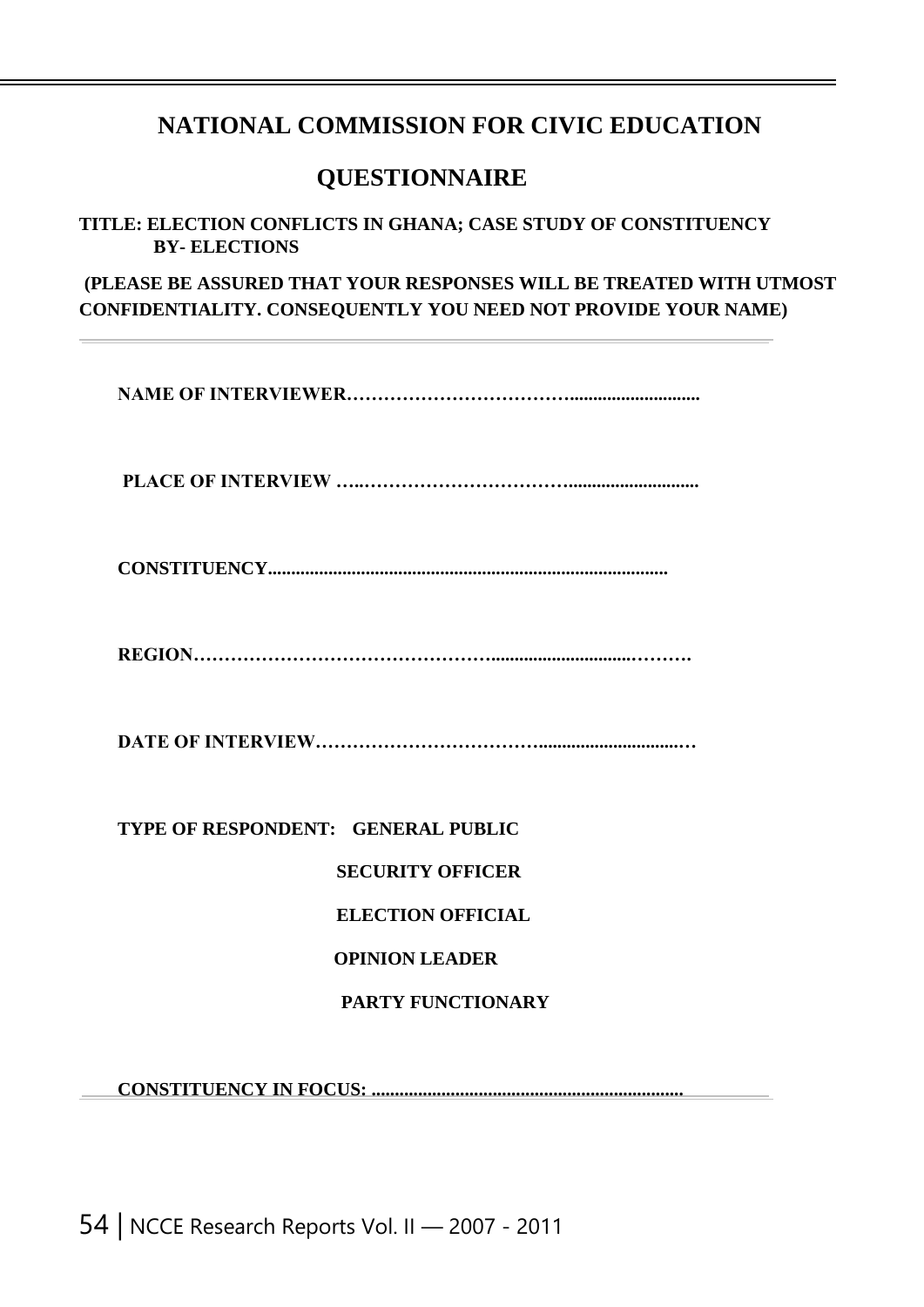#### **SECTION A SOCIO-DEMOGRAPHIC DATA**

#### **1. Sex:**

|    | <i>i</i> . Male                                           |                                                                                    | ii. Female                                                                 |
|----|-----------------------------------------------------------|------------------------------------------------------------------------------------|----------------------------------------------------------------------------|
| 2. | Age:<br>$i. 19$ and below<br>iii. 30-39<br>$v. 50 - 59$   |                                                                                    | ii. $20-29$<br>iv. 40-49<br>vi. $60$ +                                     |
| 3. | <b>Educational Background (Highest Attainment):</b>       |                                                                                    | ii. No Formal Education (but can speak/write in English and/or vernacular) |
| 4. | <b>Occupation:</b><br>i. Student<br>iii. Teacher/Lecturer | ii. Farmer/Fisherman<br>iv. Public Servant<br>v. Trader/Businessman vi. Unemployed |                                                                            |
| 5. | <b>Marital Status:</b><br>i. Single<br>iv. Divorced.      | ii. Married<br>v. Widowed                                                          | iii. Separated                                                             |
| 6. | <b>Religious Affiliation</b><br>i. Christian              | ii. Muslim                                                                         | iii. Traditionalist                                                        |

iv. Any Other (specify).............................................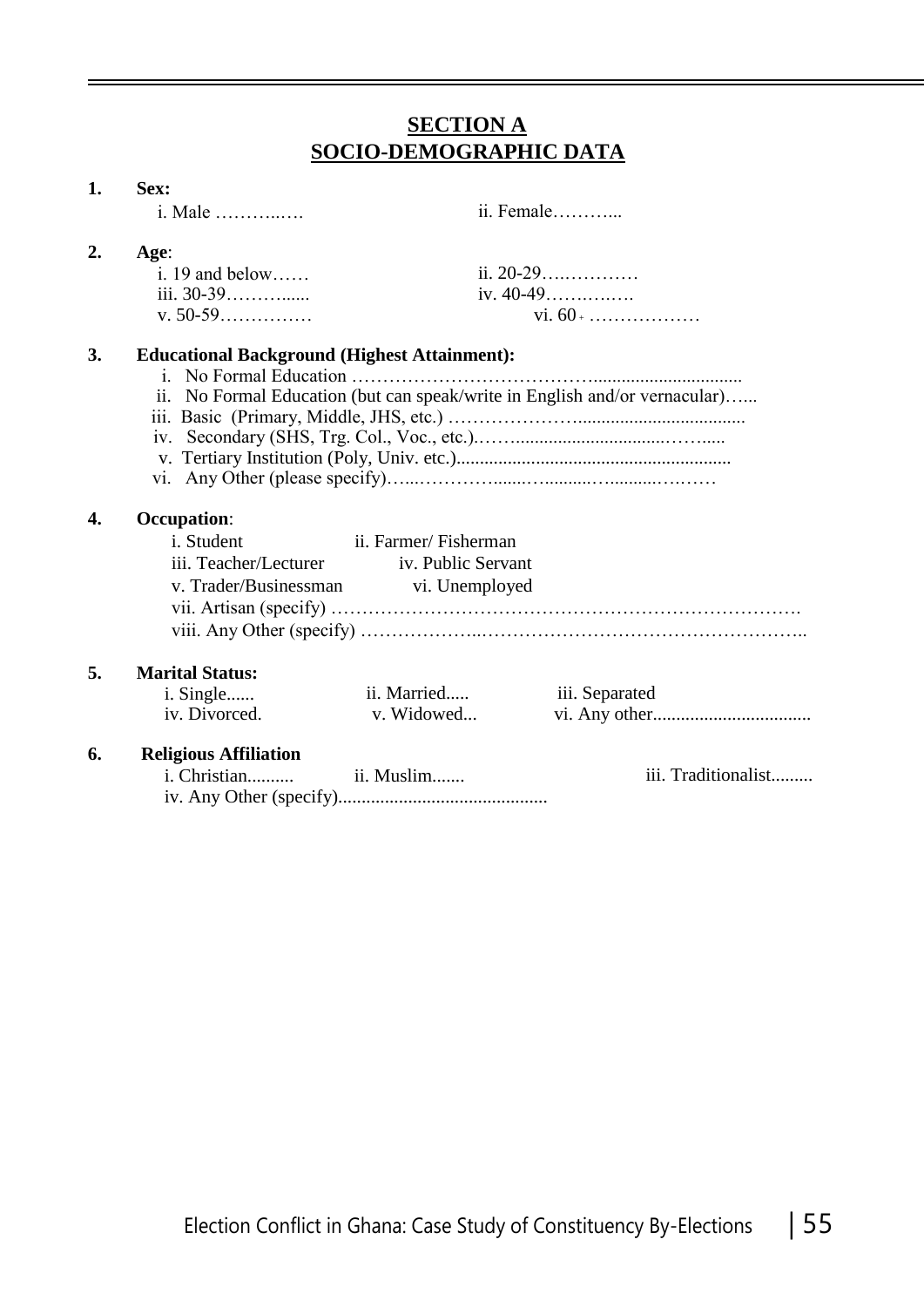### **SECTION B**

| 7.  | Are You Aware of any By-election Conflict in Your Constituency?<br>i. Yes<br>ii. No                                                                       |  |
|-----|-----------------------------------------------------------------------------------------------------------------------------------------------------------|--|
| 8.  | a) Have you ever witnessed any By-election conflict?<br>i. Yes<br>ii. No<br>b) If yes, describe what happened.                                            |  |
|     |                                                                                                                                                           |  |
| 9.  | a) Did you hear about any violent acts during the By-election in your constituency?<br>ii. No<br>i. Yes                                                   |  |
|     | b) If yes, how did you get to know?<br>i. Media<br>ii. Community members<br>iv. Political party officials<br>iii. Family and Friends<br>v. Not applicable |  |
| 10. | When did the By-election violence occur?<br>i. After the by election<br>ii. Before the by election<br>iii. During the by election                         |  |
| 11. | Name two causes/sources of the by election conflict?<br>$\mathbf{i}$ .<br>$\overline{\mathbf{11}}$ .                                                      |  |
| 12. | a) Which people are usually involved in the violence during By-election conflict in your<br>constituency?                                                 |  |
|     | 111<br>b) What role did the above mentioned play in the violence during the By-election conflict?                                                         |  |
|     | 11.                                                                                                                                                       |  |
|     | 111.                                                                                                                                                      |  |
| 13. | Did the violence disenfranchise some voters?<br>i. Yes<br>ii. No                                                                                          |  |
| 14. | Did the Violence Result in the restriction of Movement?<br>i. Yes<br>ii. No                                                                               |  |

56 | NCCE Research Reports Vol. II — 2007 - 2011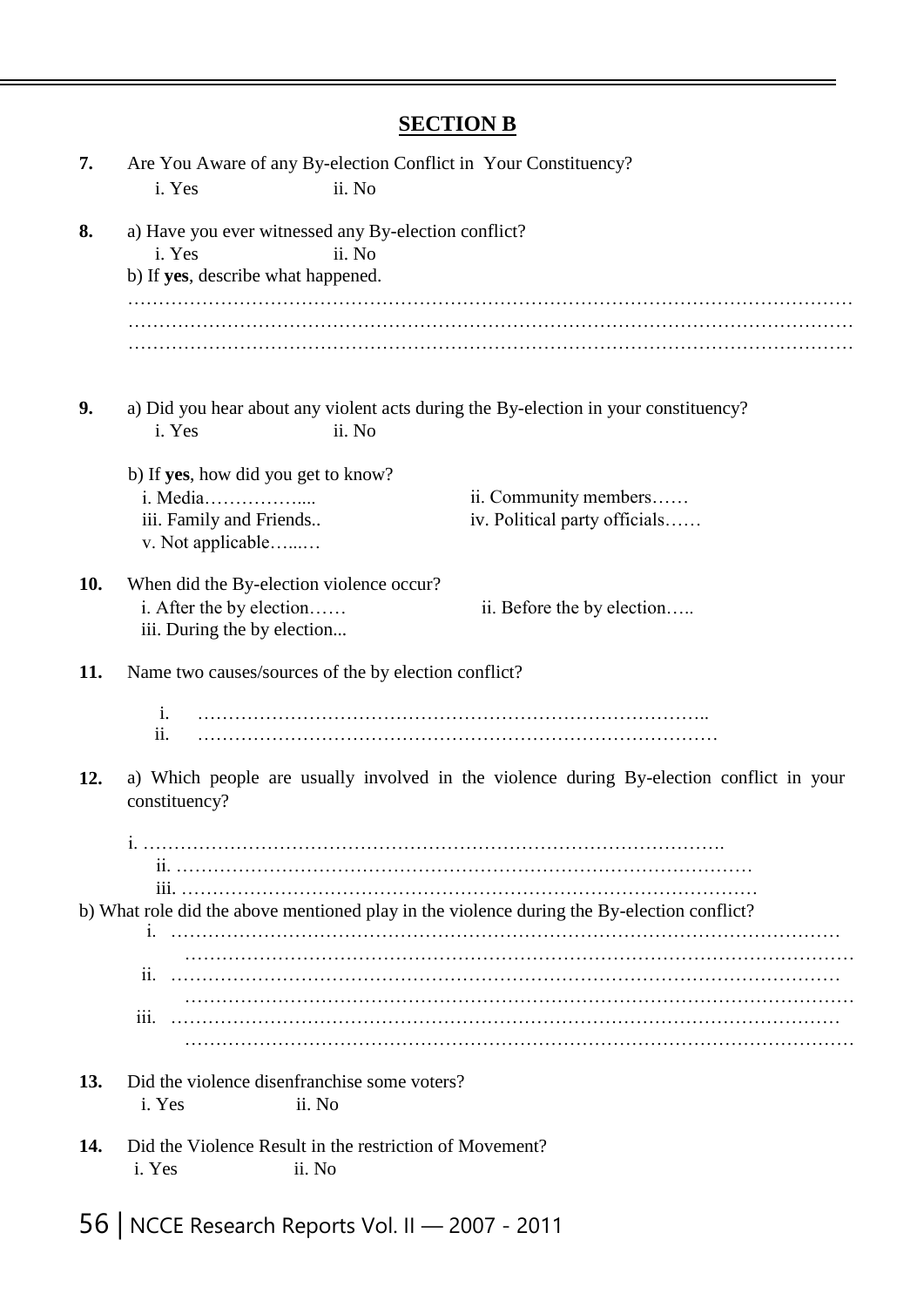| 15. |     | What are some of the things political parties did that contributed to the violence?                                                                              |
|-----|-----|------------------------------------------------------------------------------------------------------------------------------------------------------------------|
|     | i.  |                                                                                                                                                                  |
|     | ii. |                                                                                                                                                                  |
| 16. |     | Describe the kind of violence that occurred before, during and after the By-election.                                                                            |
|     |     | Before the By-election                                                                                                                                           |
|     |     |                                                                                                                                                                  |
|     |     | During the By-election                                                                                                                                           |
|     |     |                                                                                                                                                                  |
|     |     | After the By-election                                                                                                                                            |
|     |     |                                                                                                                                                                  |
| 17. |     | What are some of the activities or actions that took place before, during and after the By-election<br>that in your view might have contributed to the violence? |
|     |     | Before the By-election                                                                                                                                           |
|     |     | During the By-election                                                                                                                                           |
|     |     |                                                                                                                                                                  |
|     |     | After the By-election                                                                                                                                            |
|     |     |                                                                                                                                                                  |
|     |     | 18. Mention three effects of the violence acts on your constituency?                                                                                             |
|     |     | iv.                                                                                                                                                              |
|     |     |                                                                                                                                                                  |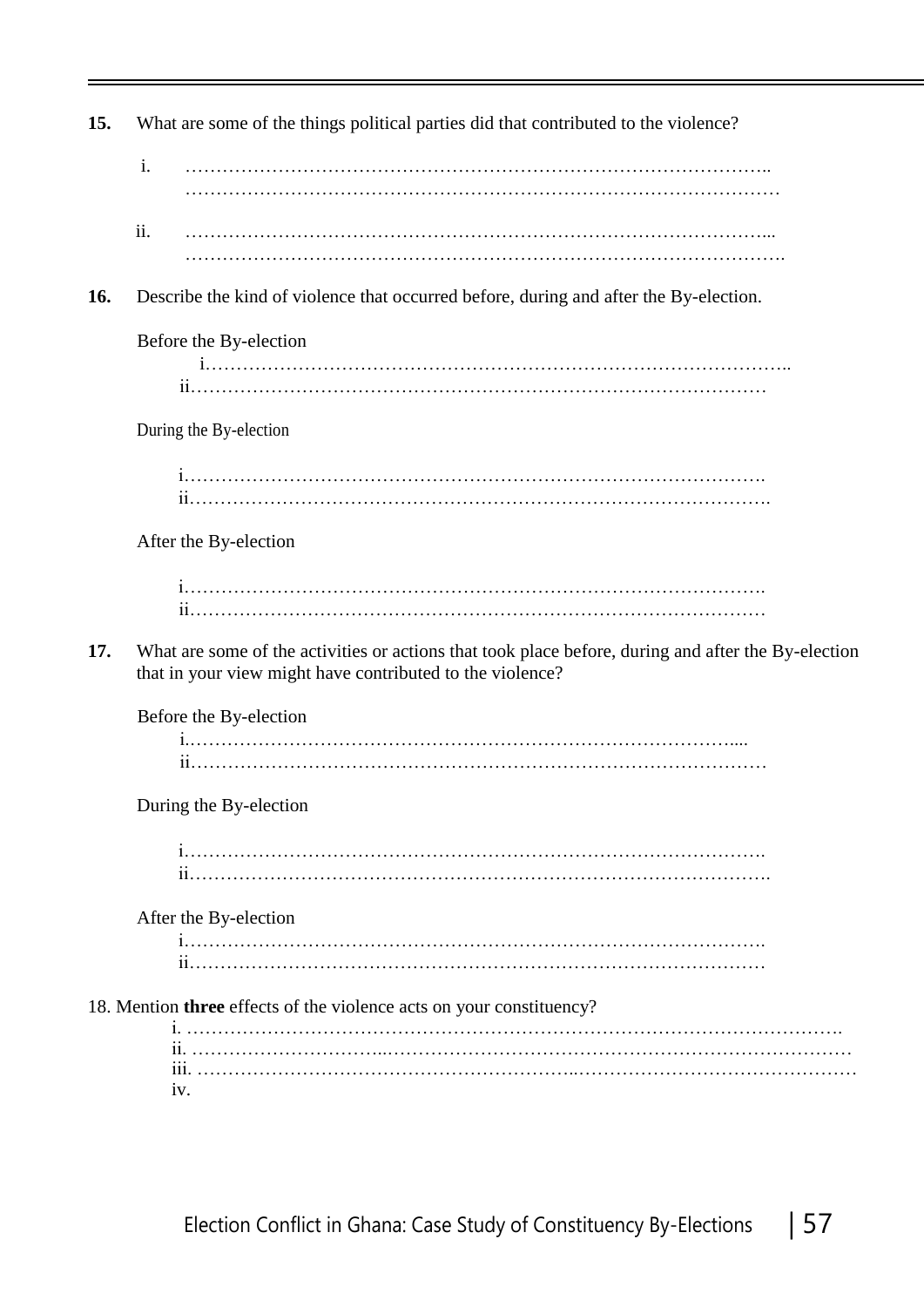| Very adequate<br>1.<br>$\overline{\mathbf{11}}$ .<br>iii. Somehow Adequate<br>iv. Excessively Adequate<br>Inadequate<br>V. | 19. Do you think the security provided before, during and after the by elections was adequate?   |
|----------------------------------------------------------------------------------------------------------------------------|--------------------------------------------------------------------------------------------------|
| 20. Did the Personnel Discharge their Duties Effectively?                                                                  |                                                                                                  |
| ii. No<br>i. Yes                                                                                                           |                                                                                                  |
| 21. Give two reasons for your answer in Q.20                                                                               |                                                                                                  |
|                                                                                                                            |                                                                                                  |
|                                                                                                                            |                                                                                                  |
|                                                                                                                            |                                                                                                  |
|                                                                                                                            | 22. Which three most Important Institutions/Bodies Have the Rresponsibility of maintaining peace |
| during By-elections?                                                                                                       |                                                                                                  |
| i. Political Parties                                                                                                       | ii. Electoral Commission                                                                         |
| iii. NCCE                                                                                                                  | iv. Independent Election Observers                                                               |
| v. Media                                                                                                                   |                                                                                                  |
| vii. Religious Groups                                                                                                      |                                                                                                  |
| 23. What roles do you expect NCCE to play during By-election conflict?                                                     |                                                                                                  |
|                                                                                                                            |                                                                                                  |
|                                                                                                                            |                                                                                                  |

24. Should By-elections be abolished?

i. Yes ii. No